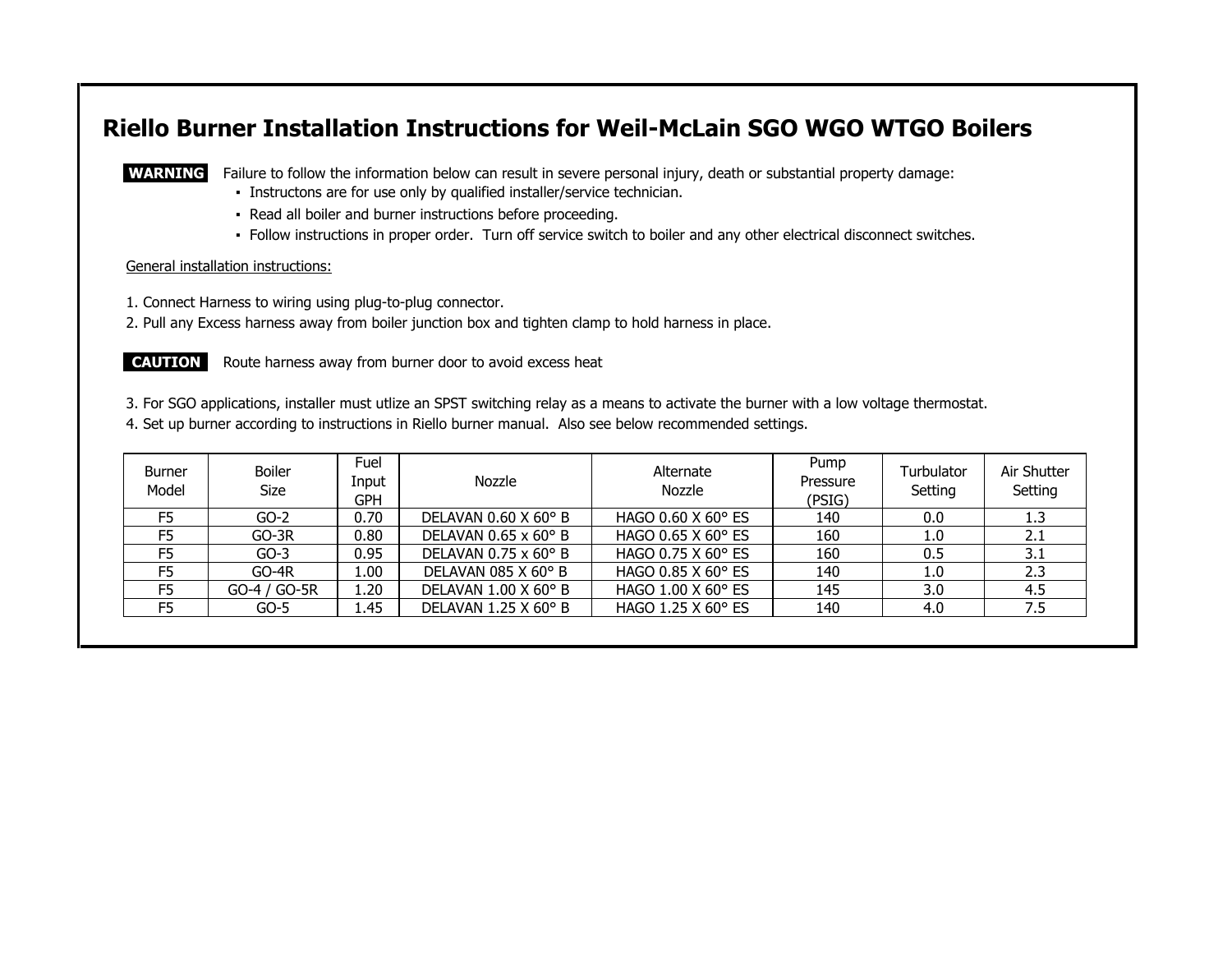



# **Single stage operation oil burners Brûleurs à huile à une allure**



#### *RETROFIT APPLICATIONS ONLY*

*If this burner is being installed in a packaged unit (ie. burner comes with a boiler or furnace), follow the installation and set-up instructions supplied with the heating unit, as settings may differ from those shown in this manual.*

- *The following pages contain information, descriptions and diagrams for the proper installation and wiring of the burner. Please read carefully before attempting final installation.*
- *This manual is to remain with the final installation designation. It is the installer's responsibility to ensure that the burner installation and operation instructions mentioned in this manual are followed and operated within local code authority limits.*



#### *POUR APPLICATIONS DE MISE À NIVEAU UNIQUEMENT*

*Si ce brûleur doit être installé avec un autre appareil avec lequel il est livré (comme une chaudière ou un four), il faudra suivre la notice livrée avec l'unité chauffante dans la mesure où les instructions peuvent différer de celles reportées dans ce manuel.*

- *Les pages qui suivent contiennent toutes les informations, descriptions et schémas permettant une installation et un branchement approprié du brûleur. Veuillez lire attentivement ce manuel avant de procéder à l'installation de l'appareil.*
- *Ce manuel doit être conservé par l'utilisateur de l'appareil. L'installateur doit veiller à ce que les instructions pour l'installation et le fonctionnement du brûleur reportées dans ce manuel soient respectées et appliquées selon la loi du pays d'installation de l'appareil.*







| <b>CODE</b> | <b>MODEL - MODÈLE</b>                                                   |
|-------------|-------------------------------------------------------------------------|
| 3726122     | F3 WITH ELECTRONIC AIR SHUTTER<br>F3 AVEC OBTURATEUR D'AIR ÉLECTRONIQUE |
| 3726222     | F5 WITH ELECTRONIC AIR SHUTTER<br>F5 AVEC OBTURATEUR D'AIR ÉLECTRONIQUE |
|             |                                                                         |

2903223 (9) - 12/2015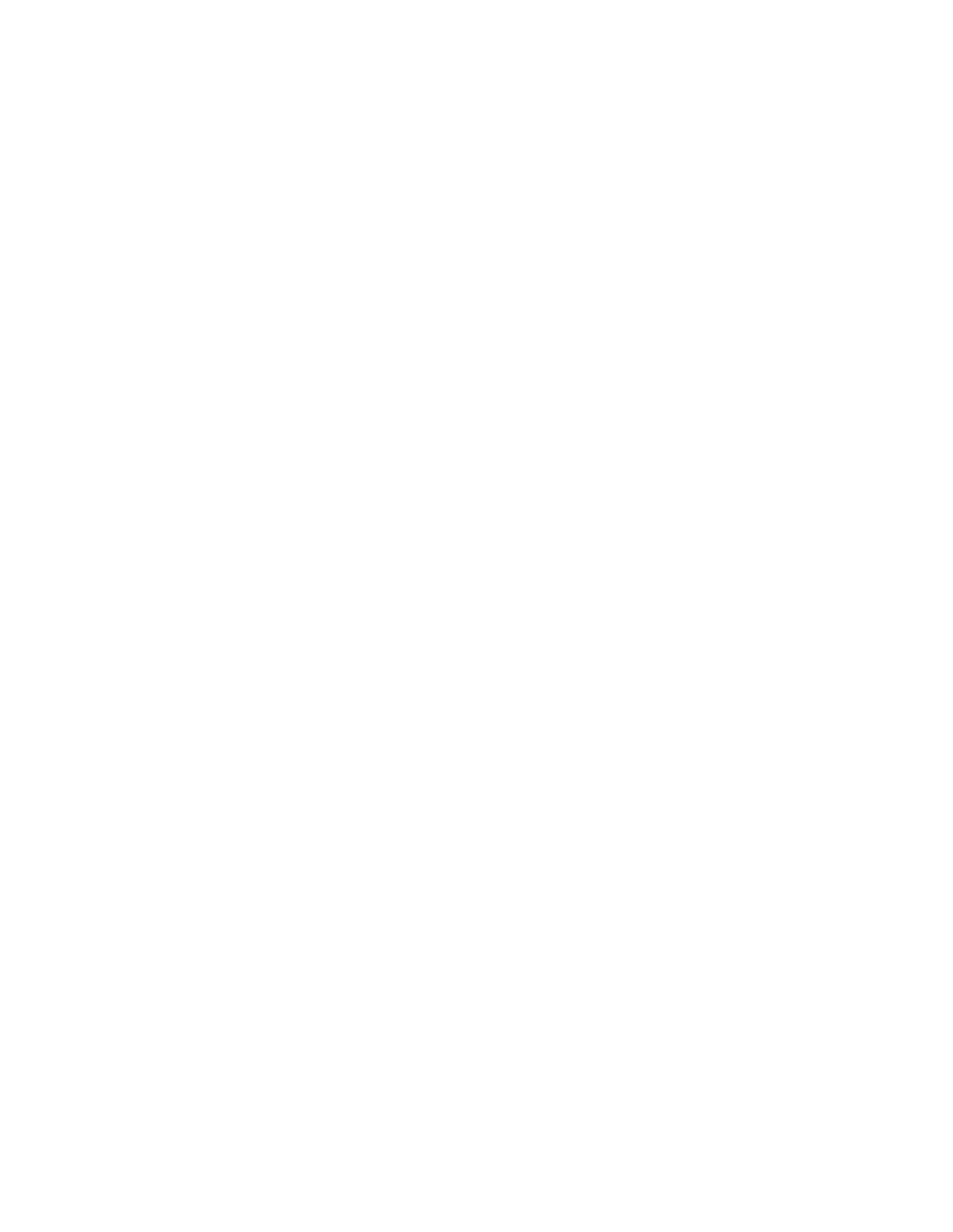

## **INSTALLATION PRECAUTIONS**

## **AIR FOR COMBUSTION**

Do not install burner in room with insufficient air for combustion. Be sure there is an adequate air supply for combustion if the boiler/furnace room is enclosed. It may be necessary to create a window to permit sufficient air to enter the boiler/furnace room. The installer must follow local ordinances in this regard.

**CANADA** It is suggested that the installer follow CSA standard B139.

**USA** It is suggested that the installer follow NFPA manual #31.

#### **CHIMNEY**

Be sure chimney is sufficient to handle the exhaust gases. It is recommended that only the burner be connected to the chimney. Be sure that it is clean and clear of obstructions.

#### **OIL FILTER**

An external oil filter is REQUIRED, even though there is an internal strainer in the pump. The filter should be replaced at least once a year, and the filter container should be thoroughly cleaned prior to installing a new filter cartridge.

#### **DRAFT**

Follow the instructions furnished with the heating appliance. The pressure in the combustion area should be kept as close to zero as possible. The burner will operate with a slight draft or pressure in the chamber.

#### **ELECTRICAL CONNECTIONS**

**CANADA** All electrical connections should be done in accordance with the C.E.C. Part 1, and all local codes. The system should be grounded.

**USA** All electrical connections should be done in accordance with the National Electrical Code, and all local ordinances. The system should be grounded.

#### **CONTROL BURNER OPERATION**

Check out the burner and explain its operation to the homeowner. Be sure to leave the Owner's Instruction sheet with the homeowner.

#### **FIRE EXTINGUISHER**

If required by local codes, install an approved fire extinguisher.

#### **ELECTRICAL CONNECTIONS**

In most localities, a number 14 wire should be used inside a metal conduit. The system should be grounded. A service switch should be placed close to the burner on a fireproof wall in an easily accessible location.



**The burner settings used in this manual were obtained under laboratory conditions and may vary from those obtained in the actual installation of the burner. Combustion results must be verified using proper combustion test equipment. Riello will not be responsible for the improper installation or set-up of the appliance.**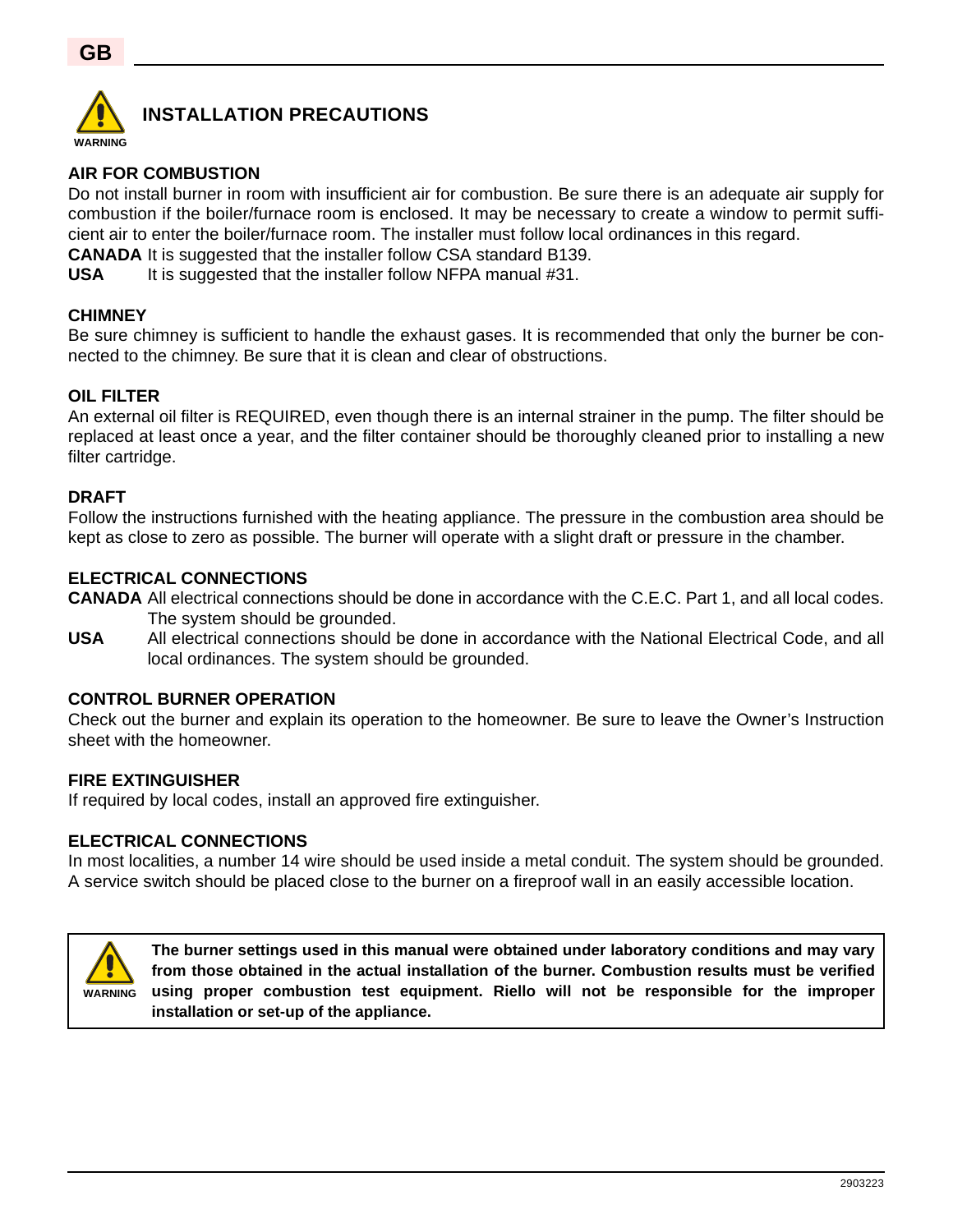## **TABLE OF CONTENTS**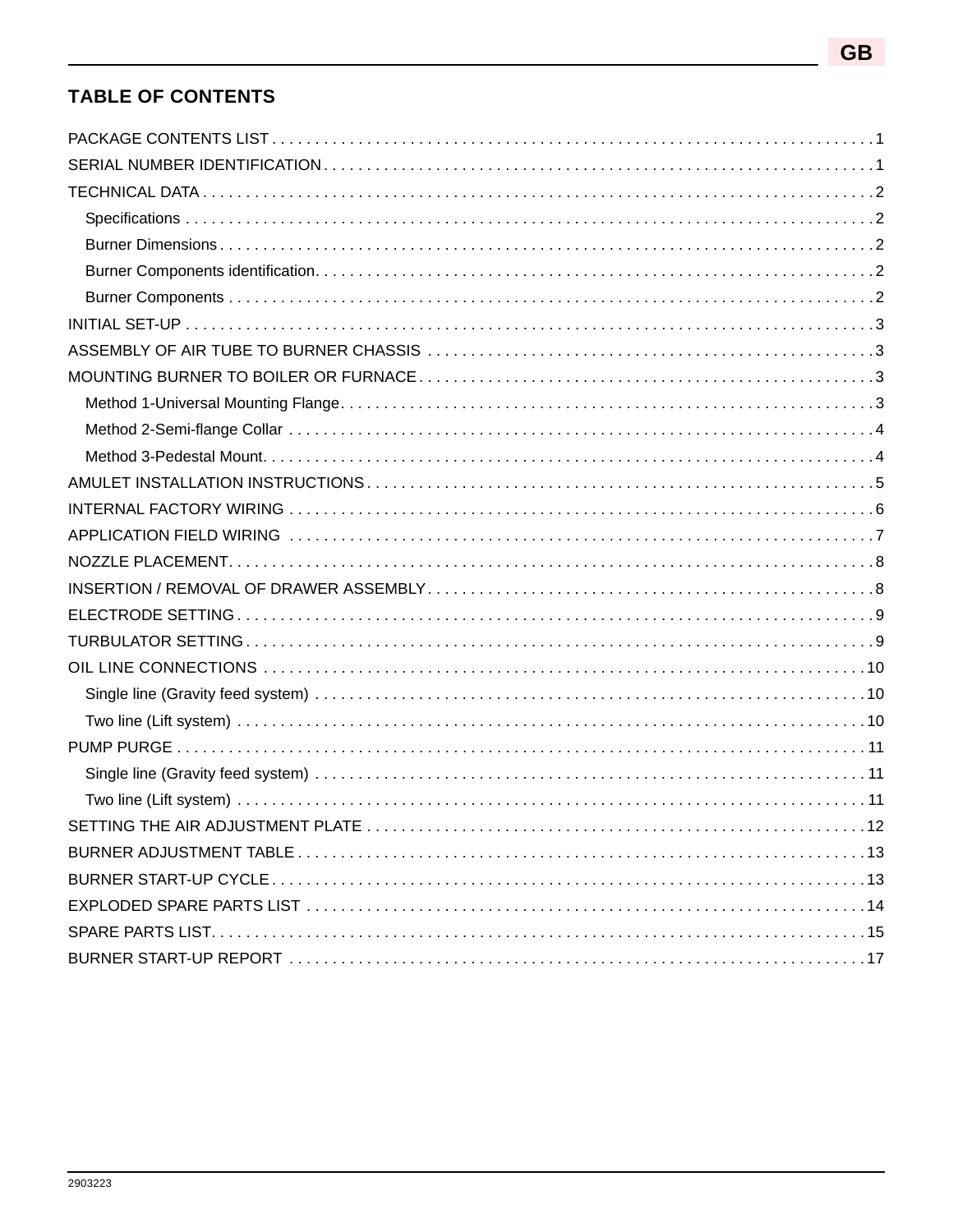## **PACKAGE CONTENTS LIST**

Your Riello 40 burner should include the following parts. Please check to make sure all parts are present before beginning the installation.

| Quantity | <b>Description</b>                                                                                  |
|----------|-----------------------------------------------------------------------------------------------------|
| 1        | Burner chassis with cover                                                                           |
| 1        | Universal mounting flange + mounting gasket                                                         |
| 1        | Parts bag                                                                                           |
| 1        | Parts bag                                                                                           |
| 1        | Installation manual                                                                                 |
|          | <b>Separate carton - OEM burners shipped with combustion head mounted</b><br><b>Combustion Head</b> |

#### **Parts bag Parts bag**

- 1 By-pass plug
- 1 Female 1/4" NPT adapter
- 1 Male 3/8" NPT adapter
- 1 2.5 mm Allen key
- 1 Oil pump connector (supply)
- 1 Oil pump connector (return)

#### **Quantity Description Quantity Description**

- 2 Semi-flange bolts (long)
- $\mathfrak{p}$ Semi-flanges
- 2 Mounting flange bolts (short)
- 4 Nuts
- 2 Chrome nuts
- $\mathfrak{D}$ Cover screws

## **SERIAL NUMBER IDENTIFICATION**

Your Riello burner may have been manufactured in more than one location and therefore there are two possible serial number identification.

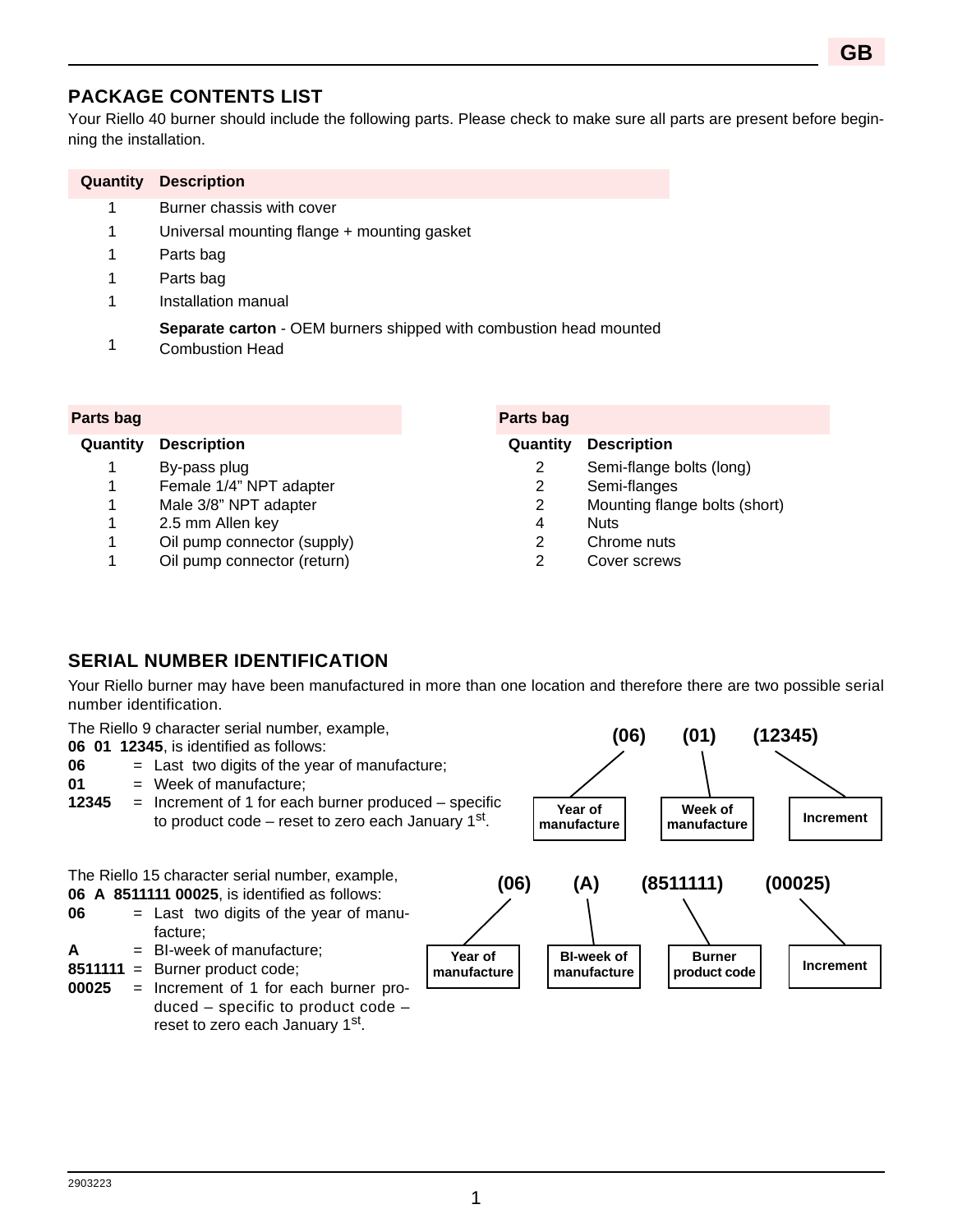## **TECHNICAL DATA SPECIFICATIONS**

| Fuel                              | No heavier than # 2 fuel oil                   |
|-----------------------------------|------------------------------------------------|
| F3 Firing rate - Effective Output | 0.50 to 0.95 US GPH - 70,000 to 133,000 BTU/h  |
| F5 Firing rate - Effective Output | 0.75 to 1.65 US GPH - 105,000 to 231,000 BTU/h |
| Voltage (single phase)            | 120V 60Hz (+ 10% - 15%)                        |
| F3 Absorbed electrical power      | 155 Watts                                      |
| F5 Absorbed electrical power      | 175 Watts                                      |
| Motor (rated)                     | 3250 rpm Run Current 2.2 AMP                   |
| Capacitor                         | 12.5 Microfarads                               |
| Pump pressure                     | 130 to 200 psig                                |
| Primary control                   | RIELLO 530 SE/C                                |
| Ignition transformer              | 8kV 16mA                                       |

## **BURNER DIMENSIONS**

| <b>Model</b>   |        | n       | В        |         | D    |     |         |
|----------------|--------|---------|----------|---------|------|-----|---------|
| F <sub>3</sub> | Inches | 8 15/32 | 9 59/64  | 6 15/32 | 31/2 |     | 8 29/32 |
|                | mm     | 215     | 252      | 164     | 89   | 152 | 226     |
| F <sub>5</sub> | Inches | 9 11/64 | 10 11/16 | 7 3/32  | 31/2 |     | 9 13/32 |
|                | mm     | 233     | 272      | 180     | 89   | 152 | 239     |

**E1**: 10-inch long (254mm) tubes are also available.

## **BURNER COMPONENTS IDENTIFICATION**





12

13

14

D7352



## **BURNER COMPONENTS**

- 1 Lockout indicator lamp and reset button
- 2 Primary control
- 3 Primary control sub-base
- 4 Pump pressure regulator
- 5 Motor
- 6 Air adjustment and shutter
- 7 Electronic air shutter assembly
- 8 Combustion head
- 9 Semi flange 2 pieces
- 10 Mounting flange with gasket
- 11 Supply fuel line port
- 12 Pump valve (coil)
- 13 Vacuum gauge port
- 14 Pressure gauge and bleeder port
- 15 Return fuel line port
- 16 Turbolator adjustment screw
- 17 Air tube cover

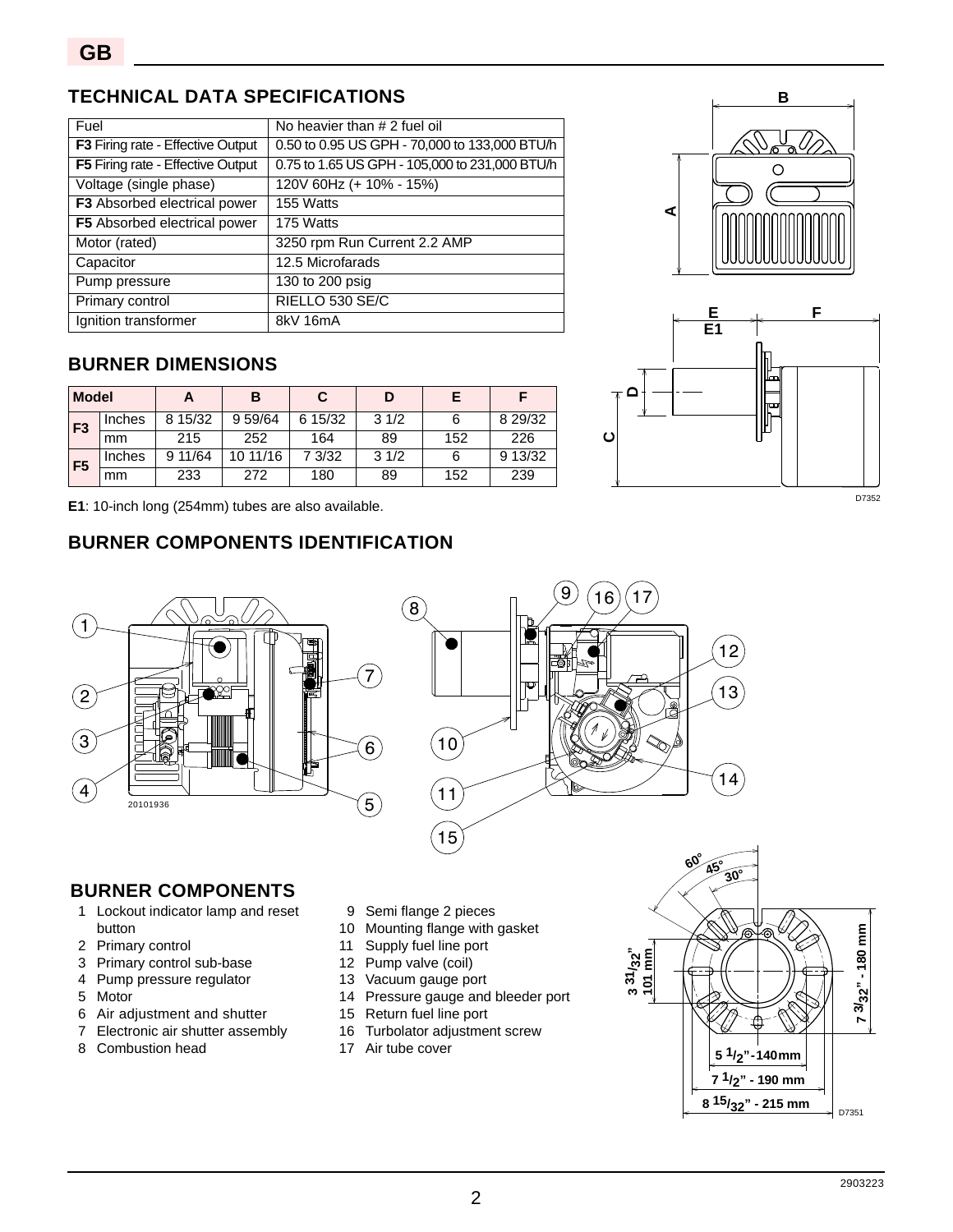## **INITIAL SET-UP**

- A) Remove burner and air tube from cartons. Check parts list (inside cover) to ensure all parts are present.
- B) Remove burner cover by loosing the three screws securing it. Remove control box and air tube cover.
- C) Remove drawer assembly from air tube, insert nozzle and set Turbulator adjustment for specific input required, then set aside.
- D) Mount air tube to burner chassis.

## **ASSEMBLY OF AIR TUBE TO BURNER CHASSIS**

The air tube and drawer assembly are shipped in a carton separate from the burner chassis. Choose the proper air tube length to obtain the tube insertion for the specific installation.

- A) Remove the AIR TUBE and BURNER CHASSIS from their respective cartons.
- B) Remove the DRAWER ASSEMBLY (1) from inside the AIR TUBE by loosening the screw (2). Carefully pull the DRAWER ASSEMBLY



out of the AIR TUBE, install the required nozzle (see page 8) and set aside.

- C) Remove the two BOLTS (3) from FRONT PLATE (4) of the BURNER CHASSIS. Align the two holes on the AIR TUBE HOLDING PATE (5) with the two holes on the BURNER CHASSIS FRONT PLATE with the BOLTS (3) removed. Replace the BOLTS and fingers tighten only. Re-install DRAWER ASSEMBLY into AIR TUBE. Tighten SCREW (2) securely.
- D) Tighten the two bolts (3) securely.

## **MOUNTING THE BURNER TO THE BOILER OR FURNACE**

There are three possible methods to mount the burner, depending on the individual application. These are:

- 1) Universal flange bolted to Boiler/Furnace unit.
- 2) Semi-flange collar bolted to Boiler/Furnace unit.
- 3) Universal flange mounted to optional Pedestal mount, where flange mounting direct to appliance is not possible. Pedestal kit must be ordered separately.

### **METHOD 1 – UNIVERSAL MOUNTING FLANGE**

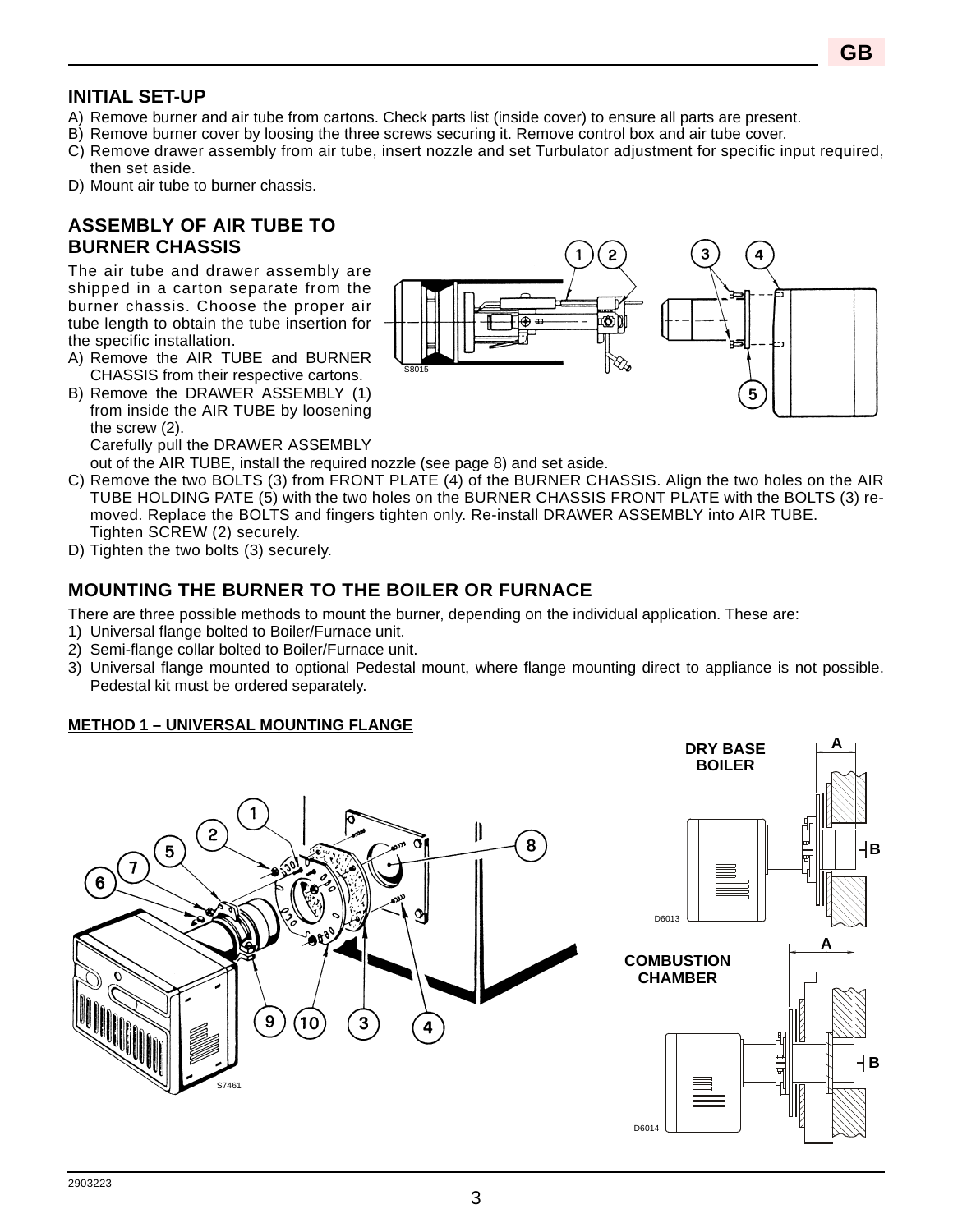- A) Insert the two BOLTS (1) into the UNIVERSAL MOUNTING FLANGE (10) from the flat side, ensuring the bolt heads are flush with the flat surface. Secure in place using two special CHROME NUTS (2) provided.
- B) Position the MOUNTING GASKET (3) between the flat surface of the UNIVERSAL MOUNTING FLANGE (10) and the appliance.

Line up the holes in the UNIVERSAL MOUNTING FLANGE with the STUDS (4) on the appliance mounting plate and securely bolt the UNIVERSAL MOUNTING FLANGE to the plate.

- C) Secure the two semi-flanges of the ADJUSTABLE COLLAR (9) to the AIR TUBE using the two long BOLTS (6). Be sure that the ADJUSTABLE COLLAR (9) is properly positioned so the outside edge of the END CONE will be at least 1/4" inch (6.5 mm) back from the inside wall of the refractory of the combustion chamber (see dimension B above). The measured length (A) is to include MOUNTING GASKET and FLANGE, if used.
- D) The burner may now be attached to the heating unit by insetting the AIR TUBE through the BURNER ACCESS HOLE (8) and into the appliance, making sure the BOLTS (1) line up with the two HOLES (5) in the ADJUSTABLE COLLAR (9). Secure the burner in place using two NUTS (7).

A visual verification of the air tube insertion into the combustion chamber of the heating unit is suggested. Dimension B should be at least 1/4" (see drawing).

#### **NOTE:**

A suggested method for creating mounting bolt holes in the mounting gasket: Hold the gasket against the appliance mounting bolts using the mounting flange for proper positioning. Lightly tap the flange with a hammer to form the holes.

#### **METHOD 2 – SEMI-FLANGE COLLAR**

- A) Follow item C from METHOD 1.
- B) Align the air tube and attached adjustable collar so air tube is centered in the burner access hole of the boiler/furnace unit. Mark the center of the two holes in the ADJUSTABLE COLLAR on to the front plate of the heating unit. Then drill 1/4 inch (6.5 mm) holes through the front plate of the unit, using marks as a guide.
- C) Install two short BOLTS (1) through the front plate of the heating unit from the inside, and secure on the outside using the two special CHROME NUTS (2).
- D) Follow item D from METHOD 1.

#### **METHOD 3 – PEDESTAL MOUNT**

Secure the MOUNTING FLANGE to MOUNTING PEDESTAL using the hardware provided with the pedestal. Secure burner to MOUNTING FLANGE as in METHOD 1, item A, C and D.

#### **NOTE:**

It is suggested that the pedestal be anchored in position on the floor by installing brackets over the pedestal tube and securing brackets to the floor.



**WHEN THE COMBUSTION CHAMBER IS LINED WITH A REFRACTORY MATERIAL, IT IS IMPERATIVE THAT THE END CONE NOT PROTRUDE INTO THE CHAMBER AREA, AS EXCESSIVE WARNING HEAT AT BURNER SHUT DOWN WILL DAMAGE THE END CONE.**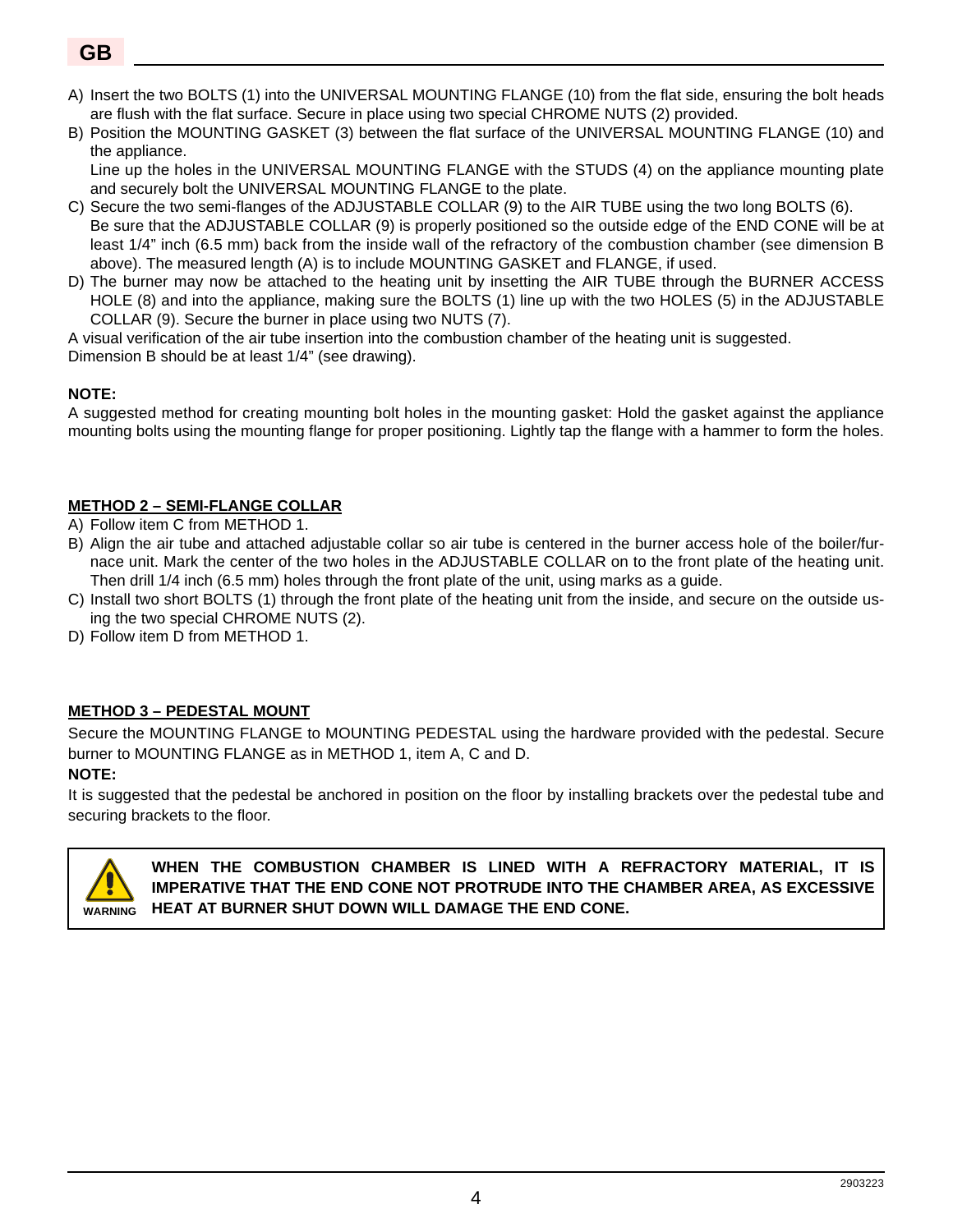# **AMULET INSTALLATION INSTRUCTIONS**

## **(Required on some models)**

The amulets provided have been selected by Riello to protect the combustion tube from hot exhaust gases and flame. This protection may be needed in applications where the combustion tube opening in the combustion chamber refractory is larger than the tube outside diameter.

The amulet has been sized to fit Riello Model 40 sizes F3 and F5 plus the Riello Model R35.

When installing this amulet, handle it carefully.

Do not exert undue pressure when pushing the amulet over the combustion tube.

Excessive force can result in a broken amulet!

If the amulet will not fit easily onto the tube, remove a small amount of the inner diameter with a sharp knife to provide the necessary clearance.

The diagram below shows the proper position of the amulet after installation.



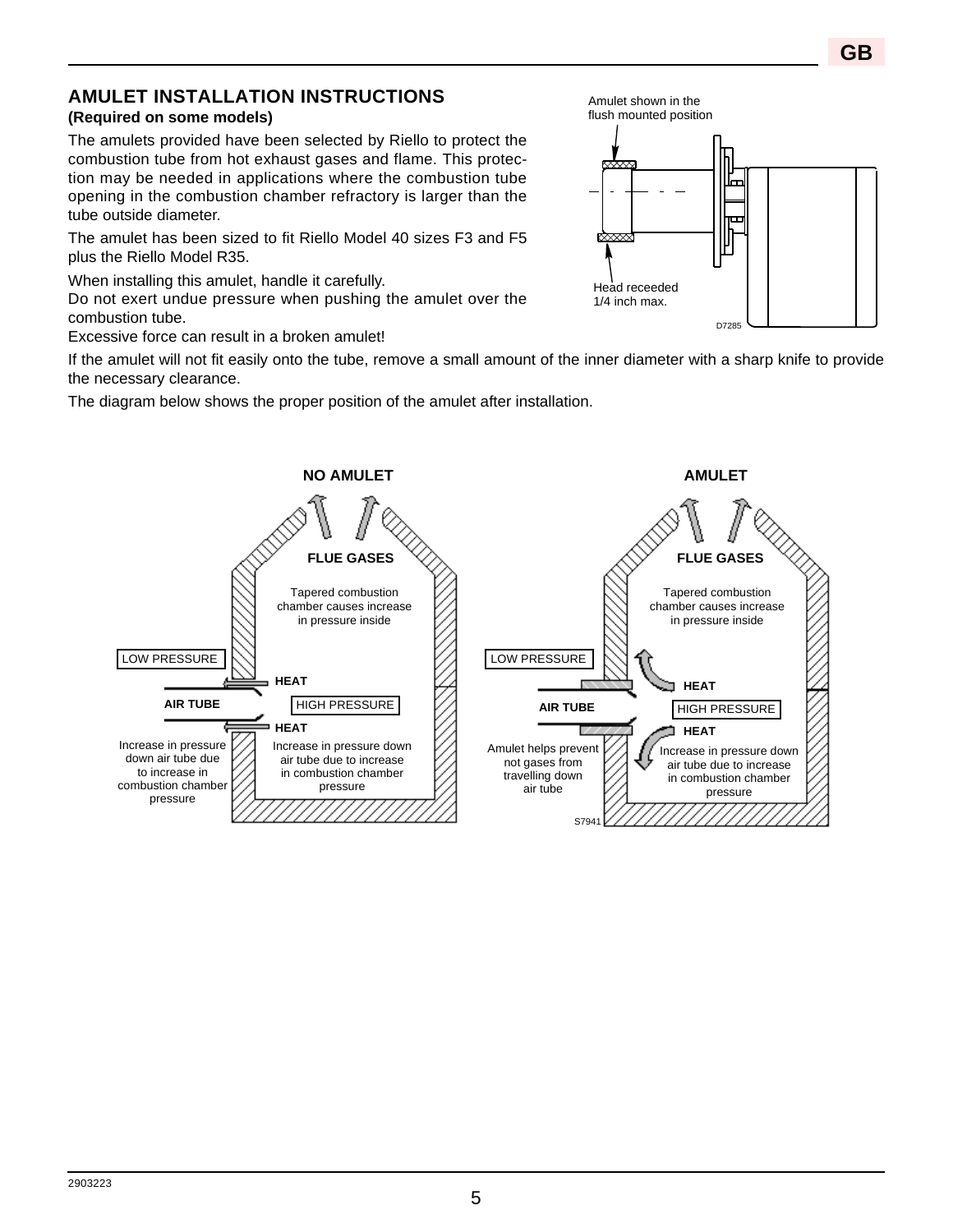## **INTERNAL FACTORY WIRING**



#### **Key to lay-out:**

- **A** Brown
- **B** White
- **C** Blue
- **D** Black
- **6** 120V source activates shutter open
- **11** motor lead 120V source
	- 120V control lock out alarm terminal
- **AUX** costant 120V auxiliary terminal electronic air shutter

### **ATTENTION !!**

- **Do not swap neutral and phase over, follow the diagram shown carefully and carry out a good earth connection.**
- Minimum wire size AWG 18.

 $\otimes$ 

All wiring must be done in accordance with existing codes, both national and local.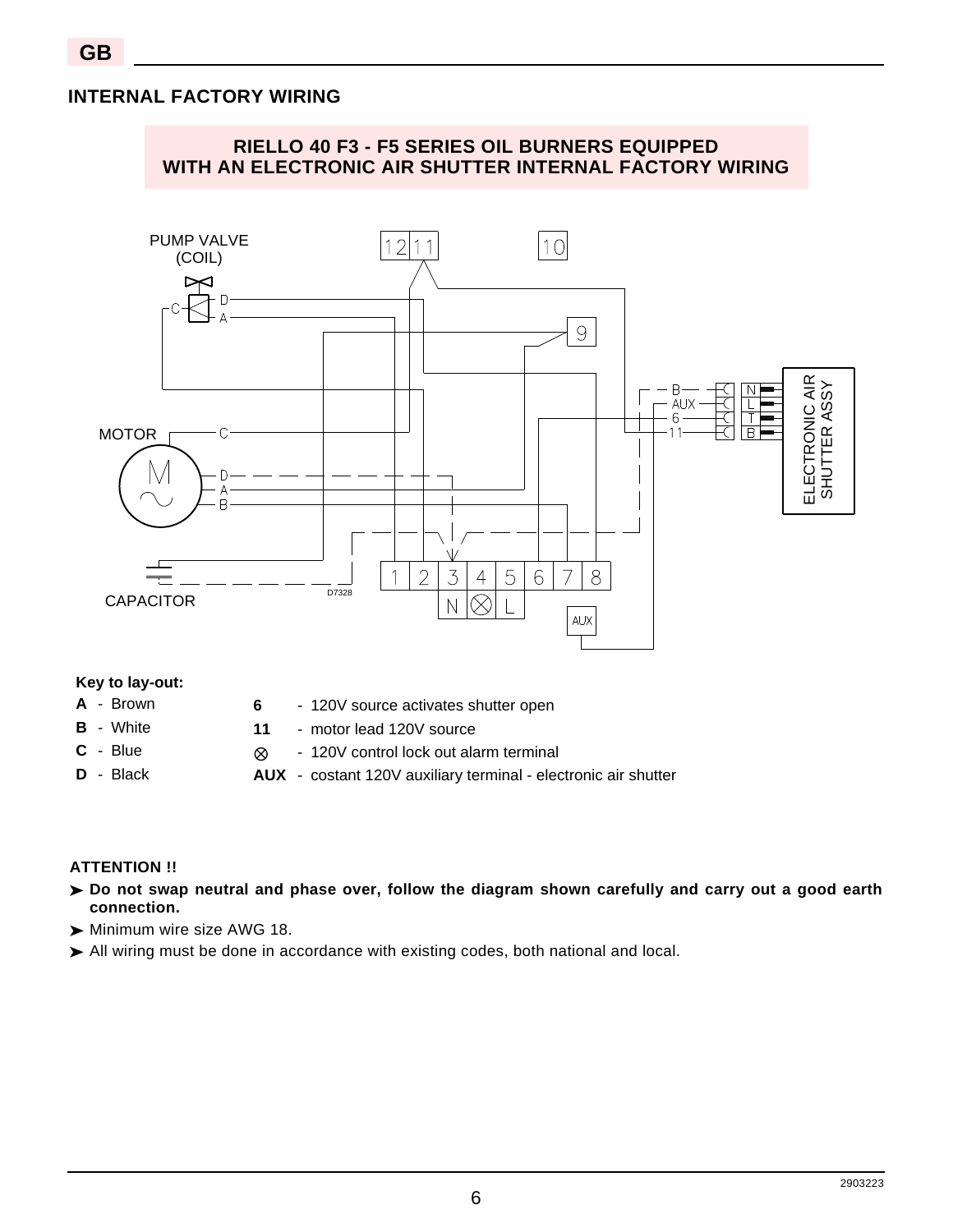## **APPLICATION FIELD WIRING**



**WIRING DIAGRAM SHOWN FOR STANDARD RIELLO 530 SE/C PRIMARY CONTROL BOX.**

#### **INSTALLATION NOTE:**

ELECTRONIC AIR SHUTTER REQUIRES A CONSTANT 120V POWER SUPPLY TO THE AUX TERMINAL, FAIL-URE TO PROVIDE THIS WILL RESULT IN NO BURNER OPERATION OR AIR SHUTTER WILL NOT CLOSE.

#### **PLEASE NOTE: OPERATING LIMIT AND SAFETY LIMIT ARE TWO SEPARATE LIMITS.**

#### **Key to lay-out:**

- **1** Main disconnect fuse
- **2** Manual service switch
- **3** Safety limit device
- **4** Operating limit device
- **5** Earth ground connection burner chassis
- **6** Burner control remote lock out alarm device wired & supplied by others
- **AUX** Auxiliary bub base add-on connector (air shutter)

#### **MIN. WIRE SIZE:**

INSULATED 18 AWG SOLID OR 16 STRD. R-TABLE R-TABLE ED 105° C PROPER EARTH GROUNDING MEANS REQUIRED ALL WIRING SHOWN PROVIDED BY OTHER.

#### **WARNING:**

**DO NOT activate burner until proper oil line connections have been made, or failure of the pump shaft seal may occur.**

**DO NOT activate burner until all safety and operating controls have been wired in series with the burner, as required by local code authorities and/or as specified by the appliance manufacturer.**



120VAC 60Hz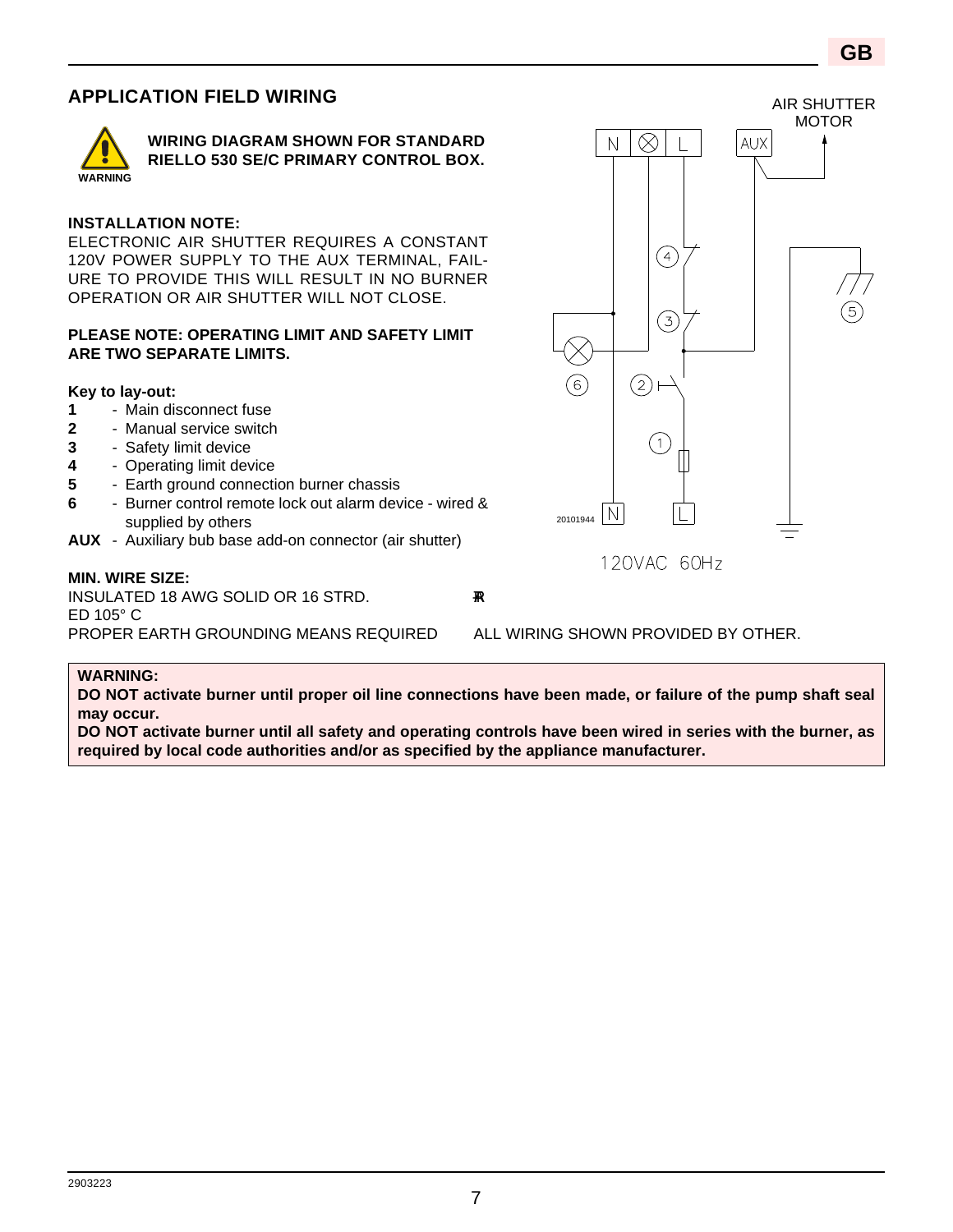## **NOZZLE PLACEMENT**

- A) Determine the proper firing rate for the boiler or furnace units, considering the specific application, and then use the Burner Setup charts on page 12 to select the proper nozzle and pump pressure to obtain the required input from the burner.
- B) Remove the NOZZLE ADAPTER (2) from the DRAWER ASSEMBLY by loosening the SCREW  $(1).$
- C) Insert the proper NOZZLE into the NOZZLE ADAPTER and tighten securely (Do not over tighten).
- D) Replace adapter, with nozzle installed, into drawer assembly and secure with screw (1).

#### **INSTALLATION/REMOVAL OF DRAWER ASSEMBLY**

#### **Removal:**

- A) Loosen off oil delivery tube nut from pump.
- B) Loosen SCREW (3), and then unplug CONTROL BOX (1) by carefully pulling it back and then up.
- C) Remove the AIR TUBE COVER PLATE (5) by loosening the retaining SCREW (4) (Two SCREWS Model F5).
- D) Loosen SCREW (2), and then slide the complete drawer assembly out of the combustion head as shown.
- E) To insert drawer assembly, reverse the procedure in items A to D above.



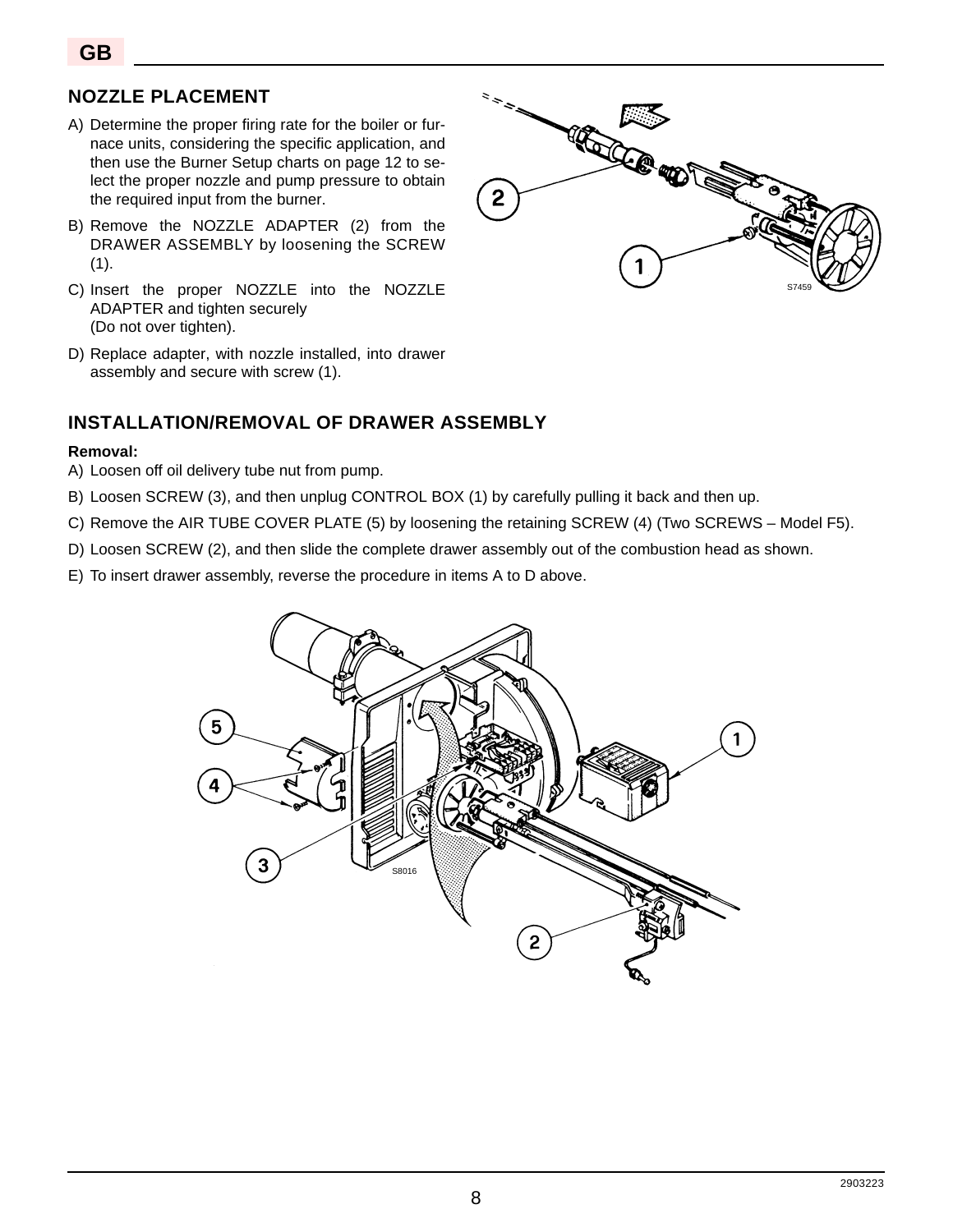## **ELECTRODE SETTING**



**IMPORTANT: These dimensions must be observed and verified.** 



### **TURBULATOR SETTING**

- A) Loosen NUT (1), and then turn SCREW (2) until the IN-DEX MARKER (3) is aligned with the correct index number as per the Burner Setup charts, or OEM specifications given with the appliance.
- B) Re-tighten the RETAINING NUT (1).

#### **NOTE:**

**OEM specifications take priority over retrofit specifications shown in this manual.**

#### **MODEL F3:**

Zero and three are scale indicators only. From left to right the first line is 3 and the last line 0.

#### **MODEL F5:**

Same as above, except scale indicators are 0 and 4.

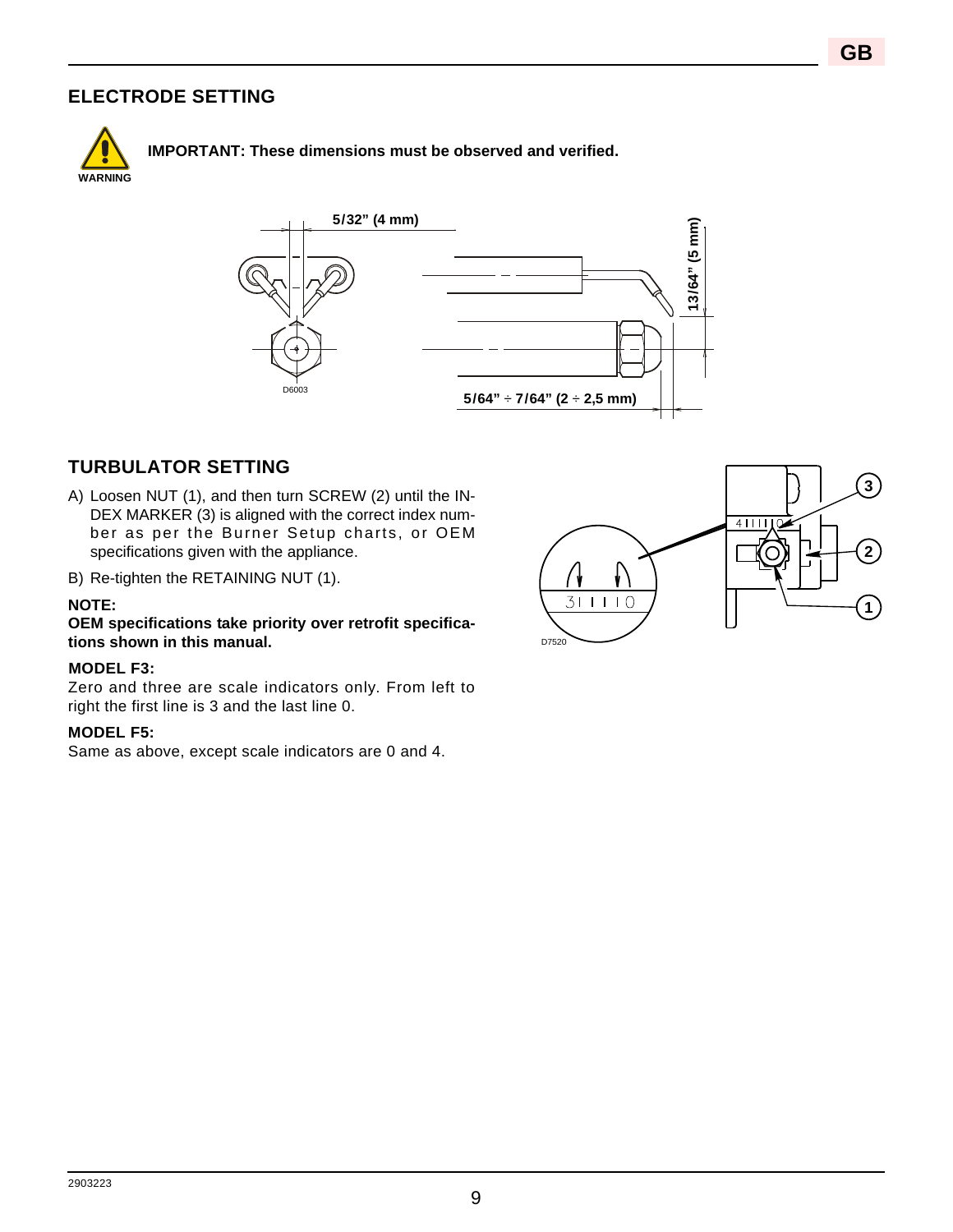## **OIL LINE CONNECTIONS**

This burner is shipped with the oil pump set to operate on a **single** line system. To operate on a **two-line** system the by-pass plug must be installed.

#### **WARNING:**

**Do not** operate a **single** line system with the by-pass plug installed.

Operating a **single** line system with the by-pass plug installed will result in damage to the pump shaft seal.

#### **NOTE:**

Pump pressure must be set at time of burner start-up. A pressure gauge is attached to the **PRESSURE PORT** (8) for pressure readings. Two **PIPE CONNECTORS** (6) are supplied with the burner for connection to either a single or two-line system. Also supplied are two **ADAPTORS** (3), two female 1/4" NPT, to adapt oil lines to burner pipe connectors. All pump port threads are **British Parallel Thread** design. Direct connection of NPT threads to the pump **will damage** the pump body.

Riello manometers and vacuum gauges **do not** require any adapters, and can be safely connected to the pump ports. An NPT (metric) adapter **must** be used when connecting other gauge models.



#### **SINGLE LINE (GRAVITY FEED SYSTEM)**

- A) The burner is shipped configured for use in single line applications. No changes to the oil pump are required for use in single line applications.
- **NOTE:** If the **pump cover** (1) is removed for any reason, be sure the O-ring (2), is properly seated in the pump cover (1) before re-attaching the pump cover to the pump housing.
- B) Connect the pipe connector to the SUPPLY PORT(5) of the pump. Attach the NPT adapter to the pipe connector. Attach the required piping to this pipe adapter. Be sure that the plug in the RETURN PORT (7) is tightened securely.

| SINGLE LINE SYSTEM-PIPE LENGTHS |     |         |    |         |     |  |  |  |  |
|---------------------------------|-----|---------|----|---------|-----|--|--|--|--|
| н                               |     | 3/8" OD |    | 1/2" OD |     |  |  |  |  |
| <b>FT</b>                       | M   | FT      | м  | FT      | м   |  |  |  |  |
| 1.5                             | 0.5 | 33      | 10 | 65      | 20  |  |  |  |  |
| 3.0                             | 1.0 | 65      | 20 | 130     | 40  |  |  |  |  |
| 5.0                             | 1.5 | 130     | 40 | 260     | 80  |  |  |  |  |
| 6.5                             | 2.0 | 195     | 60 | 325     | 100 |  |  |  |  |

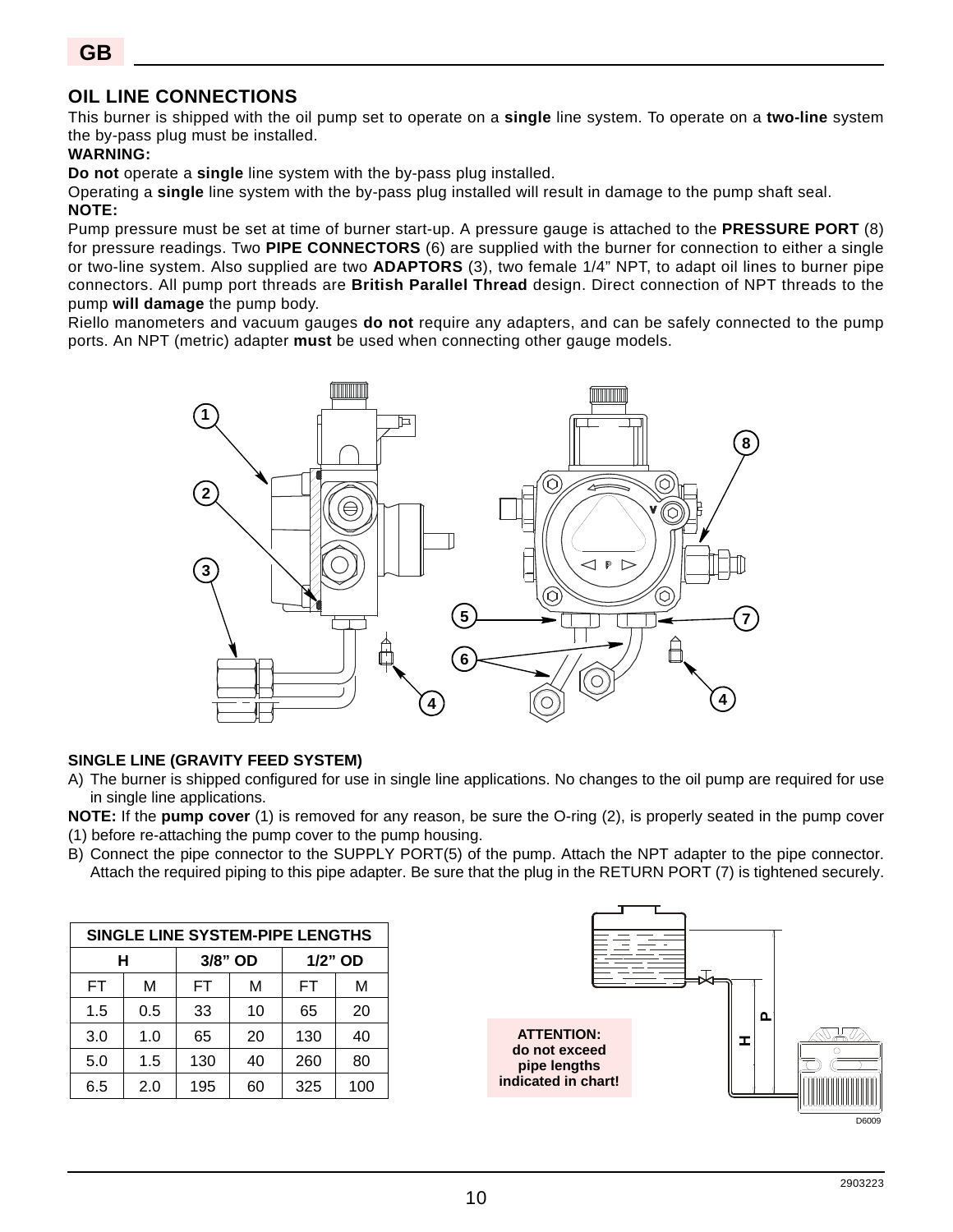#### **TWO LINE (LIFT SYSTEM)**

A) If a two-line system is required, install the By-pass plug provided. The by-pass plug is installed in the return port of the pump. A 2.5-mm hexagonal key provided with the by-pass plug is to be used to install the plug.

DO NOT use an inch size hexagonal key; damage to the by-pass plug may result.

When operating on a two-line system, supply and return lines should be the same diameter and both **should extend to the same depth inside the fuel tank**. Be sure there are no air leaks or blockages in the piping system. Any obstructions in the return line will cause failure of the pump shaft seal.

| 2 LINE (LIFT) SYSTEM-PIPE LENGTHS |     |         |    |         |     |  |  |  |  |
|-----------------------------------|-----|---------|----|---------|-----|--|--|--|--|
|                                   | н   | 3/8" OD |    | 1/2" OD |     |  |  |  |  |
| FT                                | м   | FT      | м  | FТ      | М   |  |  |  |  |
| 0.0                               | 0.0 | 115     | 35 | 330     | 100 |  |  |  |  |
| 1.5                               | 0.5 | 100     | 30 | 330     | 100 |  |  |  |  |
| 3.0                               | 1.0 | 80      | 25 | 330     | 100 |  |  |  |  |
| 5.0                               | 1.5 | 65      | 20 | 295     | 90  |  |  |  |  |
| 6.5                               | 2.0 | 50      | 15 | 230     | 70  |  |  |  |  |
| 9.5                               | 3.0 | 25      | 8  | 100     | 30  |  |  |  |  |
| 11                                | 3.5 | 20      | հ  | 65      | 20  |  |  |  |  |

**ATTENTION: do not exceed pipe lengths indicated in chart!**



To install the by-pass plug:

1) Remove the return plug (7).

- 2) Install the by-pass plug (4) using the 2.5 mm hexagonal key.
- B) Attach the two PIPE CONNECTORS (6) to the pump SUPPLY and pump RETURN PORTS (5 and 7). Attach the required piping to these two pipe connectors using the NPT/ METRIC ADAPTERS that are supplied with the burner.

#### **WARNING:**

**- Pipe dope or Teflon tapes are NOT to be used on any direct oil connection to the fuel pump.**

- **The height 'P' in Pipe Length Charts should not exceed 13 feet (4 m).**
- **The vacuum should not exceed 11.44 inches of mercury.**
- **IMPORTANT:**

**An external, appropriately listed and certified oil filter must be placed in the fuel line between the fuel tank and the burner pump.**

### **PUMP PURGE**

**NOTE:** To protect the pump gears, it is advisable to lubricate the pump prior to purging a lift system. Apply oil through the VACUUM PORT (C).

#### **A) SINGLE LINE (GRAVITY FEED SYSTEM)**

- I. Loosen the bleeder valve (A) until oil flows out. Tighten the bleeder valve securely and startburner.
- II. When bleeding the pump by pressure:
	- 1) Loosen the bleeder valve (A).
	- 2) Disconnect nozzle oil supply line at the pump nozzleport (B).
	- 3) Attach a flexible plastic tube to the pump nozzle, port directing the oil flow into a bucket.
	- 4) Loosen the screw(s) securing the air tube cover, allowing it to be removed freely.
	- 5) Holding the air tube cover in its proper location start the burner.
	- 6) When the solenoid valve is engaged approximately 10 seconds after starting, remove the air tube cover and shine a light source on the photocell, allowing it to see false light.

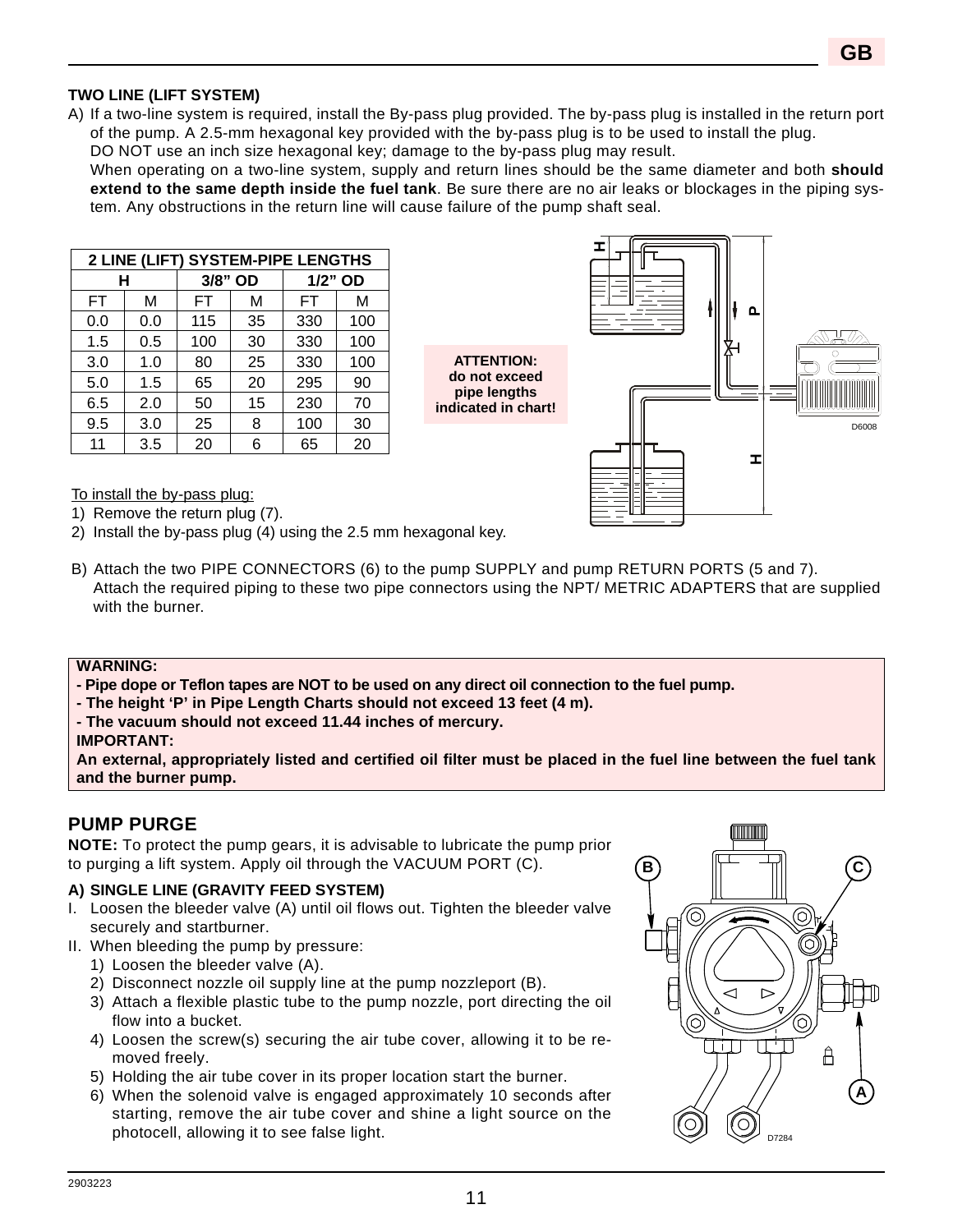- 7) Run the burner until the fuel pump has been purged of air, then tighten the bleeder valve and immediately shut down the burner.
- 8) Reinstall the air tube cover and nozzle line.
- 9) The burner can now be started normally.

**WARNING:** Omitting steps 2 and 3 will result in a collection of unburned oil in the combustion chamber creating a hazardous situation upon burner startup.

#### **B) TWO LINE (LIFT SYSTEM)**

Turn off the main power source to the burner and remove the air tube cover.

Shines a light source on the photocell (now visible where the air tube cover was removed), return power to the burner and activate the burner. With the light source in place, the burner will operate in prepurge only. When the pump is sufficiently purged, the hydraulic air shutter will open.

Once the burner is purged, turn off the power source and replace the air tube cover.

Return power to the burner. The burner is now ready to operate.

#### **ATTENTION:**

It is important that the fuel line be completely sealed and free from air leaks or any internal blockages.

**WARNING!** WHEN THE BYPASS PLUG IS INSTALLED, A TWO-PIPE SYSTEM MUST BE USED OR FAILURE OF THE PUMP SHAFT WILL OCCUR.

## **SETTING THE AIR ADJUSTMENT PLATE**

The electronic air shutter assembly (1) is operated on a 120V 60Hz. motor, and the burner motor will not operate until the air shutter is in its fully open position.

Set the air plate (4) setting according to OEM setup information or by following the Retrofit settings listed in this manual. To adjust the air plate (4) to the desired set point indicator (2), loosen the center air shutter assembly screw (5) and loosen the side air plate screw (3), move air plate (4) by using the air plate adjust arm. After adjustments are made please retighten screws (3) & (5).

The final position of the air adjustment plate will vary on each installation. Using proper combustion test instruments to establish the proper setting of the air gate setting to achieve safe and efficient results according the appliance information or if not available.



**NOTE:** Variations in flue gas, smoke, CO<sub>2</sub> and temperature readings may be experienced when burner cover is put in place. Therefore, the burner cover **must** be in place when making final combustion instrument readings, to ensure proper test results are obtained.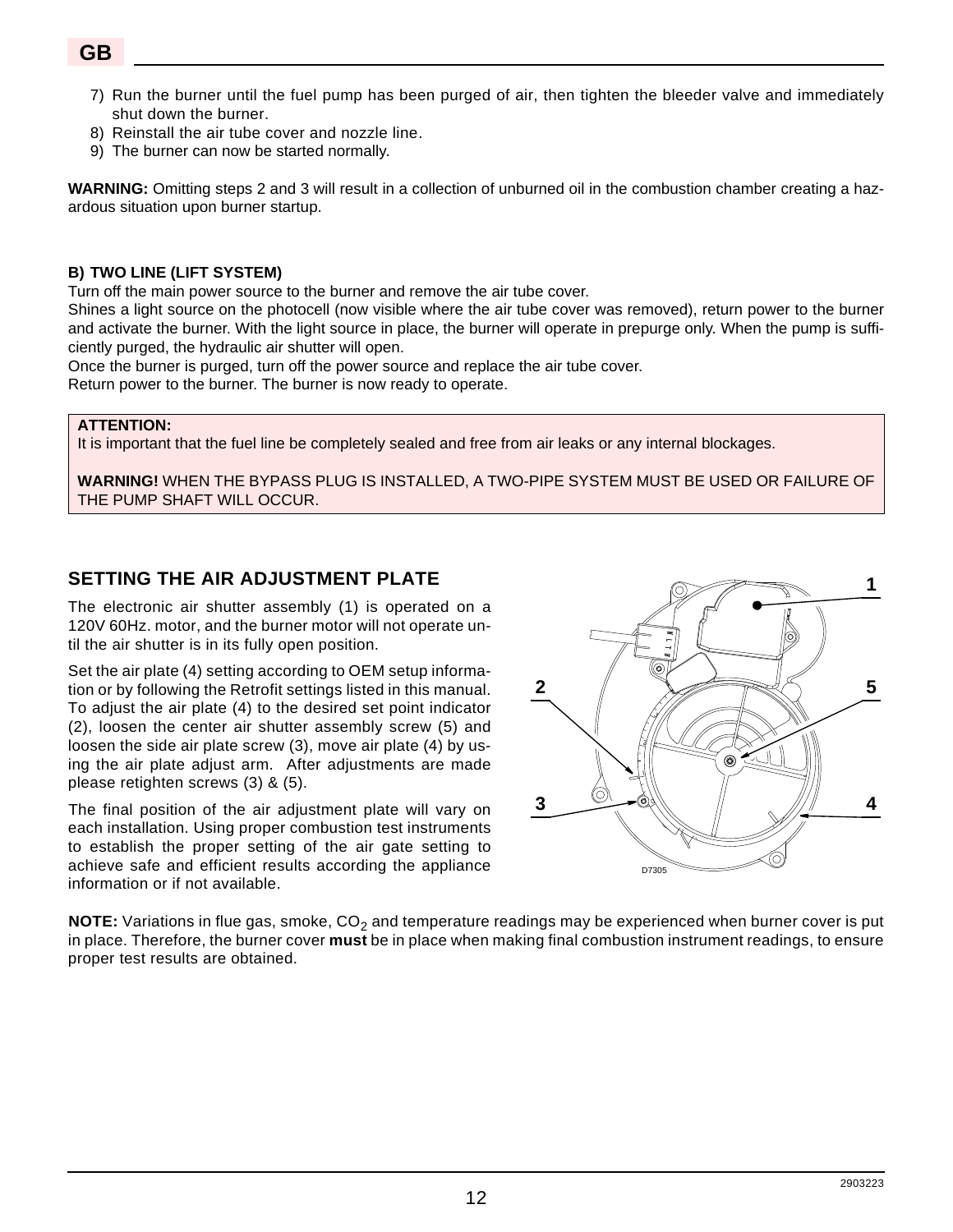## **BURNER ADJUSTMENT TABLE**

#### **NON-RETROFIT APPLICATIONS**

**If this burner is being installed in a packaged unit (i.e. Burner comes with a boiler or furnace), follow the installation and set-up instructions supplied with the heating appliance, as settings will differ from those shown in this manual.**

| <b>MODEL F3 BURNER</b>                |                   |            |                  |            |            |  |  |  |  |  |
|---------------------------------------|-------------------|------------|------------------|------------|------------|--|--|--|--|--|
| <b>Actual Firing</b><br>Rate 5% $\pm$ | Nozzle<br>Size    |            | Pump<br>Pressure | Turbulator | Air Damper |  |  |  |  |  |
| <b>US GPH</b>                         | <b>GPH</b>        | <b>PSI</b> | bar              | Setting    | Setting    |  |  |  |  |  |
| 0.50                                  | $.40 \times 60\%$ | 160        | 11.0             | 0.0        | 2.3        |  |  |  |  |  |
| 0.60                                  | $.50 \times 60\%$ | 150        | 10.4             | 0.5        | 2.7        |  |  |  |  |  |
| 0.75                                  | $.60 \times 60\%$ | 150        | 10.4             | 1.5        | 3.4        |  |  |  |  |  |
| 0.80                                  | $.65 \times 60\%$ | 150        | 10.4             | 2.0        | 3.6        |  |  |  |  |  |
| 0.95                                  | .75 x 60%80°      | 160        | 11.0             | 3.0        | 4.3        |  |  |  |  |  |

| <b>MODEL F5 BURNER</b> |                                 |     |    |     |      |  |  |  |  |  |
|------------------------|---------------------------------|-----|----|-----|------|--|--|--|--|--|
| 0.75                   | $.60 \times 60/80$ <sup>o</sup> | 145 | 10 | 0.0 | 2.25 |  |  |  |  |  |
| 0.85                   | $.65 \times 60/80$ <sup>o</sup> | 145 | 10 | 0.5 | 2.5  |  |  |  |  |  |
| 1.00                   | $.85 \times 60/80$ <sup>o</sup> | 145 | 10 | 1.0 | 2.75 |  |  |  |  |  |
| 1.10                   | $1.00 \times 60 / 80^{\circ}$   | 145 | 10 | 2.0 | 3.0  |  |  |  |  |  |
| 1.25                   | $1.10 \times 60 / 80^{\circ}$   | 145 | 10 | 2.5 | 3.5  |  |  |  |  |  |
| 1.50                   | $1.25 \times 60 / 80^{\circ}$   | 145 | 10 | 3.0 | 4.25 |  |  |  |  |  |
| 1.65                   | $1.35$ X 60/80 $^{\circ}$       | 145 | 10 | 4.0 | 6.0  |  |  |  |  |  |

### **NOTE:**

**The above set up charts are a starting point only.** 

**The burner and appliance must be properly set up using proper combustion testing equipment. Any approved oil burner nozzle type, angle and manufacturer maybe used, as long as input is corresponding the correct BTU/hr. or US gph input rating of the appliance.**

#### **COMBUSTION CHAMBER**

Follow the instructions furnished by the boiler/furnace manufacturer. Size retrofit application according to the appropriate installation codes (e.g. CSA B139 or NFPA #31).

## **BURNER START-UP CYCLE**



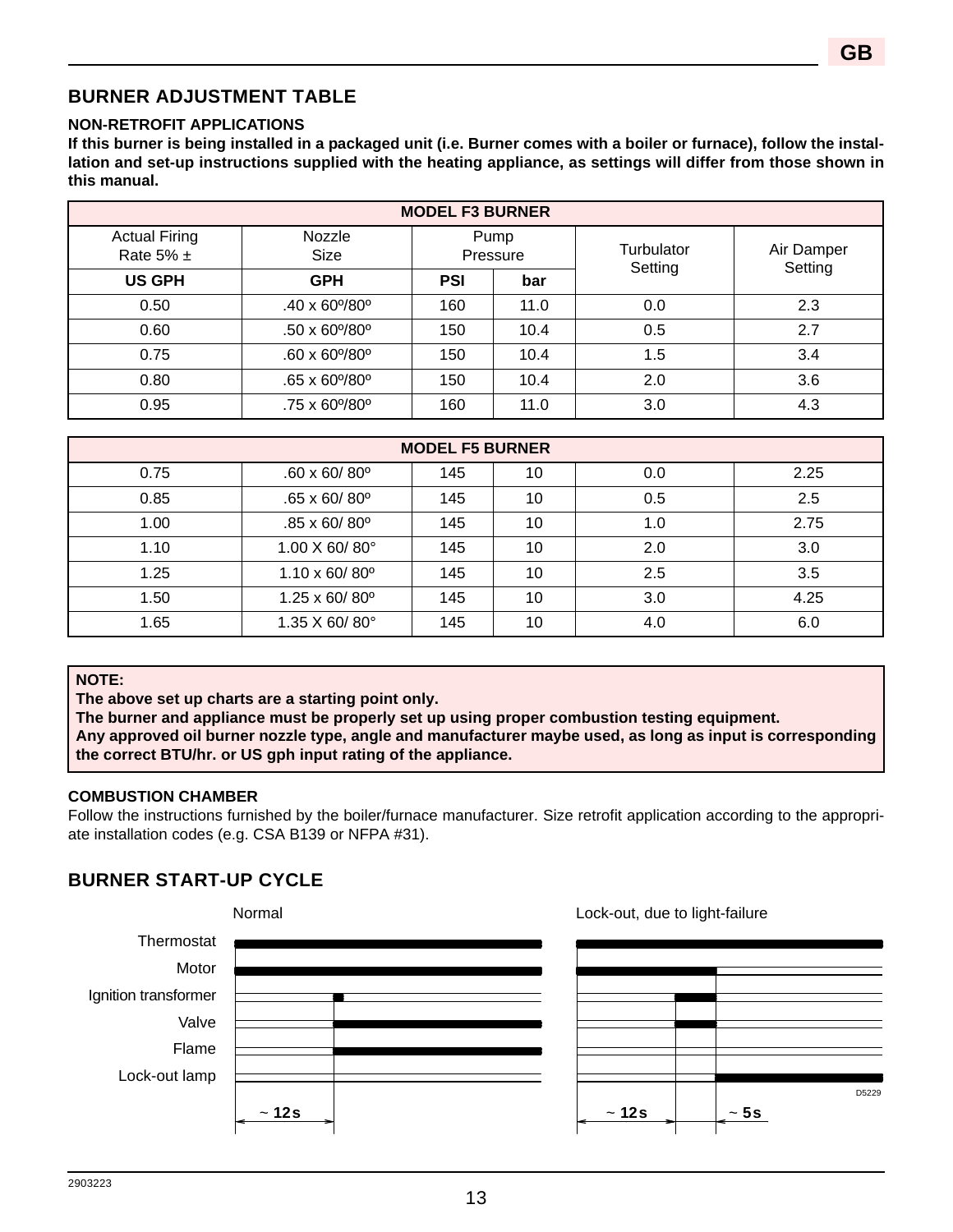**GB**



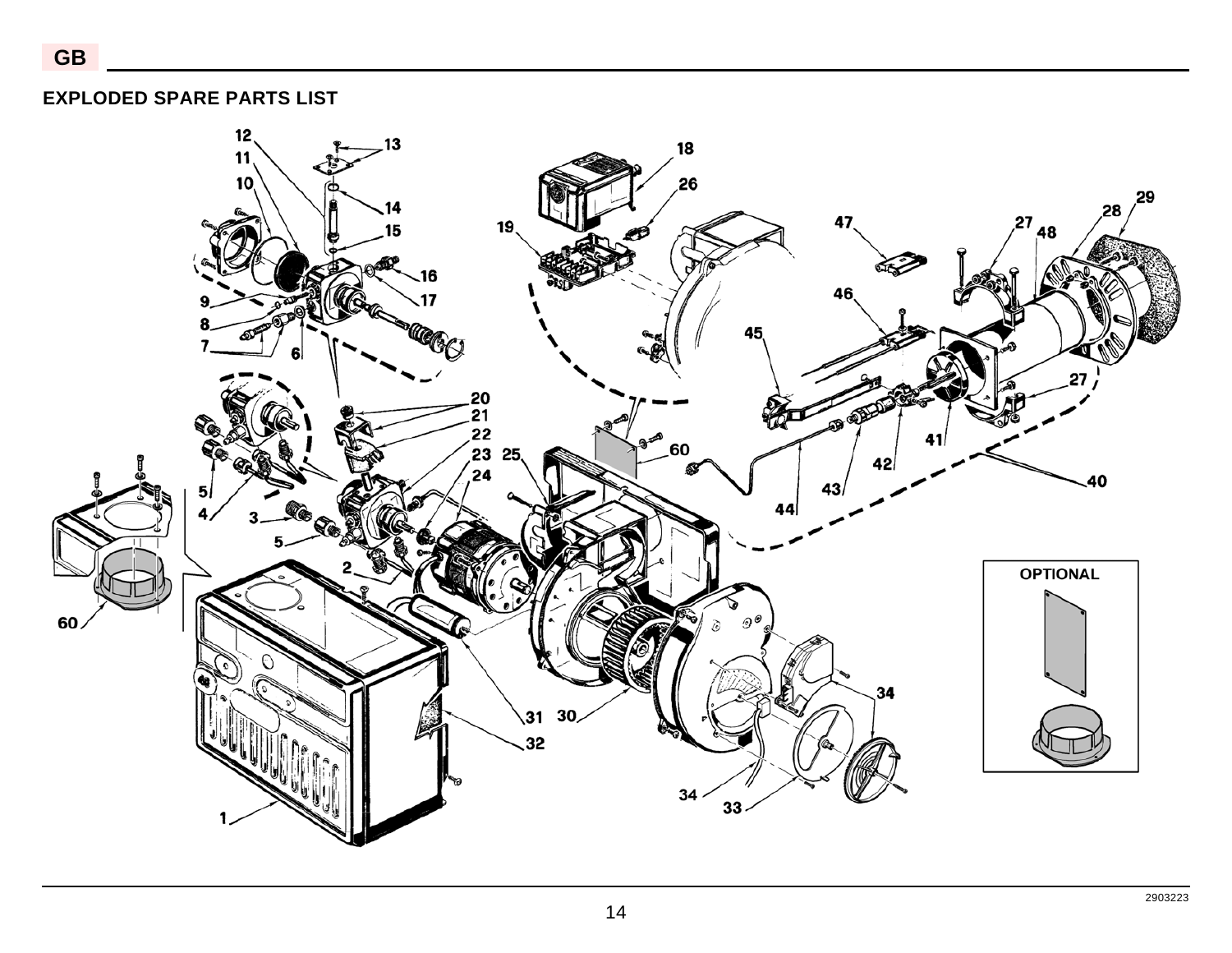#### **SPARE PARTS LIST**

| No.            | <b>CODE</b> |          | F3 F5     |           | <b>DESCRIPTION</b>                | No. |         | <b>CODE</b> |           |           | <b>F3 F5 DESCRIPTION</b>         |
|----------------|-------------|----------|-----------|-----------|-----------------------------------|-----|---------|-------------|-----------|-----------|----------------------------------|
| $\mathbf{1}$   | 3020507     |          | $\bullet$ |           | <b>BURNER BACK COVER</b>          |     |         |             |           |           | <b>OPTIONAL</b>                  |
| -1             | 3020508     |          |           | $\bullet$ | <b>BURNER BACK COVER</b>          | 60  | 3002761 |             | $\bullet$ | $\bullet$ | DUCTED COMBUSTION AIR INTAKE KIT |
| $\overline{2}$ | 3006992     |          | $\bullet$ | $\bullet$ | PIPE CONNECTOR - SUPPLY           | 61  |         | C7001033    | $\bullet$ | $\bullet$ | AMULET - CERAFELT SLEEVE KIT     |
| 3              | 3006571     |          | $\bullet$ | $\bullet$ | 3/8" NPT/METRIC ADAPTER - MALE    |     |         |             |           |           |                                  |
| $\overline{4}$ | 3006993     |          | $\bullet$ | $\bullet$ | PIPE CONNECTOR - RETURN           |     |         |             |           |           |                                  |
| 5              | 3005847     |          | ٠         | $\bullet$ | 1/4" NPT/ METRIC ADAPTER - FEMALE |     |         | C7001009    | $\bullet$ | $\bullet$ | CAPILLARY PORT PLUG              |
| 6              | 3007077     |          | $\bullet$ | $\bullet$ | <b>CRUSHABLE METAL WASHER</b>     |     | 3000932 |             | $\bullet$ | $\bullet$ | ADJUSTABLE STEEL FLANGE          |
| 7              | 3007568     |          | $\bullet$ | $\bullet$ | <b>BLEEDER</b>                    |     |         |             |           |           |                                  |
| 8              | 3007028     |          | $\bullet$ | $\bullet$ | O-RING - PUMP PRESSURE REGULATOR  |     |         |             |           |           |                                  |
| 9              | 3007202     |          | $\bullet$ | $\bullet$ | <b>REGULATOR SCREW</b>            |     |         |             |           |           |                                  |
| 10             | 3007162     | C7010002 | $\bullet$ | $\bullet$ | O-RING - PUMP COVER               |     |         |             |           |           |                                  |
| 11             | 3005719     |          | $\bullet$ | $\bullet$ | PUMP SCREEN                       |     |         |             |           |           |                                  |
| 12             | 3006925     |          |           | $\bullet$ | <b>VALVE STEM</b>                 |     |         |             |           |           |                                  |
| 13             | 3007203     |          |           | $\bullet$ | <b>VALVE STEM PLATE</b>           |     |         |             |           |           |                                  |
| 14             | 3007029     |          | $\bullet$ | $\bullet$ | O-RING - VALVE STEM UPPER         |     |         |             |           |           |                                  |
| 15             | 3007156     |          | $\bullet$ | $\bullet$ | O-RING - VALVE STEM LOWER         |     |         |             |           |           |                                  |
| 16             | 3007268     |          | $\bullet$ | $\bullet$ | NOZZLE OUTLET FITTING             |     |         |             |           |           |                                  |
| 17             | 3007087     |          | $\bullet$ | $\bullet$ | CRUSHABLE METAL WASHER 5/8" ID    |     |         |             |           |           |                                  |
| 18             | 3001157     | C7001029 | $\bullet$ | $\bullet$ | PRIMARY CONTROL 530 SE/C          |     |         |             |           |           |                                  |
| 19             | 3002278     |          | $\bullet$ | $\bullet$ | PRIMARY CONTROL SUB BASE          |     |         |             |           |           |                                  |
| 20             | 3006553     |          | $\bullet$ | $\bullet$ | COIL U-BRACKET AND KNURLED NUT    |     |         |             |           |           |                                  |
| 21             | 3002279     |          |           | $\bullet$ | <b>COIL</b>                       |     |         |             |           |           |                                  |
| 22             | 3007802     | C7001010 | $\bullet$ | $\bullet$ | <b>PUMP</b>                       |     |         |             |           |           |                                  |
| 23             | 3000443     |          | $\bullet$ | $\bullet$ | PUMP DRIVE KEY                    |     |         |             |           |           |                                  |
| 24             | 3005843     |          | $\bullet$ | $\bullet$ | <b>MOTOR</b>                      |     |         |             |           |           |                                  |
| 25             | 3007315     |          | $\bullet$ |           | AIR TUBE COVER                    |     |         |             |           |           |                                  |
| 25             | 3007316     |          |           | $\bullet$ | AIR TUBE COVER                    |     |         |             |           |           |                                  |
| 26             | 3002280     |          | $\bullet$ | $\bullet$ | <b>PHOTOCELL</b>                  |     |         |             |           |           |                                  |
| 27             | 3005854     |          | $\bullet$ | $\bullet$ | SEMI FLANGE (2 REQUIRED)          |     |         |             |           |           |                                  |
| 28             | 3005855     |          |           | $\bullet$ | UNIVERSAL MOUNTING FLANGE         |     |         |             |           |           |                                  |
| 29             | 3020248     | C6880000 |           | $\bullet$ | <b>MOUNTING GASKET</b>            |     |         |             |           |           |                                  |
| 30             | 3005708     |          | $\bullet$ | $\bullet$ | <b>FAN</b>                        |     |         |             |           |           |                                  |
| 31             | 20087023    |          | $\bullet$ | $\bullet$ | <b>CAPACITOR</b>                  |     |         |             |           |           |                                  |
| 32             | 3002864     | C6950050 |           |           | <b>ACOUSTIC LINER</b>             |     |         |             |           |           |                                  |
| 32             | 3007320     |          |           | $\bullet$ | <b>ACOUSTIC LINER</b>             |     |         |             |           |           |                                  |
| 33             | 3007204     |          | $\bullet$ | $\bullet$ | MANUAL AIR SHUTTER                |     |         |             |           |           |                                  |
| 34             |             | C7001081 | $\bullet$ |           | F3 REPLACEMENT AIR DAMPER KIT     |     |         |             |           |           |                                  |
| 34             |             | C7001082 |           | $\bullet$ | F5 REPLACEMENT AIR DAMPER KIT     |     |         |             |           |           |                                  |
|                |             |          |           |           |                                   |     |         |             |           |           |                                  |
|                |             |          |           |           |                                   |     |         |             |           |           |                                  |
|                |             |          |           |           |                                   |     |         |             |           |           |                                  |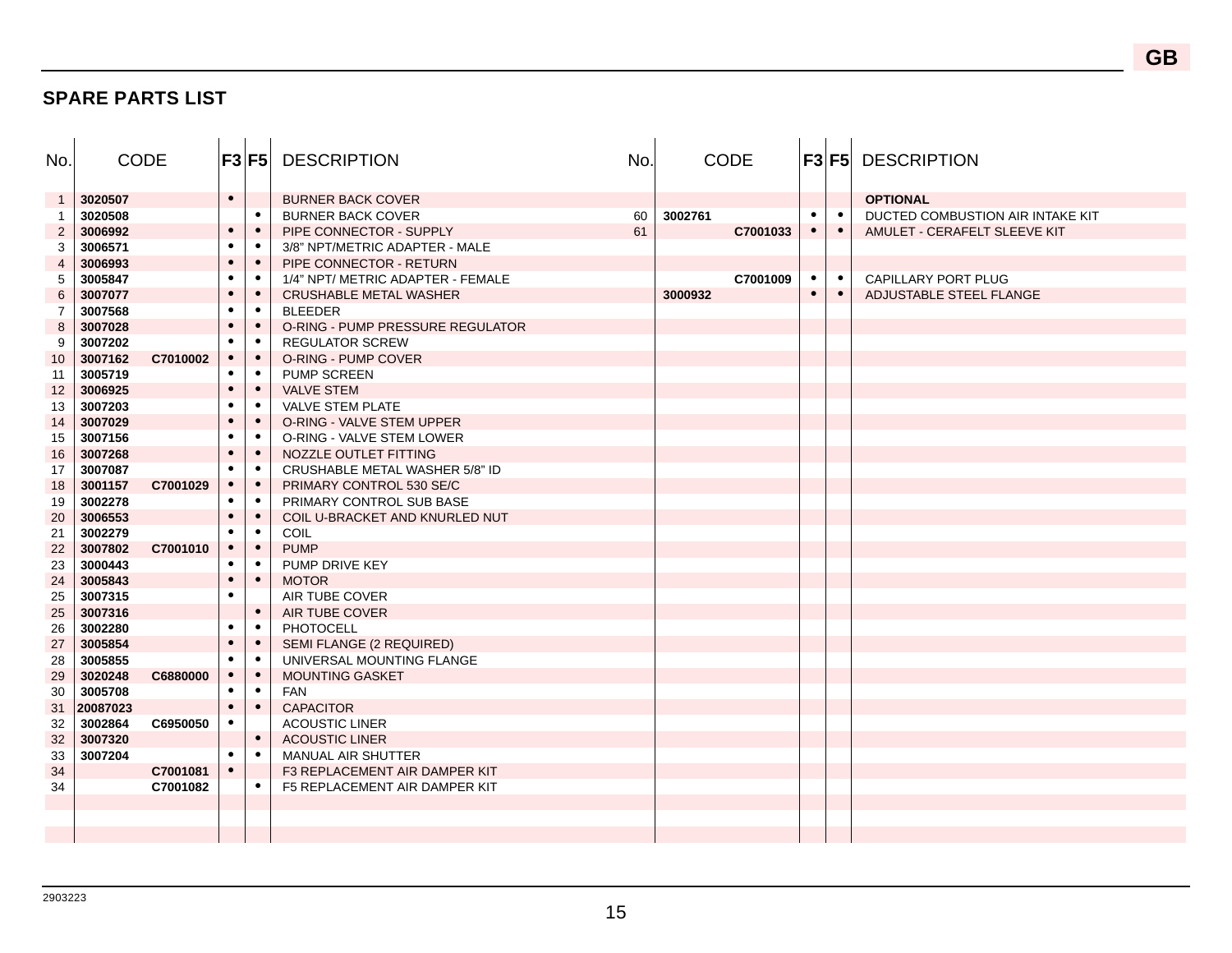#### **SPARE PARTS LIST**

| No. | <b>CODE</b> | F3 F5     |           | <b>DESCRIPTION</b>                   | No. | <b>CODE</b> |           |           | <b>F3 F5 DESCRIPTION</b>        |
|-----|-------------|-----------|-----------|--------------------------------------|-----|-------------|-----------|-----------|---------------------------------|
| 40  | 3948876     | $\bullet$ |           | <b>VSBT COMBUSTION HEAD 3"</b>       | 40  | 3948877     | $\bullet$ |           | <b>COMBUSTION HEAD 8 7/8"</b>   |
| 40  | 3948976     |           | $\bullet$ | <b>VSBT COMBUSTION HEAD 3"</b>       | 40  | 3948975     |           | $\bullet$ | <b>COMBUSTION HEAD 87/8"</b>    |
| 41  | 3006968     | $\bullet$ |           | <b>TURBULATOR DISC</b>               | 41  | 3006968     | $\bullet$ |           | <b>TURBULATOR DISC</b>          |
| 41  | 3006977     |           | $\bullet$ | <b>TURBULATOR DISC</b>               | 41  | 3006977     |           | $\bullet$ | <b>TURBULATOR DISC</b>          |
| 42  | 3006966     | $\bullet$ | $\bullet$ | ELECTRODE SUPPORT                    | 42  | 3006966     | $\bullet$ | $\bullet$ | <b>ELECTRODE SUPPORT</b>        |
| 43  | 3006965     | ٠         | $\bullet$ | NOZZLE ADAPTER                       | 43  | 3006965     | $\bullet$ | $\bullet$ | NOZZLE ADAPTER                  |
| 44  | 3008627     | $\bullet$ |           | NOZZLE OIL TUBE                      | 44  | 3008790     | $\bullet$ |           | NOZZLE OIL TUBE                 |
| 44  | 3008629     |           | $\bullet$ | NOZZLE OIL TUBE                      | 44  | 3008628     |           |           | NOZZLE OIL TUBE                 |
| 45  | 3008633     | $\bullet$ |           | <b>REGULATOR ASSEMBLY</b>            | 45  | 3008846     | $\bullet$ |           | <b>REGULATOR ASSEMBLY</b>       |
| 45  | 3008634     |           | $\bullet$ | REGULATOR ASSEMBLY                   | 45  | 3008635     |           | $\bullet$ | <b>REGULATOR ASSEMBLY</b>       |
| 46  | 3008630     | $\bullet$ |           | <b>ELECTRODE ASSEMBLY</b>            | 46  | 3008789     | $\bullet$ |           | <b>ELECTRODE ASSEMBLY</b>       |
| 46  | 3008631     |           | $\bullet$ | ELECTRODE ASSEMBLY                   | 46  | 3008632     |           | $\bullet$ | ELECTRODE ASSEMBLY              |
| 47  | 3005869     | $\bullet$ | $\bullet$ | <b>ELECTRODE PORCELAIN</b>           | 47  | 3005869     | $\bullet$ | $\bullet$ | ELECTRODE PORCELAIN             |
| 48  | 3008623     |           |           | AIR TUBE                             | 48  | 3008788     | $\bullet$ |           | <b>AIR TUBE</b>                 |
| 48  | 3008626     |           | $\bullet$ | <b>AIR TUBE</b>                      | 48  | 3008625     |           | $\bullet$ | <b>AIR TUBE</b>                 |
|     |             |           |           |                                      |     |             |           |           |                                 |
|     |             |           |           |                                      |     |             |           |           |                                 |
| 40  | 3948873     | $\bullet$ |           | <b>SBT COMBUSTION HEAD 6" (271T)</b> | 40  | 3948874     | $\bullet$ |           | LBT COMBUSTION HEAD 10" (271T2) |
| 40  | 3948973     |           | $\bullet$ | <b>SBT COMBUSTION HEAD 6" (271T)</b> | 40  | 3948974     |           | $\bullet$ | LBT COMBUSTION HEAD 10" (271T2) |
| 41  | 3006968     | $\bullet$ |           | <b>TURBULATOR DISC</b>               | 41  | 3006968     | $\bullet$ |           | <b>TURBULATOR DISC</b>          |
| 41  | 3006977     |           | $\bullet$ | <b>TURBULATOR DISC</b>               | 41  | 3006977     |           | $\bullet$ | <b>TURBULATOR DISC</b>          |
| 42  | 3006966     | $\bullet$ | $\bullet$ | ELECTRODE SUPPORT                    | 42  | 3006966     | $\bullet$ |           | ELECTRODE SUPPORT               |
| 43  | 3006965     |           | $\bullet$ | NOZZLE ADAPTER                       | 43  | 3006965     | $\bullet$ | $\bullet$ | NOZZLE ADAPTER                  |
| 44  | 3006969     | $\bullet$ |           | NOZZLE OIL TUBE                      | 44  | 3006970     | $\bullet$ |           | NOZZLE OIL TUBE                 |
| 44  | 3006973     |           | $\bullet$ | NOZZLE OIL TUBE                      | 44  | 3006974     |           | $\bullet$ | NOZZLE OIL TUBE                 |
| 45  | 3006324     | $\bullet$ |           | REGULATOR ASSEMBLY                   | 45  | 3005867     | $\bullet$ |           | REGULATOR ASSEMBLY              |
| 45  | 3006323     |           | $\bullet$ | <b>REGULATOR ASSEMBLY</b>            | 45  | 3005878     |           | $\bullet$ | <b>REGULATOR ASSEMBLY</b>       |
| 46  | 3006330     | $\bullet$ |           | ELECTRODE ASSEMBLY                   | 46  | 3005870     | $\bullet$ |           | ELECTRODE ASSEMBLY              |
| 46  | 3006329     |           | $\bullet$ | <b>ELECTRODE ASSEMBLY</b>            | 46  | 3005880     |           | $\bullet$ | <b>ELECTRODE ASSEMBLY</b>       |
| 47  | 3005869     | $\bullet$ | $\bullet$ | ELECTRODE PORCELAIN                  | 47  | 3005869     | $\bullet$ | $\bullet$ | ELECTRODE PORCELAIN             |
| 48  | 3007592     | $\bullet$ |           | <b>AIR TUBE</b>                      | 48  | 3007593     | $\bullet$ |           | <b>AIR TUBE</b>                 |
| 48  | 3007594     |           | $\bullet$ | <b>AIR TUBE</b>                      | 48  | 3007595     |           |           | <b>AIR TUBE</b>                 |
|     |             |           |           |                                      |     |             |           |           |                                 |
|     |             |           |           |                                      |     |             |           |           |                                 |
|     |             |           |           |                                      |     |             |           |           |                                 |
|     |             |           |           |                                      |     |             |           |           | <b>LONG BLAST TUBE = LBT</b>    |
|     |             |           |           |                                      |     |             |           |           |                                 |
|     |             |           |           |                                      |     |             |           |           |                                 |
|     |             |           |           |                                      |     |             |           |           |                                 |
|     |             |           |           |                                      |     |             |           |           |                                 |
|     |             |           |           |                                      |     |             |           |           |                                 |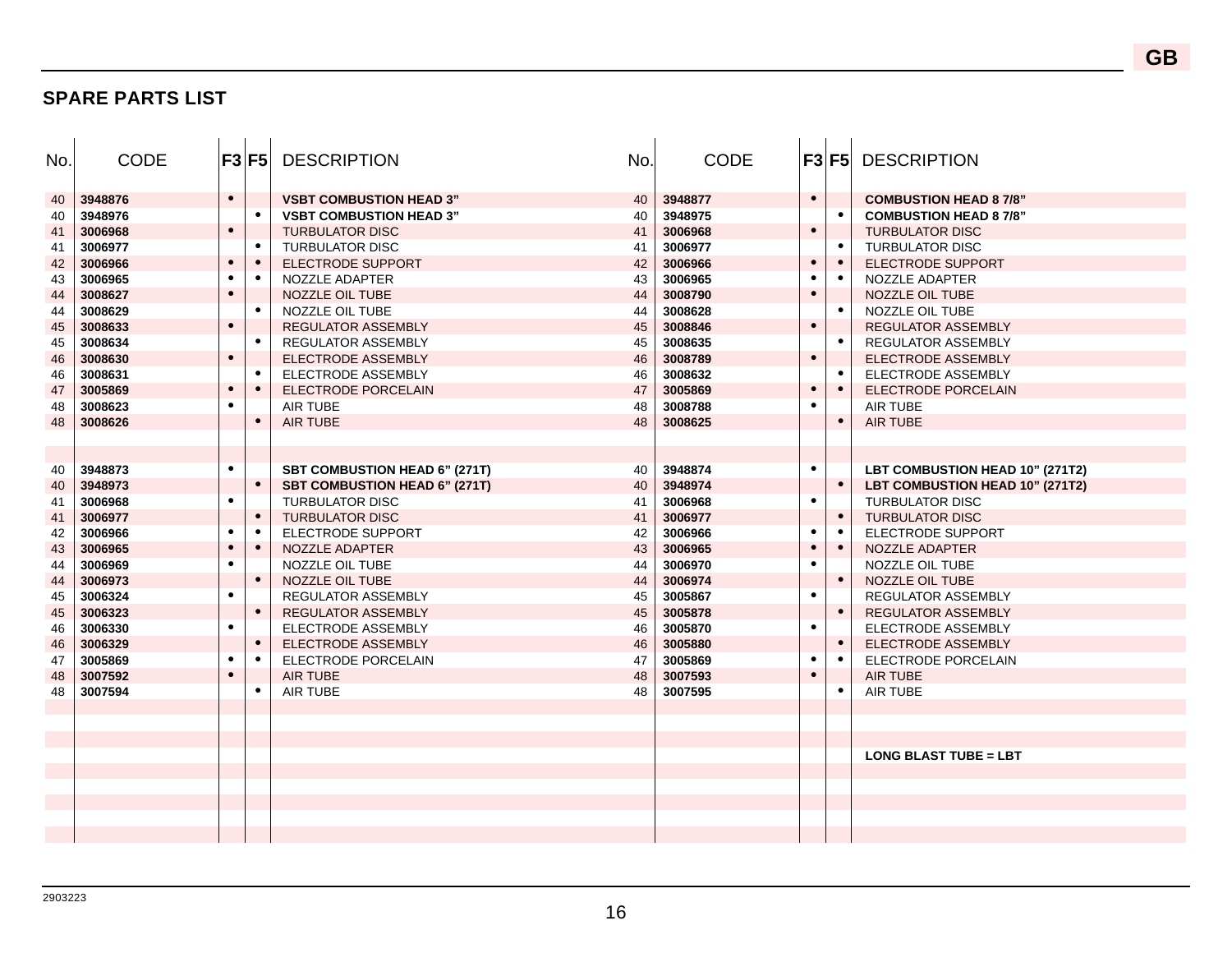## **BURNER START UP REPORT**

| Model number:              |                                                     | - Serial number:                 |           |  |  |  |  |  |
|----------------------------|-----------------------------------------------------|----------------------------------|-----------|--|--|--|--|--|
| Project name:              | Start-up date:                                      |                                  |           |  |  |  |  |  |
| Installing contractor:     | Phone number:                                       |                                  |           |  |  |  |  |  |
| <b>OIL OPERATION</b>       |                                                     |                                  |           |  |  |  |  |  |
| Oil supply pressure:       | $\overline{CO_2}$ : Low Fire                        |                                  | High Fire |  |  |  |  |  |
| Oil suction pressure:      | $\overline{\phantom{a}}$ O <sub>2</sub> : Low Fire  |                                  | High Fire |  |  |  |  |  |
| Control Power Supply:      | CO: Low Fire                                        |                                  | High Fire |  |  |  |  |  |
| <b>Burner Firing Rate:</b> | $\overline{\phantom{a}}$ NO <sub>X</sub> : Low Fire |                                  | High Fire |  |  |  |  |  |
| Low Fire Flame Signal:     | Net Stack Temp - Low Fire:                          |                                  | High Fire |  |  |  |  |  |
| High Fire Flame Signal:    | Comb. Efficiency - Low Fire:                        |                                  | High Fire |  |  |  |  |  |
| Low Fire Nozzle Size:      | Overfire Draft:                                     |                                  |           |  |  |  |  |  |
| High Fire Nozzle Size:     | Smoke number:                                       |                                  |           |  |  |  |  |  |
| <b>CONTROL SETTINGS</b>    |                                                     |                                  |           |  |  |  |  |  |
| <b>Operating Setpoint:</b> | Low Oil Pressure:                                   |                                  |           |  |  |  |  |  |
| High Limit Setpoint:       | High Oil Pressure:                                  |                                  |           |  |  |  |  |  |
| Low Gas Pressure:          |                                                     | Flame Safeguard Model<br>Number: |           |  |  |  |  |  |
| High Gas Pressure:         | Modulating Signal Type:                             |                                  |           |  |  |  |  |  |
| <b>NOTES</b>               |                                                     |                                  |           |  |  |  |  |  |
|                            |                                                     |                                  |           |  |  |  |  |  |
|                            |                                                     |                                  |           |  |  |  |  |  |
|                            |                                                     |                                  |           |  |  |  |  |  |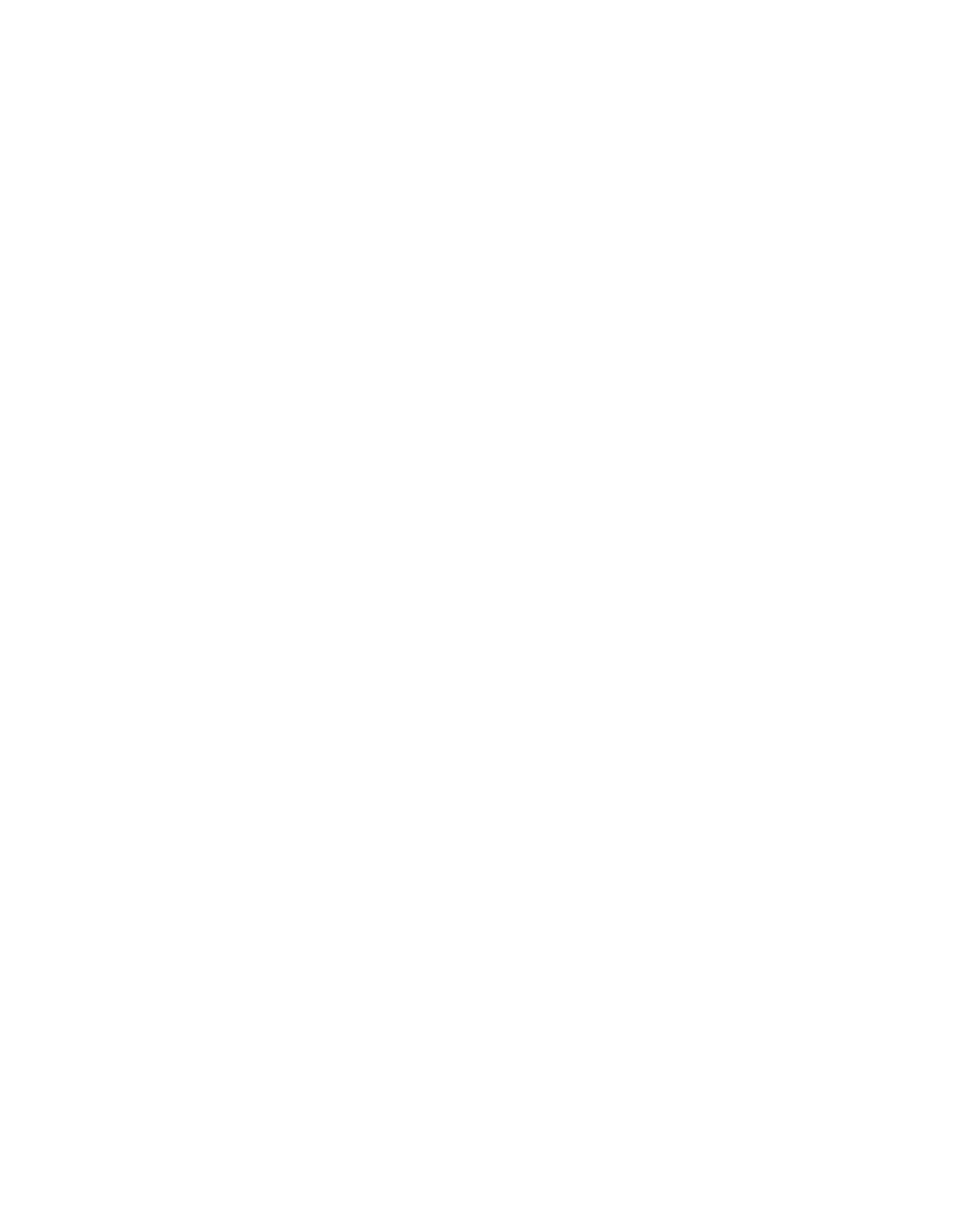

## **PRECAUTIONS D' INSTALLATION**

## **AIR POUR COMBUSTION**

Ne pas installer le brûleur dans une salle n'ayant pas assez d'air pour la combustion. Assurez-vous qu'il y ait une alimentation en air adéquate pour la combustion si la salle de la chaudière/four est encastrée. Il peut être nécessaire de créer une fenêtre pour permettre à suffisamment d'air d'entrer dans la salle de la chaudière/four. L'installateur doit suivre des ordonnances locales à ce sujet.

**CANADA** Il est suggéré que l'installateur suive la norme CSA B139.

**USA** Il est suggéré que l'installateur suive le manuel NFPA #31.

### **CHEMINÉE**

Assurez-vous que la cheminée soit suffisante pour traiter les gaz d'échappement. Il est recommandé que seul le brûleur soit raccordé à la cheminée. Assurez-vous qu'il soit propre et sans obstructions.

### **FILTRE À HUILE**

Un filtre à huile externe est NÉCESSAIRE, même en cas de présence de filtre interne à la pompe. Le filtre doit être remplacé au moins une fois par an et le boîtier du filtre doit être minutieusement nettoyé avant d'installer une nouvelle cartouche filtrante.

#### **TIRAGE**

Suivre la notice livrée avec l'appareil de chauffage. La pression dans la zone de combustion doit demeurer la plus proche possible de zéro. Le brûleur fonctionnera avec un léger tirage ou pression dans la chambre.

#### **CONNEXIONS ÉLECTRIQUES**

**CANADA** Toutes les connexions électriques doivent être effectuées conformément au C.E.C. Part 1, et à tous les codes locaux. Le système doit être mis à la masse.

**USA** Toutes les connexions électriques doivent être effectuées conformément au Code électrique national, et à toutes les ordonnances locales. Le système doit être mis à la masse.

#### **FONCTIONNEMENT DU BRÛLEUR DE CONTRÔLE**

Vérifier le brûleur et expliquer son fonctionnement au propriétaire. Assurez-vous de laisser la feuille d'Instruction du propriétaire chez le propriétaire.

#### **EXTINCTEUR**

Si requis par les codes locaux, installer un extincteur approuvé.

#### **CONNEXIONS ÉLECTRIQUES**

Dans la plupart des localités, un fil de chiffre 14 doit être utilisé à l'intérieur d'un conduit métallique. Le système doit être mis à la masse. Un interrupteur de service doit être placé près du brûleur sur une paroi ignifuge dans un endroit facilement accessible.



**Les réglages du brûleur utilisés dans le présent manuel ont été obtenus dans des conditions de laboratoire et peuvent varier par rapport à ceux obtenus dans l'installation effective du brûleur. Les résultats de la combustion doivent être vérifiés en utilisant un équipement de test de ATTENTIONcombustion. Riello ne sera pas responsable de l'installation ou du paramétrage incorrects de l'appareil.**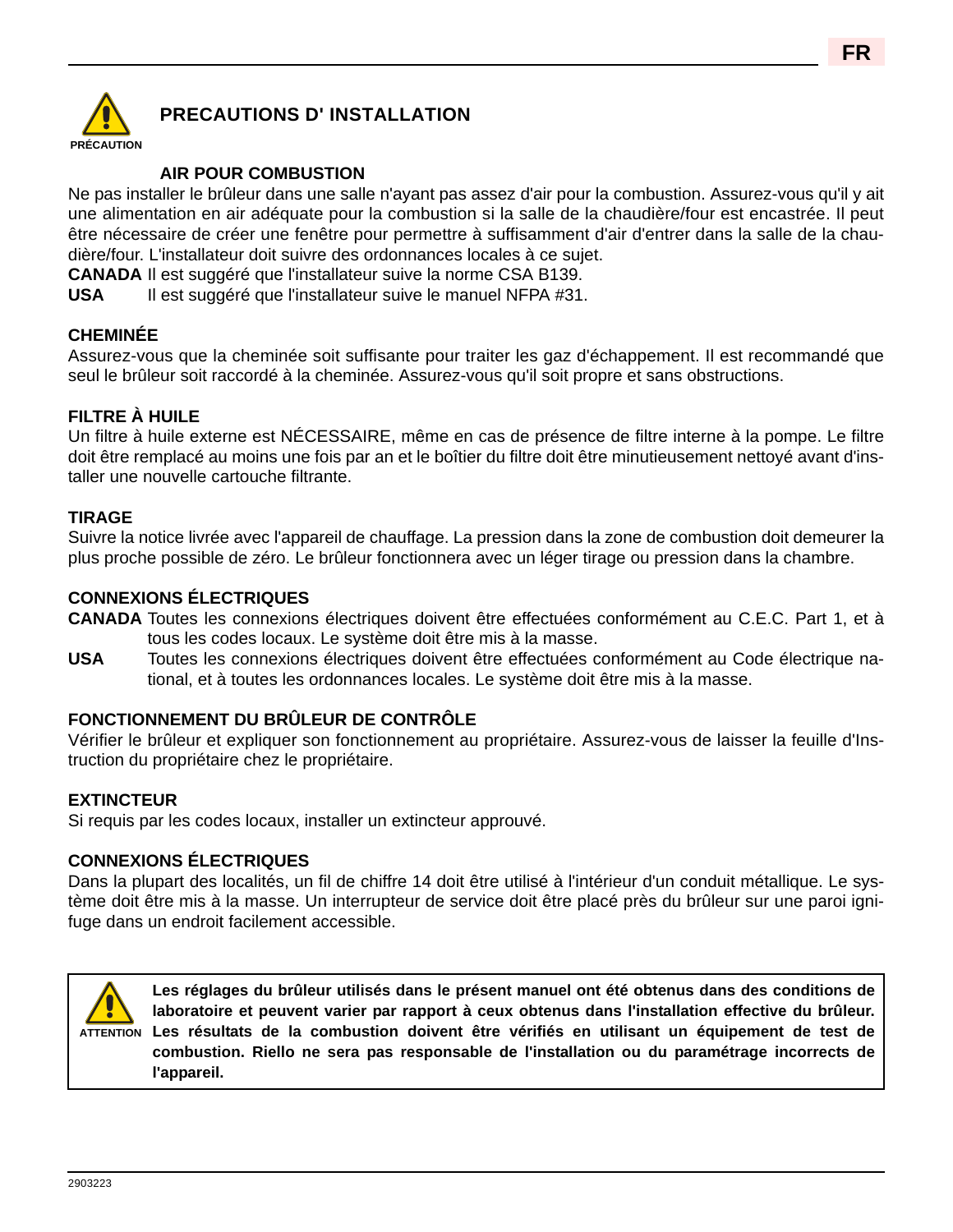## **INDEX**

| DONNÉES TECHNIQUES (and according to the control of the control of the control of the control of the control of the control of the control of the control of the control of the control of the control of the control of the c |  |
|--------------------------------------------------------------------------------------------------------------------------------------------------------------------------------------------------------------------------------|--|
|                                                                                                                                                                                                                                |  |
|                                                                                                                                                                                                                                |  |
|                                                                                                                                                                                                                                |  |
|                                                                                                                                                                                                                                |  |
|                                                                                                                                                                                                                                |  |
|                                                                                                                                                                                                                                |  |
|                                                                                                                                                                                                                                |  |
|                                                                                                                                                                                                                                |  |
|                                                                                                                                                                                                                                |  |
|                                                                                                                                                                                                                                |  |
|                                                                                                                                                                                                                                |  |
|                                                                                                                                                                                                                                |  |
|                                                                                                                                                                                                                                |  |
|                                                                                                                                                                                                                                |  |
|                                                                                                                                                                                                                                |  |
|                                                                                                                                                                                                                                |  |
|                                                                                                                                                                                                                                |  |
|                                                                                                                                                                                                                                |  |
|                                                                                                                                                                                                                                |  |
|                                                                                                                                                                                                                                |  |
|                                                                                                                                                                                                                                |  |
|                                                                                                                                                                                                                                |  |
|                                                                                                                                                                                                                                |  |
|                                                                                                                                                                                                                                |  |
|                                                                                                                                                                                                                                |  |
|                                                                                                                                                                                                                                |  |
|                                                                                                                                                                                                                                |  |
|                                                                                                                                                                                                                                |  |
|                                                                                                                                                                                                                                |  |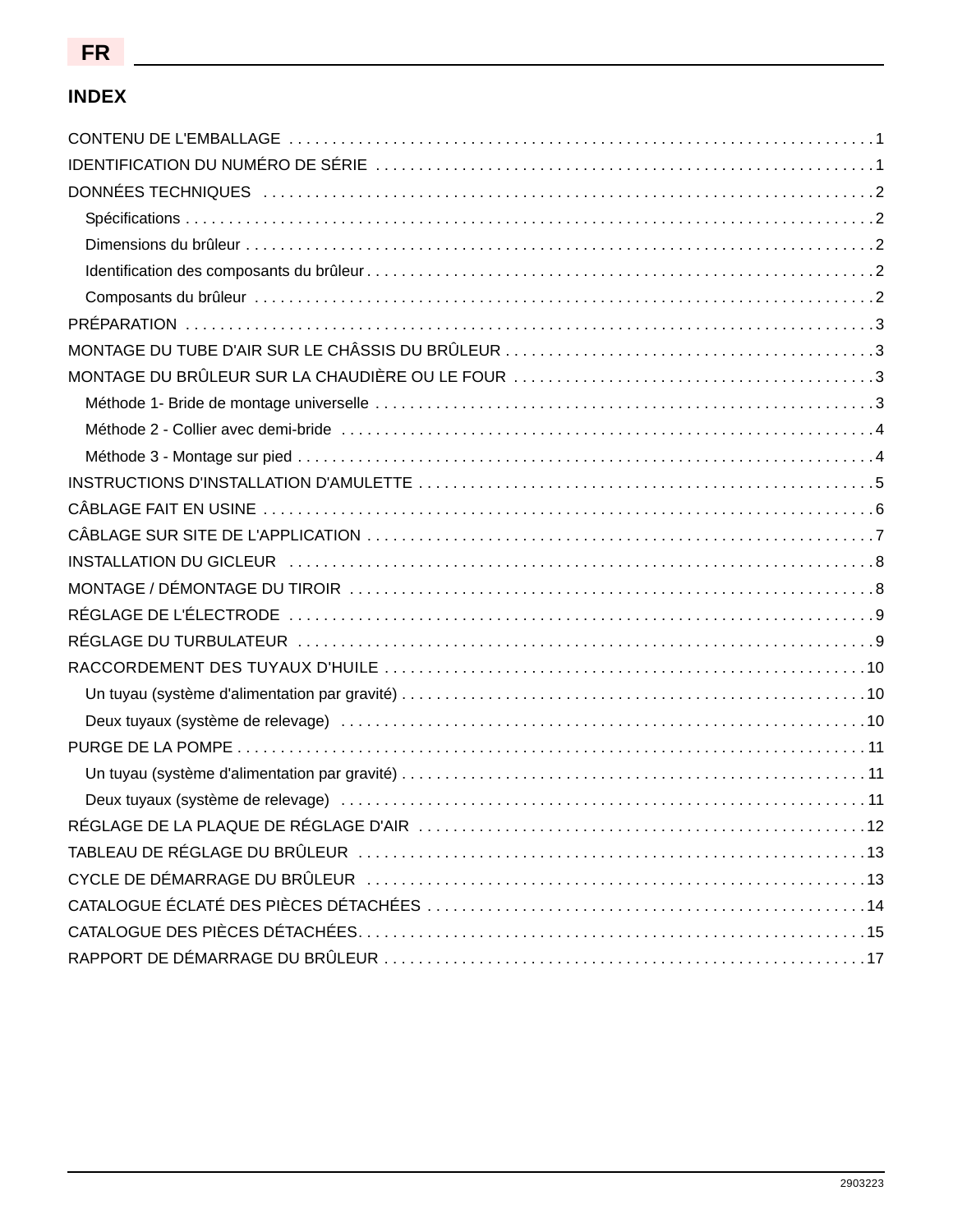## **CONTENU DE L'EMBALLAGE**

Votre brûleur Riello 40 doit être composé des pièces suivantes. Veuillez contrôler la présence de toutes les pièces énumérées ci-après avant de procéder à l'installation de l'appareil.

| Quantité         | <b>Description</b>                              |                                                                                 |  |  |  |  |  |  |  |  |  |
|------------------|-------------------------------------------------|---------------------------------------------------------------------------------|--|--|--|--|--|--|--|--|--|
| 1                | Châssis brûleur avec capot                      |                                                                                 |  |  |  |  |  |  |  |  |  |
| 1                | Bride de montage universelle + joint de montage |                                                                                 |  |  |  |  |  |  |  |  |  |
| 1                | Sachet de pièces                                |                                                                                 |  |  |  |  |  |  |  |  |  |
| 1                | Sachet de pièces                                |                                                                                 |  |  |  |  |  |  |  |  |  |
| 1                | Notice d'installation                           |                                                                                 |  |  |  |  |  |  |  |  |  |
| 1                | Tête de combustion                              | Cartons séparés - brûleurs FEO, livrés avec leur tête de combustion déjà montée |  |  |  |  |  |  |  |  |  |
| Sachet de pièces |                                                 | Sachet de pièces                                                                |  |  |  |  |  |  |  |  |  |

- 1 Bouchon de dérivation
- 1 Adaptateur femelle 1/4" NPT
- 1 Adaptateur mâle 3/8" NPT
- 1 Clé à six pans 2,5 mm
- 1 Connecteur pompe huile (alimentation)
- 1 Connecteur pompe huile (retour)

#### **Quantité Description Quantité Description**

2 Boulons de demi-brides (longs) **FR**

- 2 Demi-brides
- 2 Boulons de brides de montage (courts)
- 4 Écrous
- 2 Écrous chromés
- 2 Vis de couverture

## **IDENTIFICATION DU NUMÉRO DE SÉRIE**

Votre brûleur Riello peut avoir été fabriqué en plusieurs endroits et il existe donc deux identifications par numéro de série possibles.

| Le numéro de série à 9 chiffres Riello, comme par exemple<br>06 01 12345, signifie ce qui suit:<br>06<br>= Deux derniers chiffres de l'année de fabrication;<br>01<br>$=$ Semaine de fabrication;<br>12345<br>= Incrément de 1 pour chaque brûleur produit - spé-<br>cifique au code produit - remis à zéro chaque 1er<br>janvier.                                                                  |                                 | (06)<br>Année de<br>fabrication            | (01)<br>Semaine de<br>fabrication           | (12345)<br><b>Incrément</b> |
|-----------------------------------------------------------------------------------------------------------------------------------------------------------------------------------------------------------------------------------------------------------------------------------------------------------------------------------------------------------------------------------------------------|---------------------------------|--------------------------------------------|---------------------------------------------|-----------------------------|
| Le numéro de série Riello à 15 caractères,<br>exemple,<br>06 A 8511111 00025, est identifié comme suit:<br>06<br>= Deux derniers chiffres de l'année de<br>fabrication;<br>$=$ BI-semaine de fabrication;<br>A<br>8511111<br>= Code produit du brûleur;<br>00025<br>= Incrément de 1 pour chaque brûleur<br>produit - spécifique au code produit -<br>remise à zéro chaque 1 <sup>er</sup> janvier. | (06)<br>Année de<br>fabrication | (A)<br><b>BI-semaine de</b><br>fabrication | (8511111)<br><b>Brûleur</b><br>code produit | (00025)<br><b>Incrément</b> |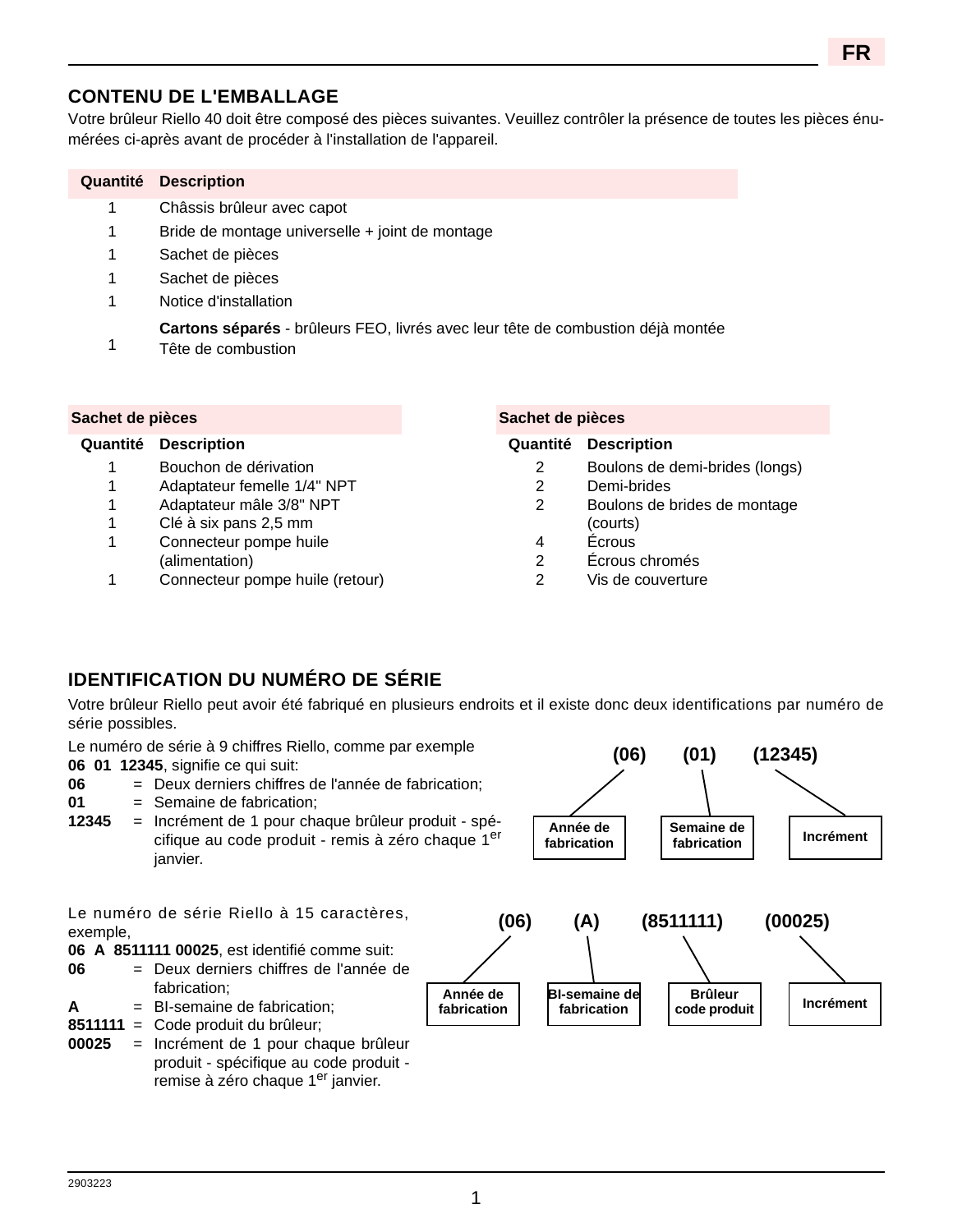## **DONNÉES TECHNIQUES SPÉCIFICATIONS**

| Combustible                      | Pas plus lourd que l'huile combustible #2 |
|----------------------------------|-------------------------------------------|
| F3 Plage d'allumage - Puissance  | 0,50 à 0,95 US GPH - 70.000 à 133.000     |
| effective                        | BTU/h                                     |
| F5 Plage d'allumage - Puissance  | 0.75 à 1.65 US GPH - 105.000 à 231.000    |
| effective                        | BTU/h                                     |
| Tension (monophasée)             | 120V 60Hz (+ 10% - 15%)                   |
| F3 Puissance électrique absorbée | 155 Watts                                 |
| F5 Puissance électrique absorbée | 175 Watts                                 |
| Moteur (nominal)                 | 3250 tours/min. Courant de cycle 2,2 AMP  |
| Condensateur                     | 12.5 Microfarads                          |
| Pression de la pompe             | de 130 à 200 psi                          |
| Commande primaire                | RIELLO 530 SE/C                           |
| Transformateur d'allumage        | 8kV 16mA                                  |

## **DIMENSIONS DU BRÛLEUR**

| <b>Modèle</b>  |                    |      | E               |            | ш        |     |       | ⋓ |       |
|----------------|--------------------|------|-----------------|------------|----------|-----|-------|---|-------|
| F <sub>3</sub> | Pouces             | 5/32 | 59/64           | 15/32<br>6 | /2<br>ັ  |     | 29/32 |   |       |
|                | mm                 |      | 202             | 64         | ၓყ       | 52. | 226   |   |       |
| F <sub>5</sub> | ouces <sup>2</sup> | /64  | /16<br>- 4      | 3/32       | 1/2<br>ັ |     | 3/32  |   |       |
|                | mm                 | دد∠  | <u>_ 1</u><br>- | 80         | 89       | 52  | 239   |   | D7352 |

**B**  $\circ$ **A**



**E1**: Des tubes de 10 pouces de longueur (254 mm) sont également disponibles.

## **IDENTIFICATION DES COMPOSANTS DU BRÛLEUR**





## **COMPOSANTS DU BRÛLEUR**

- 1 Voyant de blocage et bouton de déblocage
- 2 Commande primaire
- 3 Sous-base de commande primaire
- 4 Régulateur de pression de la pompe
- 5 Moteur
- 6 Réglage de l'air et obturateur
- 7 Groupe volet d'air électronique
- 8 Tête de combustion
- 9 2 demi-brides
- 10 Bride de montage avec joint
- 11 Orifice d'alimentation en combustible
- 12 Vanne de la pompe (bobine)
- 13 Orifice du vacuomètre
- 14 Manomètre et orifice purgeur
- 15 Raccord de retour du combustible
- 16 Vis de réglage turbulateur
- 17 Capot de tube d'air

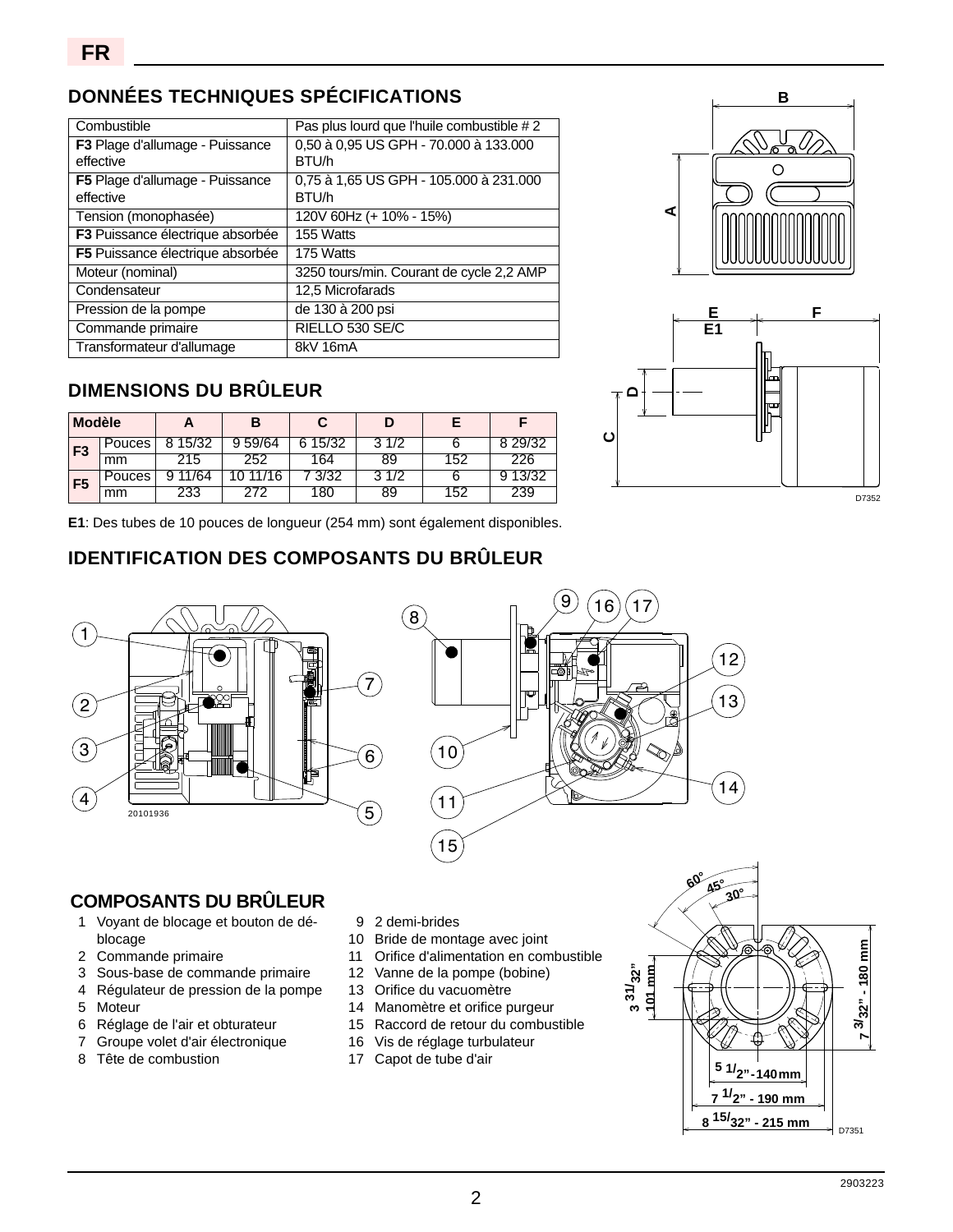**FR**

## **PRÉPARATION**

- A) Enlever le brûleur et le tube d'air des cartons. Contrôler que toutes les pièces de la liste du contenu de l'emballage (à l'intérieur du capot) sont présentes.
- B) Enlever le capot du brûleur en desserrant les trois vis de fixation. Enlever la boîte de contrôle et le capot du tube d'air.
- C) Enlever le tiroir du tube d'air, introduire le gicleur, régler le turbulateur pour l'entrée voulue puis mettre de côté.
- D) Monter le tube d'air sur le châssis du brûleur.

## **MONTAGE DU TUBE D'AIR SUR LE CHÂSSIS DU BRÛLEUR**

Le tube d'air et le tiroir sont livrés dans un autre carton par rapport à celui du châssis du brûleur. Prendre la bonne longueur de tube d'air adaptée à l'installation en question.

- A) Séparer le TUBE D'AIR et le CHÂSSIS DU BRÛLEUR de leur carton respectif.
- B) Desserrer la vis (2) pour pouvoir enlever le GROUPE TIROIR (1) de l'intérieur du TUBE D'AIR. Tirer délicatement le GROUPE TIROIR



du TUBE D'AIR vers l'extérieur, installer le gicleur voulu (voir page 8) et mettre de côté.

- C) Enlever les deux BOULONS (3) de la PLAQUE AVANT (4) du CHÂSSIS du BRÛLEUR. Aligner les deux orifices sur la PLAQUE DE SOUTIEN DU TUBE D'AIR (5) avec les deux orifices présents sur la PLAQUE AVANT DU CHÂSSIS DU BRÛLEUR avec les BOULONS (3) précédemment enlevés. Remonter les BOULONS et les serrer uniquement à la main. Remonter le GROUPE TIROIR dans le TUBE D'AIR. Serrer la VIS (2) à fond.
- D) Serrer les deux boulons (3) à fond.

## **MONTAGE DU BRÛLEUR SUR LA CHAUDIÈRE OU LE FOUR**

En fonction de l'usage du brûleur, il est possible de monter ce dernier de trois façons différentes. Ces méthodes sont les suivantes:

- 1) Avec une bride universelle fixée sur la chaudière/four.
- 2) Avec un collier avec demi-bride fixé sur la chaudière/four.
- 3) Avec une bride universelle montée sur le pied livré en option; le montage direct de la bride sur l'appareil n'est pas possible. Le kit pied doit être commandé à part.

#### **MÉTHODE 1 – BRIDE DE MONTAGE UNIVERSELLE**

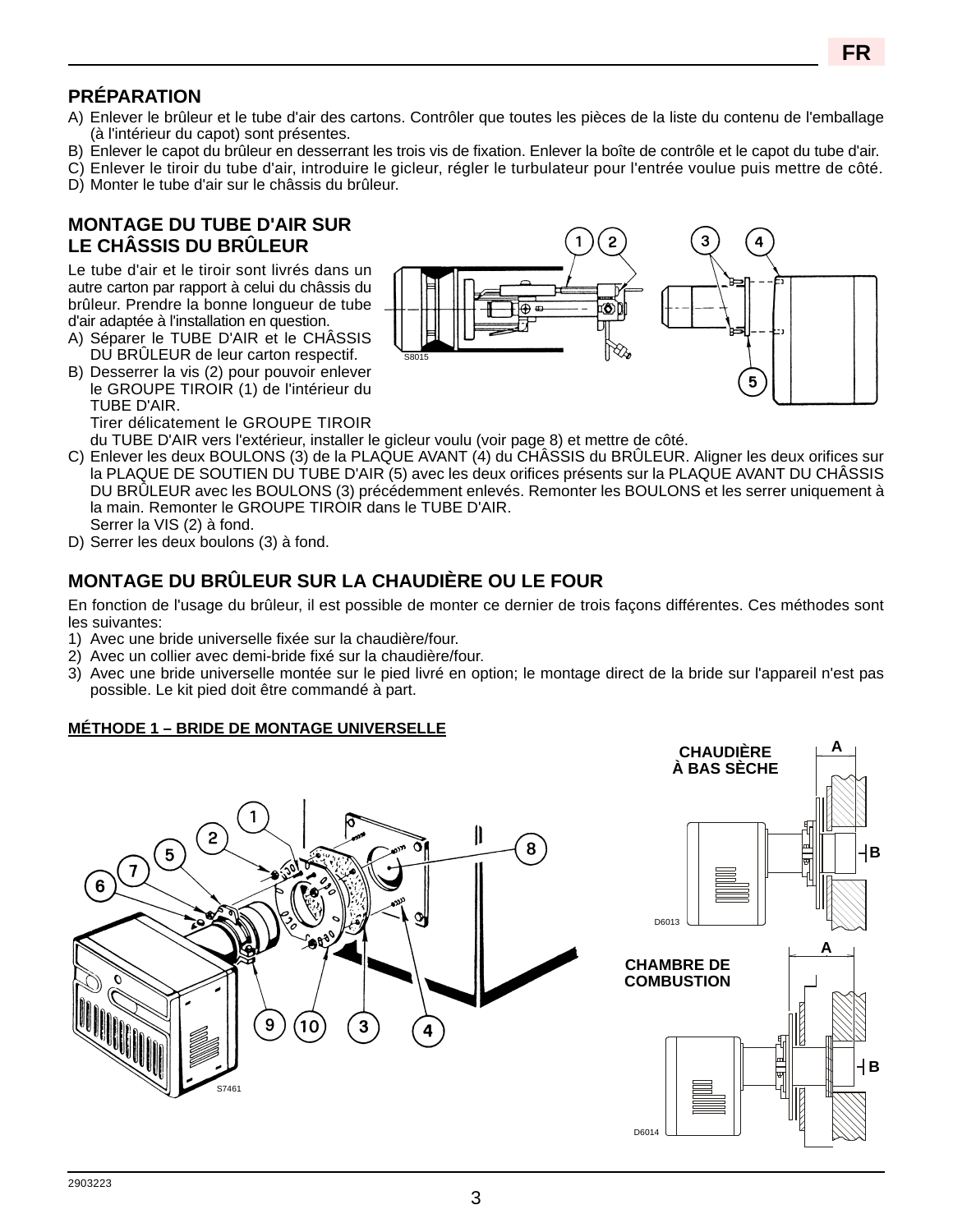## **FR**

- A) Introduire les deux BOULONS (1) dans Ia BRIDE DE MONTAGE UNIVERSELLE (10) depuis le côté plat, en veillant à ce que les têtes des boulons soient au même niveau que la surface plane. Les solidariser à l'aide des deux ÉCROUS CHROMÉS (2) spéciaux livrés avec l'appareil.
- B) Placer le JOINT DE MONTAGE (3) entre la surface plane de la BRIDE DE MONTAGE UNIVERSELLE (10) et l'appareil.

Aligner les orifices de la BRIDE DE MONTAGE UNIVERSELLE avec les GOUJONS (4) présents sur la plaque de montage de l'appareil, puis serrer à fond LA BRIDE DE MONTAGE UNIVERSELLE sur la plaque.

C) Solidariser les deux demi-brides du COLLIER RÉGLABLE (9) sur le TUBE D'AIR, à l'aide des deux BOULONS longs (6).

S'assurer que le COLLIER RÉGLABLE (9) est bien installé de sorte que le bord extérieur du CÔNE D'EXTRÉMITÉ soit au moins à 1/4" pouce (6,5 mm) en retrait par rapport à la paroi interne du matériau réfractaire de la chambre de combustion (voir dimension B ci-dessus). La longueur mesurée (A) comprend le JOINT et la BRIDE DE MONTAGE, si présents.

D) Il est maintenant possible de raccorder l'unité chauffante en faisant passer le TUBE D'AIR à travers l'ORIFICE D'ACCÈS DU BRÛLEUR (8) puis dans l'appareil de chauffage, en veillant à ce que les BOULONS (1) soient alignés avec les deux ORIFICES (5) du COLLIER RÉGLABLE (9). Solidariser le brûleur à l'aide des deux ÉCROUS (7).

Il est conseillé de procéder à un contrôle visuel de l'insertion du tube d'air dans la chambre de combustion de l'unité chauffante.

La dimension B doit être au minimum, 1/4" (voir schéma).

#### **REMARQUE:**

Méthode conseillée pour percer les trous pour les boulons dans le joint de montage : Tenir le joint contre les boulons de montage de l'appareil de chauffage, en s'aidant de la bride de montage en vue d'obtenir le positionnement approprié. Taper délicatement sur la bride avec un marteau afin de former l'empreinte des orifices.

#### **MÉTHODE 2 - COLLIER AVEC DEMI-BRIDE**

- A) Procéder selon le point C de la MÉTHODE 1.
- B) Aligner le tube d'air et son collier réglable monté de sorte que le tube d'air soit centré dans l'orifice d'accès du brûleur/four. Faire une marque au centre des deux orifices dans le COLLIER RÉGLABLE, sur la plaque avant de l'unité chauffante. Puis percer des trous d'1/4 de pouces (6,5 mm) à travers la plaque avant de l'unité, en s'aidant des marques comme points de repère.
- C) Faire passer les deux BOULONS courts (1) à travers la plaque avant de l'unité chauffante par l'intérieur et fixer, de l'extérieur, les deux ÉCROUS CHROMÉS (2) spéciaux.
- D) Procéder selon le point D de la MÉTHODE 1.

#### **MÉTHODE 3 - MONTAGE SUR PIED**

Fixer la BRIDE DE MONTAGE sur le PIED en utilisant le matériel livré avec ce dernier. Attacher le brûleur sur la BRIDE DE MONTAGE tel qu'indiqué dans la MÉTHODE 1, point A, C et D.

#### **REMARQUE:**

Il est conseillé d'attacher le pied au sol, à l'aide de brides sur le tube du pied et en attachant les brides au sol.



**LORSQUE LA CHAMBRE DE COMBUSTION EST ALIGNÉE AVEC LE MATÉRIAU RÉFRACTAIRE, IL EST ESSENTIEL QUE LE CÔNE D'EXTRÉMITÉ NE DÉPASSE PAS DE LA CHAMBRE CAR, EN CAS DE SURCHAUFFE DU BRÛLEUR, LE CÔNE D'EXTRÉMITÉ RISQUERAIT D'ÊTRE DÉTÉRIORÉ.**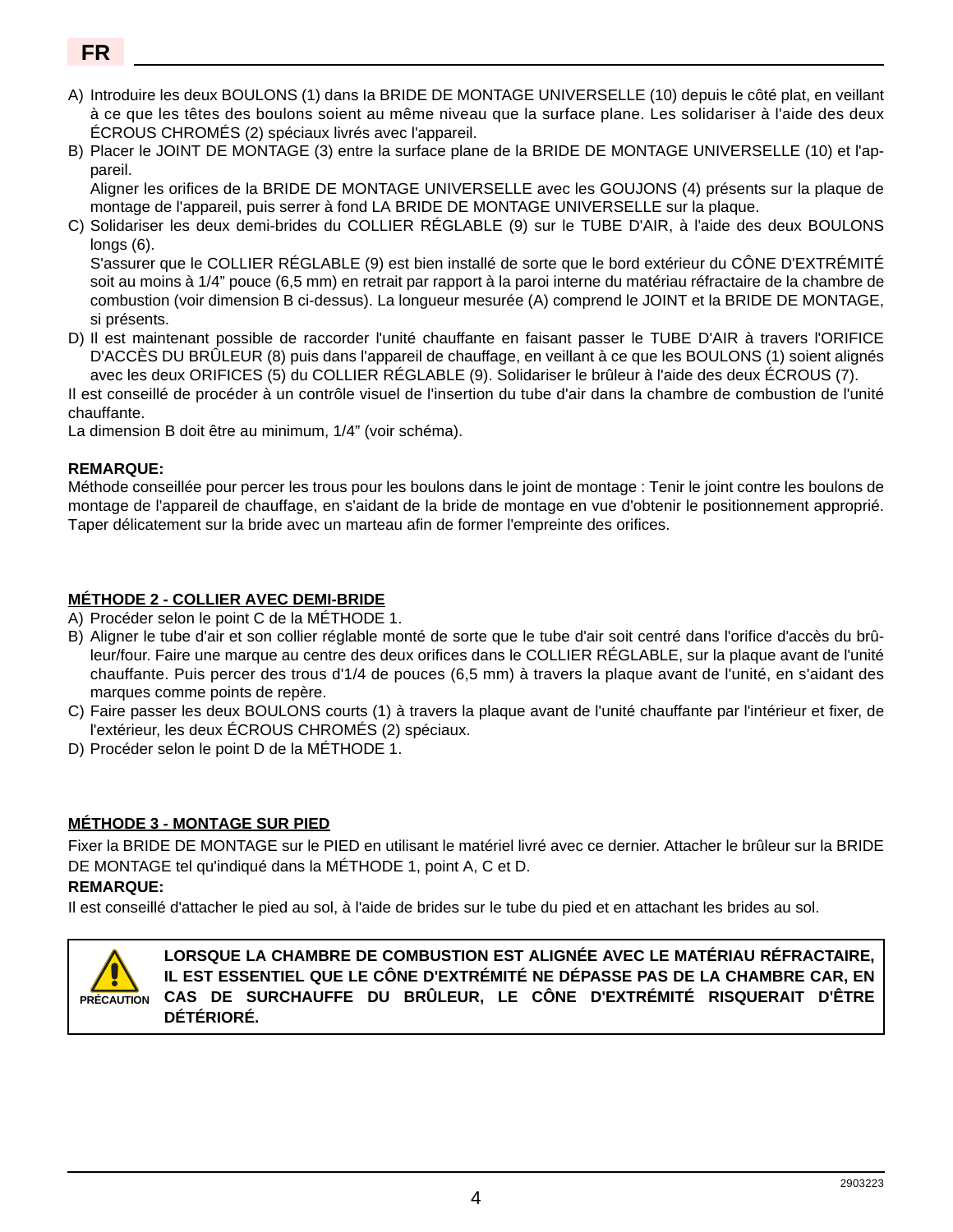#### **INSTRUCTIONS D'INSTALLATION D'AMULETTE (Requis sur certains modèles)**

Les amulettes fournies ont été choisies par Riello pour protéger le tube de combustion des gaz d'échappement chauds et des flammes. Cette protection peut s'avérer nécessaires dans les applications où le tube de combustion s'ouvrant dans le matériau réfractaire de la chambre de combustion est plus grand que le diamètre extérieur du tube.

L'amulette a été dimensionnée pour s'adapter au modèle 40 de Riello tailles F3 et F5 plus le modèle R35 de Riello.

Lors de l'installation de cette amulette, la manipuler avec précautions.

Ne pas exercer de pression anormale lorsque l'on pousse l'amulette sur le tube de combustion.

Une force excessive pourrait provoquer la rupture de l'amulette!

Si l'amulette ne s'adapte pas facilement sur le tube, enlever une petite quantité du diamètre interne avec un couteau acéré pour fournir le jeu nécessaire.

Le diagramme ci-dessous montre la position correcte de l'amulette après installation.



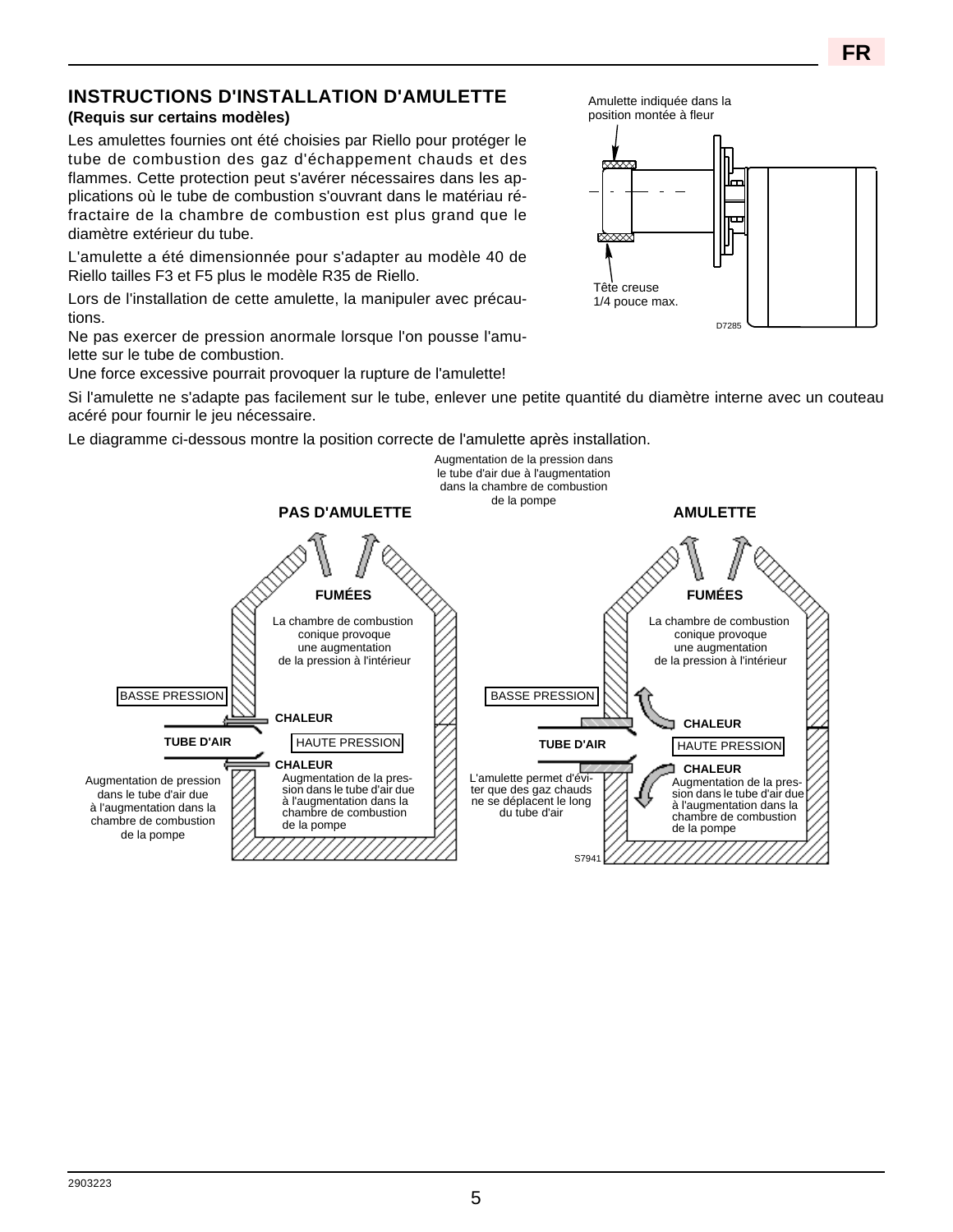## **CÂBLAGE FAIT EN USINE**



#### **Légende du schéma d'installation:**

- **A** Marron
- **B** Blanc
- **C** Bleu
- **D** Noir
- **6** Source de 120V déclenchant l'ouverture de l'obturateur
- **11** Moteur source 120V plomb
	- Borne d'alarme de commande de blocage de 120V
- **AUX** Borne auxiliaire 120V constante volet d'air électronique

### **ATTENTION!!**

- **N'échangez jamais le neutre et la phase, suivez le diagramme indiqué minutieusement et réalisez une bonne mise à la terre.**
- $\blacktriangleright$  Taille minimale des fils AWG 18.
- Tous les câblages doivent être réalisés conformément à la législation existante, aussi bien nationale que lo-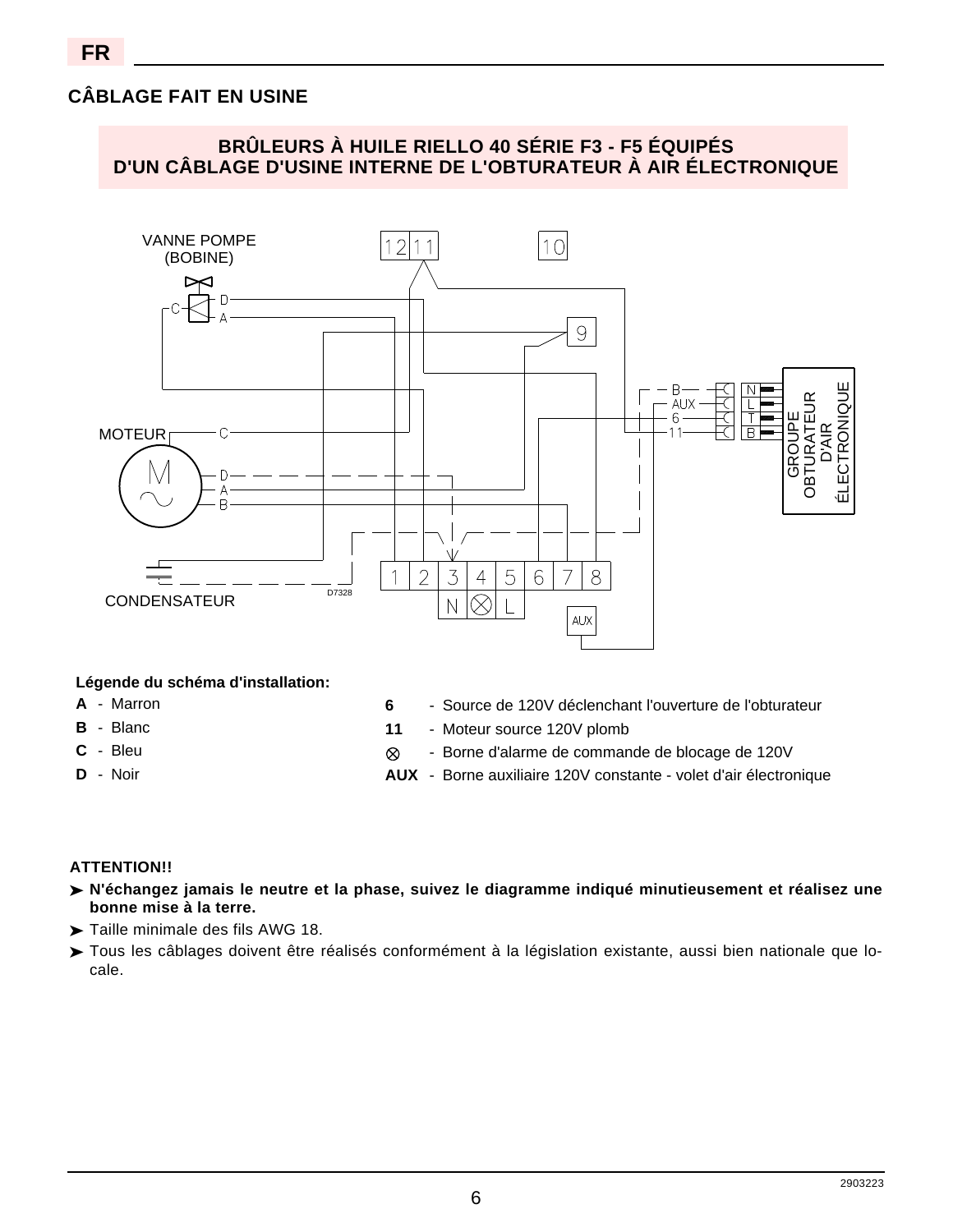## **CÂBLAGE SUR SITE DE L'APPLICATION**



**LE SCHÉMA ÉLECTRIQUE MONTRE LA BOÎTE DE CONTRÔLE PRIMAIRE STAN-DARD RIELLO 530 SE/C.**

#### **REMARQUES SUR L'INSTALLATION:**

L'OBTURATEUR D'AIR ÉLECTRONIQUE DEMANDE UNE ALIMENTATION DE PUISSANCE DE LA BORNE AUXI-LIAIRE CONSTANTE DE 120 V. LE CAS CONTRAIRE, LE BRÛLEUR NE FONCTIONNERA PAS OU BIEN L'OBTU-RATEUR NE POURRA PAS SE FERMER.

#### **ATTENTION: LA LIMITE DE FONCTIONNEMENT ET LA LI-MITE DE SÉCURITÉ CONSTITUENT DES LIMITES DIFFÉ-RENTES.**

#### **Légende du schéma d'installation:**

- **1** Fusible de débranchement principal
- **2** Interrupteur de service manuel
- **3** Dispositif de limite de sécurité
- **4** Dispositif de limite de fonctionnement
- **5** Branchement de mise à la terre du châssis du brûleur
- **6** Dispositif d'alarme de blocage à distance du brûleur branchement et fourniture non inclus
- **AUX** Connecteur supplémentaire sous-base auxiliaire (volet d'air)

#### **TAILLE MINIMUM FIL:**

SOLIDE AWG 18 ISOLÉ OU 16 BRINS RÉSISTANT À 105°C

UNE MISE À LA TERRE CORRECTE REQUIÈRE QUE TOUS LES BRANCHEMENTS ILLUSTRÉS SOIENT FOURNIS PAR DES TIERS.

#### **ATTENTION:**

**NE PAS démarrer le brûleur tant que les raccordements des tuyaux d'huile n'ont pas été réalisés car cela peut entraîner la rupture du joint de l'arbre de la pompe.**

**NE PAS démarrer le brûleur tant que toutes les commandes de sécurité et de fonctionnement n'ont pas été branchées au brûleur, tel que prescrit par la législation et/ou par le fabricant de l'appareil.**

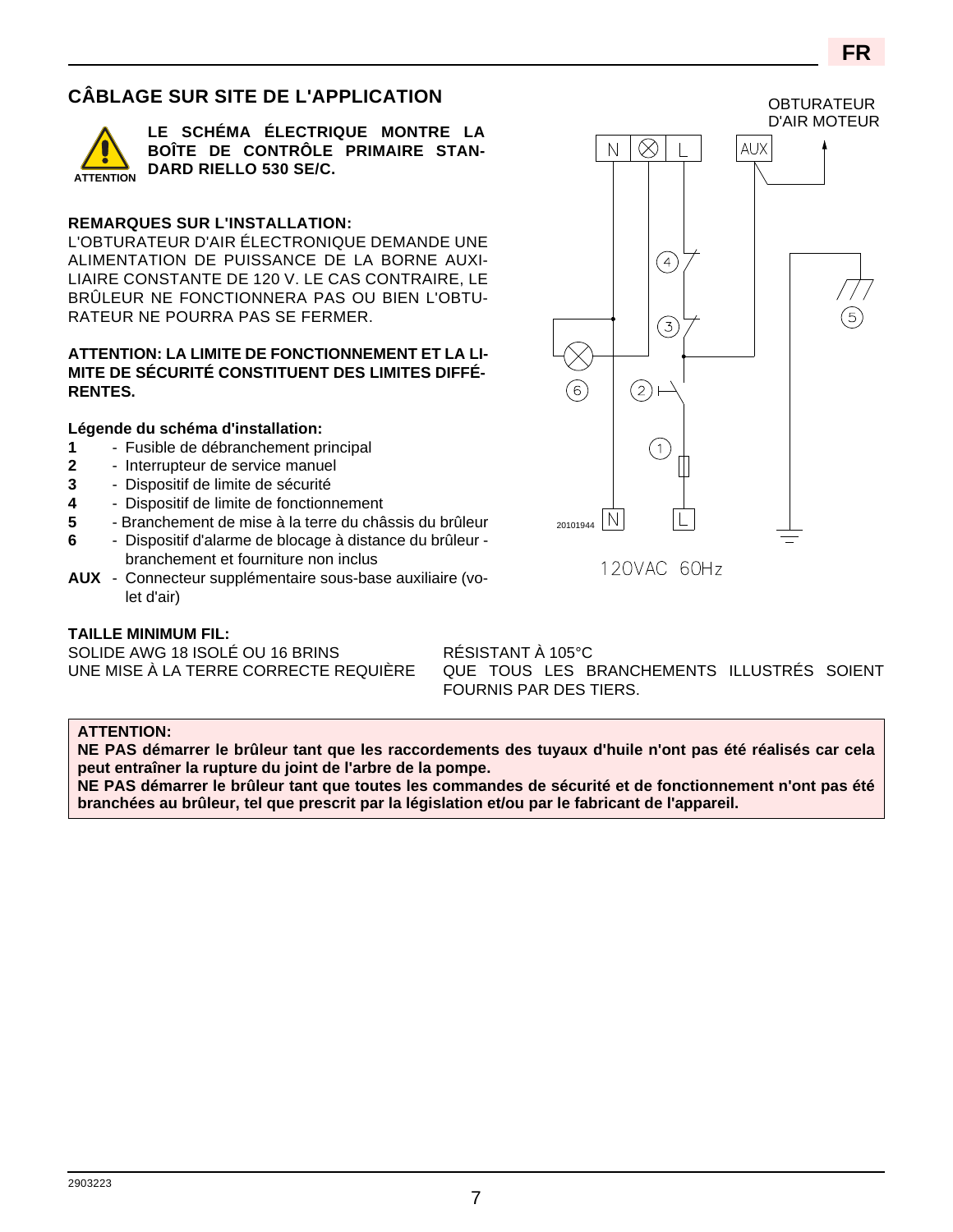## **INSTALLATION DU GICLEUR**

- A) Déterminer la plage d'allumage appropriée pour la chaudière ou le four, en tenant compte de l'emploi particulier, puis consulter les tableaux de démarrage du brûleur à la page 12 afin de pouvoir choisir le gicleur approprié ainsi que de connaître la valeur de pression de la pompe et obtenir la valeur d'entrée voulue pour le brûleur.
- B) Desserrer la VIS (1) pour pouvoir enlever l'ADAP-TATEUR DE GICLEUR (2) du GROUPE TIROIR.
- C) Insérer le GICLEUR approprié dans l'ADAPTA-TEUR DE GICLEUR puis bien serrer (sans exagérer).
- D) Remonter l'adaptateur, avec le gicleur, dans le groupe tiroir et fixer avec la vis (1).

## **INSTALLATION/DÉMONTAGE DU GROUPE TIROIR**

#### **Démontage:**

- A) Desserrer l'écrou du tube d'arrivée d'huile sur la pompe.
- B) Desserrer la VIS (3) puis ouvrir la BOÎTE DE CONTRÔLE (1) en tirant délicatement le couvercle vers l'arrière puis le vers le haut.
- C) Enlever la PLAQUE DU CAPOT DU TUBE D'AIR (5) en desserrant la VIS de retenue (4) (Deux VIS Modèle F5).
- D) Desserrer la VIS (2) puis faire glisser tout le groupe tiroir hors de la tête de combustion, tel qu'illustré.
- E) Pour remonter le groupe tiroir, procéder de façon inverse aux points A à D ci-avant.



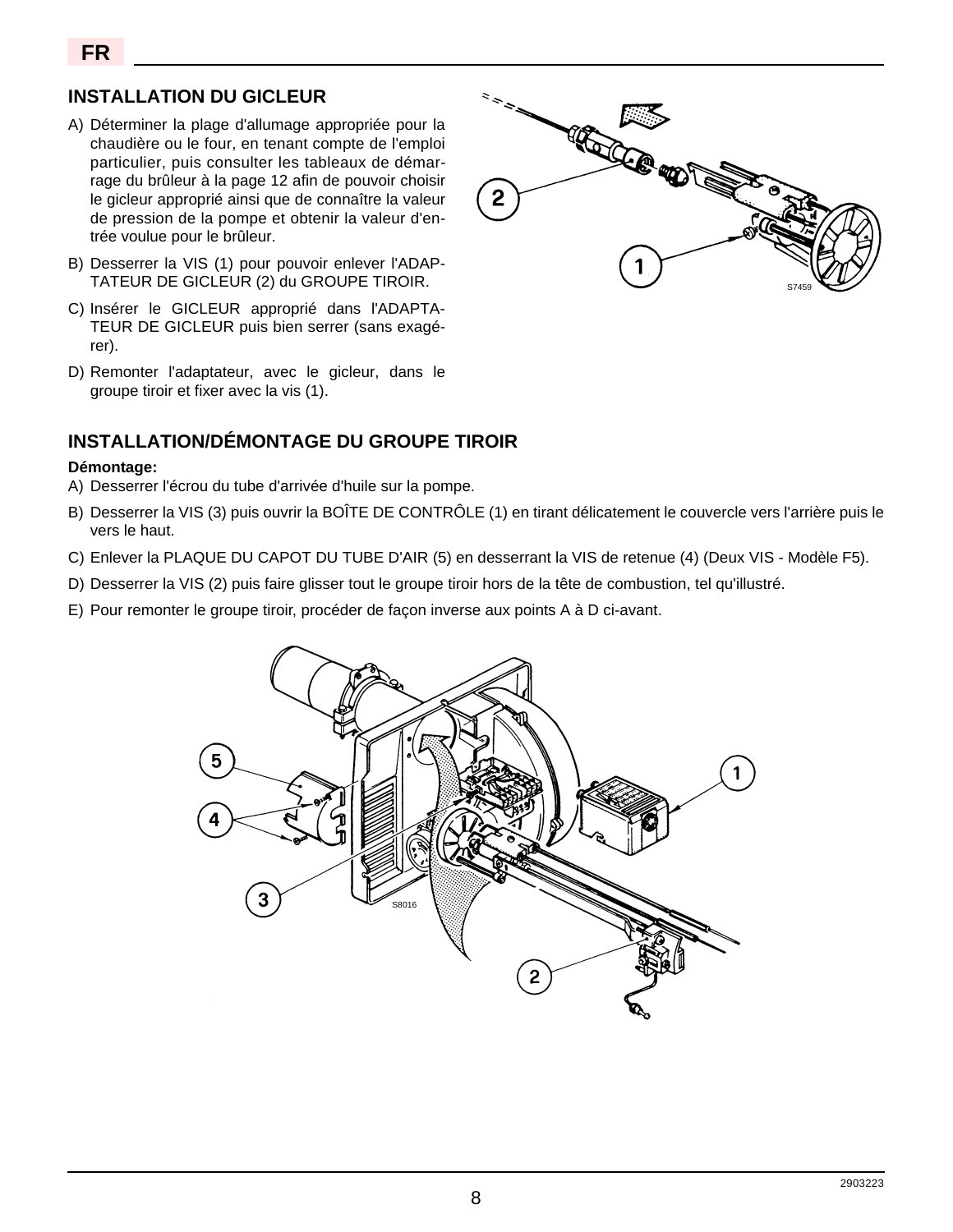## **RÉGLAGE DE L'ÉLECTRODE**



**IMPORTANT: Il est impératif de respecter ces dimensions.**



## **RÉGLAGE DU TURBULATEUR**

- A) Desserrer l'ÉCROU (1) puis tourner la VIS (2) jusqu'à ce que le POINT DE REPÈRE DE L'INDEX (3) soit aligné avec le nombre de l'index correct, tel qu'indiqué dans les tableaux de démarrage du brûleur ou des spécifications FEO fournies avec l'appareil.
- B) Resserrer l'ÉCROU DE RETENUE (1).

#### **REMARQUE:**

#### **Les spécifications FEO ont la priorité sur les spécifications de mise à niveau illustrées dans ce manuel.**

#### **MODÈLE F3:**

Zéro et trois ne sont que des indicateurs d'échelle. De gauche à droite, la première ligne est 3 et la dernière ligne 0.

#### **MODÈLE F5:**

Comme ci-dessus, sauf que les indicateurs d'échelle sont 0 et 4.

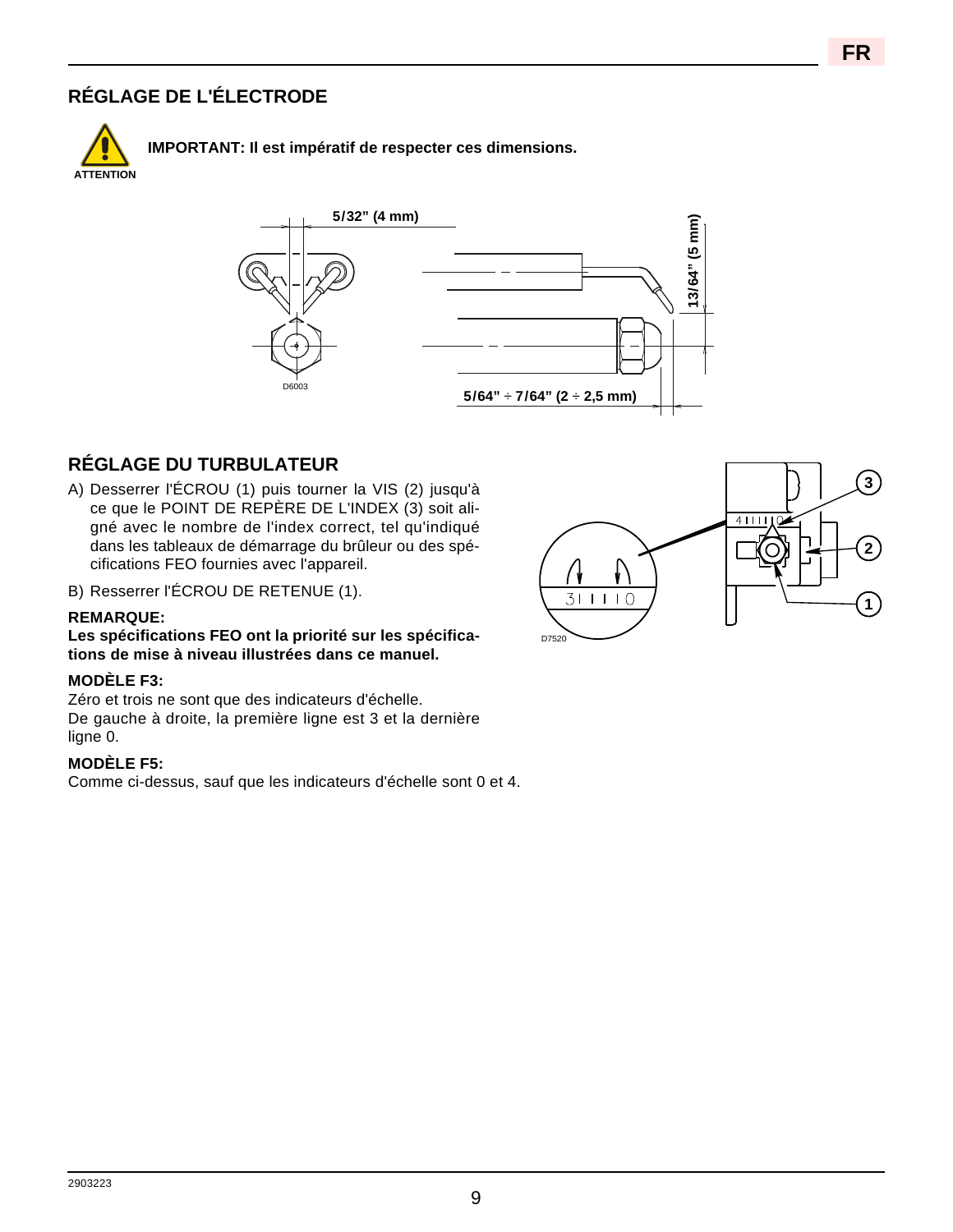## **RACCORDEMENT DES TUYAUX D'HUILE**

Ce brûleur est livré avec la pompe huile configurée pour travailler sur un système à **un** tuyau. Pour le travail sur un système à **deux tuyaux**, il est nécessaire de prévoir l'installation d'un bouchon de dérivation.

#### **ATTENTION:**

**Ne pas** actionner le système **à un** tuyau en cas d'installation de bouchon de dérivation.

En effet, le fonctionnement d'un système **à un** tuyau avec bouchon de dérivation installé peut détériorer le joint de l'arbre de la pompe.

#### **REMARQUE:**

La pression de la pompe doit être réglée au moment du démarrage du brûleur. Un manomètre a été installé sur le **RAC-CORD DE PRESSION** (8) afin de permettre la lecture de la pression. Deux **RACCORDS DE TUYAUX** (6) sont livrés avec le brûleur pour le branchement à un système à un ou deux tuyaux. Deux **ADAPTATEURS** (3), deux femelles 1/4" NPT, sont également livrés avec l'appareil afin de permettre le raccordement des tuyaux d'huiles aux connecteurs de tuyaux du brûleur. Tous les filetages de raccord de pompe sont de type **filetage parallèle anglais**. Tout raccordement de filetages NPT directement sur la pompe **détériorera** le corps de pompe.

Les manomètres Riello et les vacuomètres **n'ont pas** besoin d'adaptateurs et peuvent être branchés aux raccords de la pompe en toute sécurité. Les adaptateurs NPT (métriques) **doivent** être utilisés en cas de branchement d'autres modèles de manomètre.



#### **UN TUYAU (SYSTÈME D'ALIMENTATION PAR GRAVITÉ)**

A) Le brûleur est livré déjà configuré pour un usage dans des emplois à une tuyau. Aucun changement n'est nécessaire pour l'usage dans des applications à un tuyau.

**REMARQUE:** Si le **capot de la pompe** (1) doit être enlevé pour une quelconque raison, s'assurer que le joint torique (2) est bien installé dans le capot de la pompe (1) avant de le remonter.

B) Brancher le connecteur de tuyau au RACCORD D'ALIMENTATION (5) de la pompe. Raccorder l'adaptateur NPT sur le connecteur de tuyau. Attacher le tuyau à l'adaptateur. S'assurer que le bouchon du RACCORD DE RETOUR (7) est serré à fond.

| LONGUEURS TUYAUX SYSTÈME À UN TUYAU |     |                                 |    |     |     |  |  |  |  |  |  |
|-------------------------------------|-----|---------------------------------|----|-----|-----|--|--|--|--|--|--|
|                                     | н   | 3/8" Diam. ext. 1/2" Diam. ext. |    |     |     |  |  |  |  |  |  |
| pi                                  | M   | рi                              | м  | рi  | м   |  |  |  |  |  |  |
| 1,5                                 | 0,5 | 33                              | 10 | 65  | 20  |  |  |  |  |  |  |
| 3,0                                 | 1,0 | 65                              | 20 | 130 | 40  |  |  |  |  |  |  |
| 5,0                                 | 1,5 | 130                             | 40 | 260 | 80  |  |  |  |  |  |  |
| 6,5                                 | 2,0 | 195                             | 60 | 325 | 100 |  |  |  |  |  |  |

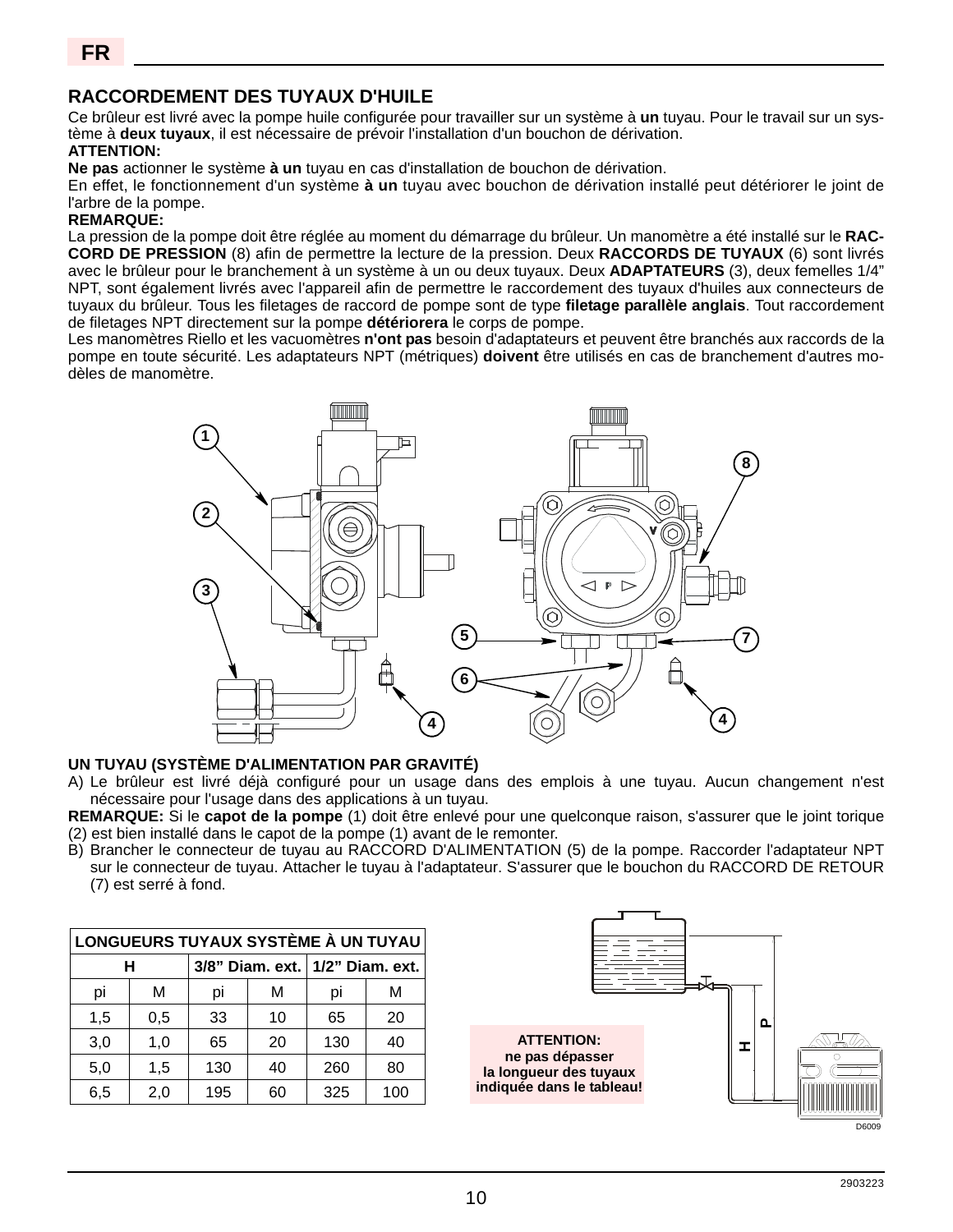## **FR**

#### **DEUX TUYAUX (SYSTÈME DE RELEVAGE)**

A) En cas de système à deux tuyaux requis, installer le bouchon de dérivation livré avec l'appareil. Le bouchon de dérivation est monté sur le raccord de retour de la pompe. Le bouchon de dérivation est livré avec une clé à six pans de 2,5 mm qui sert à monter le bouchon en question.

NE PAS utiliser de clé à six pans d'une autre taille: cela détériorerait le bouchon.

Sur un système à deux tuyaux, les tuyaux d'alimentation et de retour doivent être du même diamètre et **se développer sur la même longueur à l'intérieur du réservoir de combustible**. Vérifier l'absence de fuites d'air ou d'obstructions dans le circuit. La présence d'obstructions dans le tuyau de retour peut être responsable de la rupture du joint de l'arbre de la pompe.

> **ATTENTION: ne pas dépasser**

|    | LONGUEURS DE TUYAUX DU SYSTÈME À     |     |    |     |     |     |  |  |  |  |  |  |  |  |
|----|--------------------------------------|-----|----|-----|-----|-----|--|--|--|--|--|--|--|--|
|    | <b>DEUX TUYAUX (RELEVAGE)</b>        |     |    |     |     |     |  |  |  |  |  |  |  |  |
|    | 3/8" Diam. ext. 1/2" Diam. ext.<br>н |     |    |     |     |     |  |  |  |  |  |  |  |  |
|    | M                                    | рı  | M  | рı  | м   | рi  |  |  |  |  |  |  |  |  |
|    | 100                                  | 330 | 35 | 115 | 0,0 | 0,0 |  |  |  |  |  |  |  |  |
|    | 100                                  | 330 | 30 | 100 | 0,5 | 1,5 |  |  |  |  |  |  |  |  |
| В  | 100                                  | 330 | 25 | 80  | 1,0 | 3,0 |  |  |  |  |  |  |  |  |
| in | 90                                   | 295 | 20 | 65  | 1,5 | 5,0 |  |  |  |  |  |  |  |  |
|    | 70                                   | 230 | 15 | 50  | 2,0 | 6,5 |  |  |  |  |  |  |  |  |
|    | 30                                   | 100 | 8  | 25  | 3,0 | 9,5 |  |  |  |  |  |  |  |  |
|    | 20                                   | 65  | 6  | 20  | 3,5 | 11  |  |  |  |  |  |  |  |  |



Pour installer le bouchon de dérivation :

1) Démonter le bouchon de retour (7).

2) Monter le bouchon de dérivation (4) à l'aide de la clé à six pans de 2,5 mm.

3) Attacher les CONNECTEURS DE TUYAU (6) aux RACCORDS DE RETOUR ET D'ALIMENTATION de la pompe (5 et 7). Raccorder les tuyaux concernés à ces deux connecteurs de tuyau en utilisant les ADAPTATEURS MÉ-TRIQUES/NPT, livrés avec l'appareil.

#### **ATTENTION:**

**- NE PAS utiliser de lubrifiant de tuyaux ou de rubans en téflon directement sur les raccords d'huile de la pompe à combustible.**

**- La hauteur «P» indiquée dans les tableaux des longueurs de tuyau ne doit pas dépasser les 13 pieds (4 m). - Le vide ne doit pas dépasser les 11,44 pouces de mercure.**

#### **IMPORTANT:**

**Un filtre à huile certifié, externe et approprié doit être monté sur le circuit de combustible, entre le réservoir de combustible et la pompe du brûleur.**

## **PURGE DE LA POMPE**

**REMARQUE:** Afin de protéger les engrenages de la pompe, il est recommandé de lubrifier la pompe avant de purger le système de relevage. Huiler le RACCORD DE VIDE (C).

#### **A) UN TUYAU (SYSTÈME D'ALIMENTATION PAR GRAVITÉ)**

- I. Desserrer le purgeur (A) jusqu'à ce que l'huile ressorte. Serrer le purgeur à fond et démarrer le brûleur.
- II. En purgeant la pompe par pression:
	- 1) Desserrer le purgeur (A).
	- 2) Débrancher le tuyau d'alimentation d'huile du gicleur sur le raccord du gicleur de la pompe (B).
	- 3) Raccorder un tube flexible en plastique au gicleur de la pompe et recueillir le flux d'huile dans un seau.
	- 4) Desserrer la ou les vis solidarisant le capot du tube d'air, lui permettant ainsi de bouger librement.
	- 5) En tenant le capot du tube d'air à sa place, démarrer le brûleur.

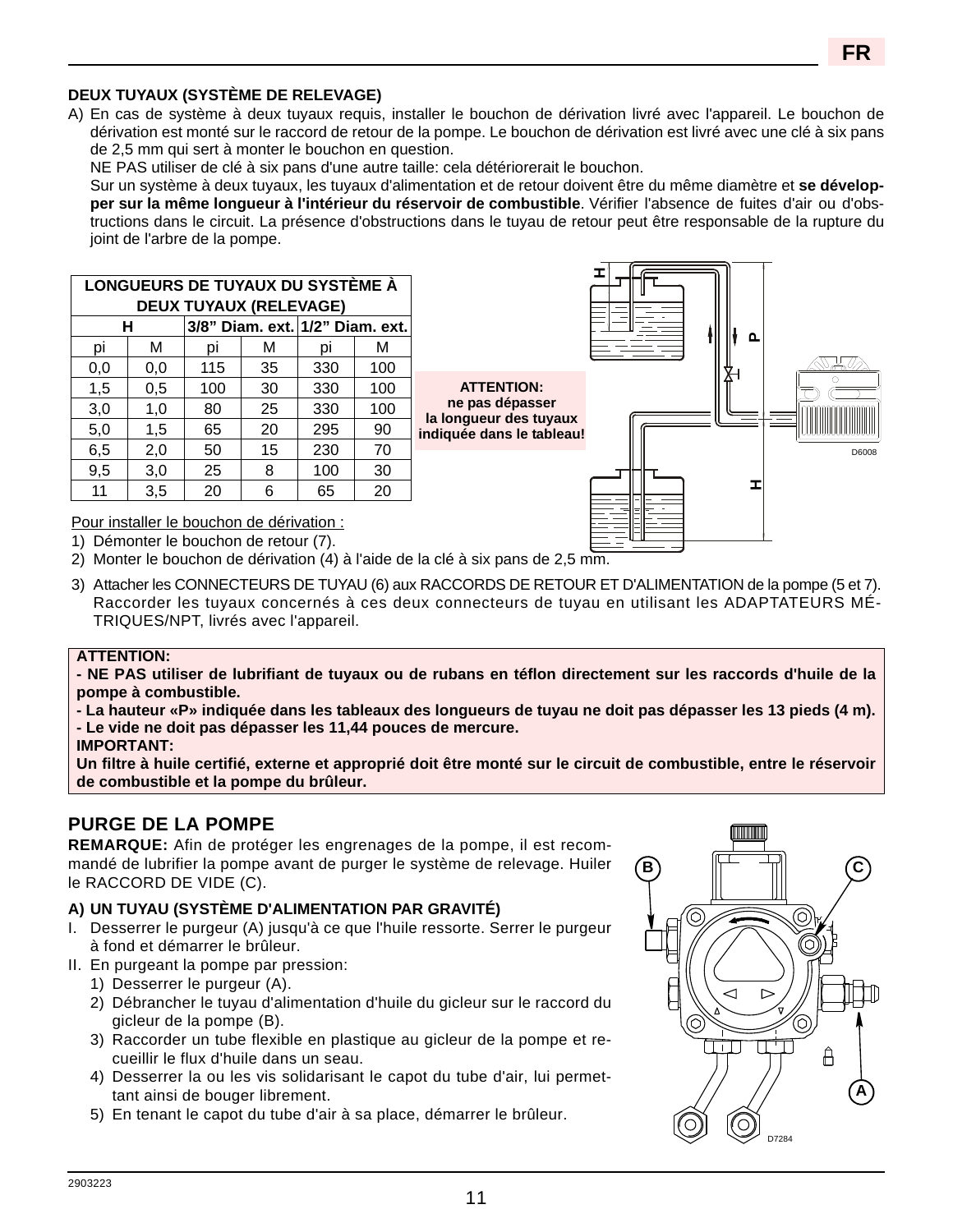- 6) Une fois l'électrovanne mise en marche 10 secondes environ avant le démarrage, enlever le capot du tube d'air et allumer une source de lumière sur la cellule photo, créant ainsi un détrompeur.
- 7) Faire marcher le brûleur jusqu'à ce que la pompe de combustible ait été purgée, puis serrer le purgeur et éteindre aussitôt le brûleur.
- 8) Réinstaller le capot du tube d'air et le tuyau du gicleur.
- 9) Le brûleur peut maintenant être démarré normalement.

**ATTENTION:** En cas d'omission des étapes 2 et 3, l'appareil produit de l'huile non brûlée dans la chambre de combustion, générant une situation dangereuse après le démarrage du brûleur.

#### **B) DEUX TUYAUX (SYSTÈME DE RELEVAGE)**

Éteindre la source de puissance principale du brûleur et démonter le capot du tube d'air.

Allumer une source de lumière sur la cellule photo (maintenant visible à l'endroit où le capot du tube d'air a été démonté), remettre le brûleur sous tension et l'allumer. Une fois la source de lumière à sa place, le brûleur travaillera uniquement en prépurge. Quand la pompe est suffisamment purgée, le clapet de ventilation hydraulique s'ouvrira. Après avoir purgé le brûleur, éteindre la source de puissance principale du brûleur et remonter le capot du tube d'air. Remettre le brûleur sous tension. Le brûleur est maintenant prêt à fonctionner.

#### **ATTENTION:**

Il est essentiel que le tuyau de combustible soit complètement étanche et dépourvu de fuites d'air ou obstructions.

**ATTENTION!** EN CAS DE BOUCHON DE DÉRIVATION INSTALLÉ, IL EST NÉCESSAIRE D'UTILISER UN SYS-TÈME À DEUX TUYAUX POUR ÉVITER LA RUPTURE DE L'ARBRE DE LA POMPE.

## **RÉGLAGE DE LA PLAQUE DE RÉGLAGE D'AIR**

Le groupe volet d'air électronique (1) fonctionne avec un moteur de 120 V 60Hz et le moteur du brûleur ne fonctionnera pas tant que le volet d'air ne sera pas complètement ouvert.

Régler la plaque de réglage de l'air (4), en respectant les instructions de réglage FEO ou en suivant les réglages de mise à niveau reportés dans ce manuel. Pour régler la plaque de réglage de l'air (4) sur l'indicateur de point de consigne voulu (2), desserrer la vis du groupe de volet d'air central (5) et desserrer la vis de plaque de réglage de l'air latérale (3), déplacer la plaque de réglage de l'air (4) en utilisant le bras de réglage de la plaque de réglage de l'air. Une fois les réglages effectués, resserrer les vis (3) et (5).

**2** ◉ **3** D7305

La position finale de la plaque de réglage de l'air peut varier en fonction du type d'installation. Pour obtenir des résultats

sécurisés et efficaces conformément aux instructions de l'appareil ou en cas d'indisponibilité de ces dernières, utiliser des instruments d'essai appropriés afin de déterminer le réglage adéquat du volet d'air.

**REMARQUE:** Une fois le capot remis à sa place, il peut arriver que des variations au niveau des gaz de cheminée, fumées et CO<sub>2</sub> et températures lues soient enregistrées. Par conséquent, lorsque le couvercle du brûleur **doit** être remis à sa place au moment de faire les derniers relevés des valeurs de combustion à l'aide des instruments d'essai, le but étant de s'assurer que les valeurs lues sont correctes.

**4**

**5**

**1**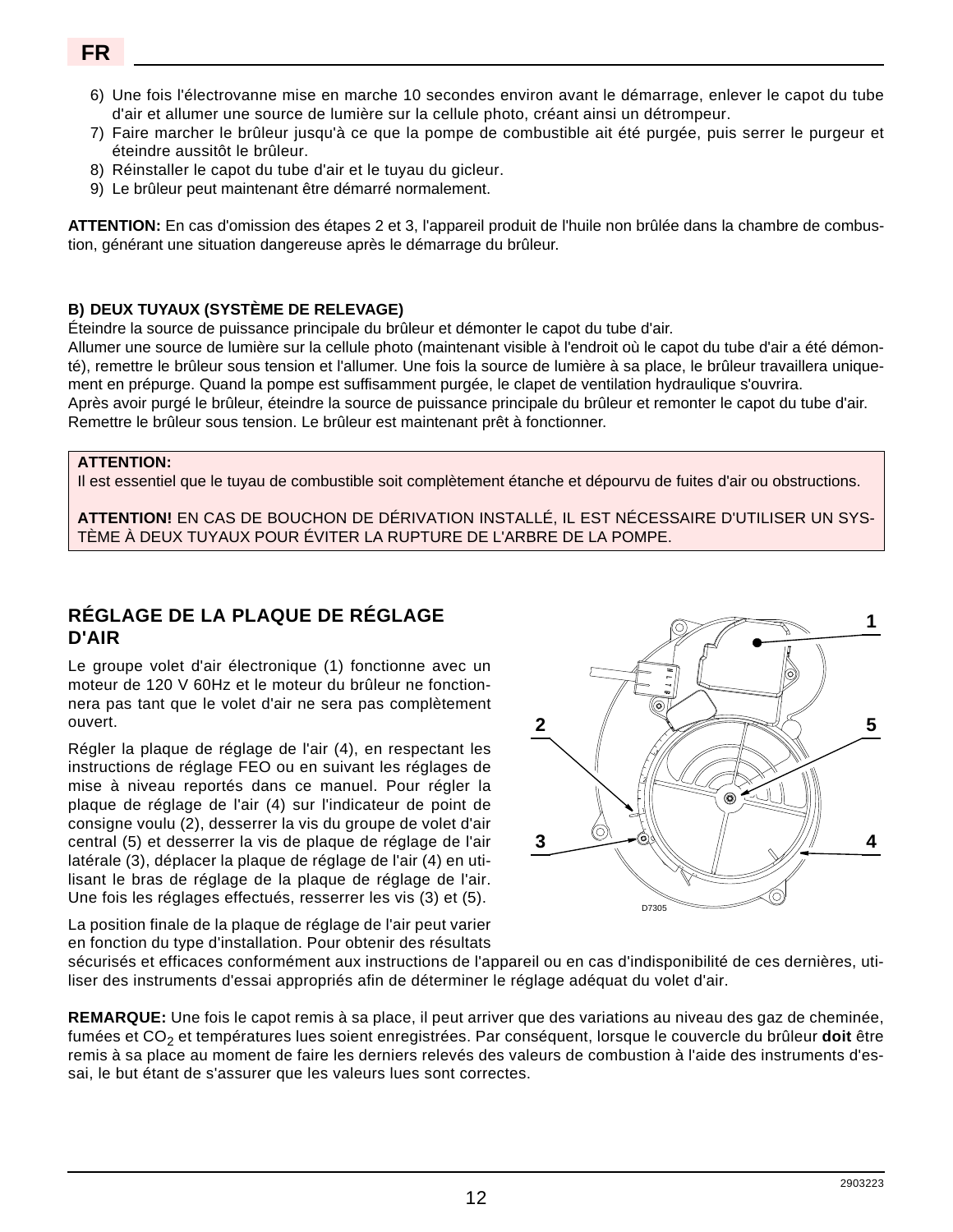# **TABLEAU DE RÉGLAGE DU BRÛLEUR**

#### **APPLICATIONS NON DE MISE À NIVEAU**

**Si ce brûleur doit être installé avec un autre appareil avec lequel il est livré (comme une chaudière ou un four), il faudra suivre la notice livrée avec l'unité chauffante dans la mesure où les instructions peuvent différer de celles reportées dans ce manuel.**

| <b>BRÛLEUR MODÈLE F3</b>         |                               |            |                         |                           |                           |  |  |  |  |  |  |  |
|----------------------------------|-------------------------------|------------|-------------------------|---------------------------|---------------------------|--|--|--|--|--|--|--|
| Taux d'allumage<br>réel 5% $\pm$ | <b>Dimensions</b><br>Grandeur |            | Pression<br>de la pompe | Réglage<br>du turbulateur | Réglage du<br>volet d'air |  |  |  |  |  |  |  |
| <b>US GPH</b>                    | <b>GPH</b>                    | <b>PSI</b> | bar                     |                           |                           |  |  |  |  |  |  |  |
| 0,50                             | ,40 x 60% 80°                 | 160        | 11,0                    | 0,0                       | 2,3                       |  |  |  |  |  |  |  |
| 0,60                             | ,50 x 60%80°                  | 150        | 10,4                    | 0,5                       | 2,7                       |  |  |  |  |  |  |  |
| 0,75                             | ,60 x 60% 80°                 | 150        | 10,4                    | 1,5                       | 3,4                       |  |  |  |  |  |  |  |
| 0,80                             | ,65 x 60%80°                  | 150        | 10,4                    | 2,0                       | 3,6                       |  |  |  |  |  |  |  |
| 0,95                             | ,75 x 60%80°                  | 160        | 11,0                    | 3,0                       | 4,3                       |  |  |  |  |  |  |  |

| <b>BRÛLEUR MODÈLE F5</b> |               |     |    |     |      |  |  |  |  |  |  |  |
|--------------------------|---------------|-----|----|-----|------|--|--|--|--|--|--|--|
| 0,75                     | ,60 x 60/80°  | 145 | 10 | 0,0 | 2,25 |  |  |  |  |  |  |  |
| 0,85                     | ,65 x 60/80°  | 145 | 10 | 0,5 | 2,5  |  |  |  |  |  |  |  |
| 1,00                     | ,85 x 60/80°  | 145 | 10 | 1,0 | 2,75 |  |  |  |  |  |  |  |
| 1,10                     | 1,00 X 60/80° | 145 | 10 | 2,0 | 3,0  |  |  |  |  |  |  |  |
| 1,25                     | 1,10 x 60/80° | 145 | 10 | 2,5 | 3,5  |  |  |  |  |  |  |  |
| 1,50                     | 1,25 x 60/80° | 145 | 10 | 3,0 | 4,25 |  |  |  |  |  |  |  |
| 1,65                     | 1,35 X 60/80° | 145 | 10 | 4,0 | 6,0  |  |  |  |  |  |  |  |

#### **REMARQUE:**

**Les tableaux de réglage ci-dessus sont fournis à titre indicatif uniquement.** 

**Le brûleur et l'appareil de chauffage doivent être réglés de façon appropriée, en s'aidant des équipements d'essai de combustion adéquats.**

**Il est possible d'utiliser toute sorte de gicleur de brûleur à huile, d'angle et de fabricant approuvée, tant que l'évaluation d'entrée de l'appareil correspond à l'entrée correcte en BTU/hr ou US gph.**

#### **CHAMBRE DE COMBUSTION**

Respecter les instructions fournies par le fabricant de la chaudière/four. Adapter l'application de mise à niveau conformément aux codes d'installation appropriés (ex.: CSA B139 ou NFPA 31).

## **CYCLE DE DÉMARRAGE DU BRÛLEUR**



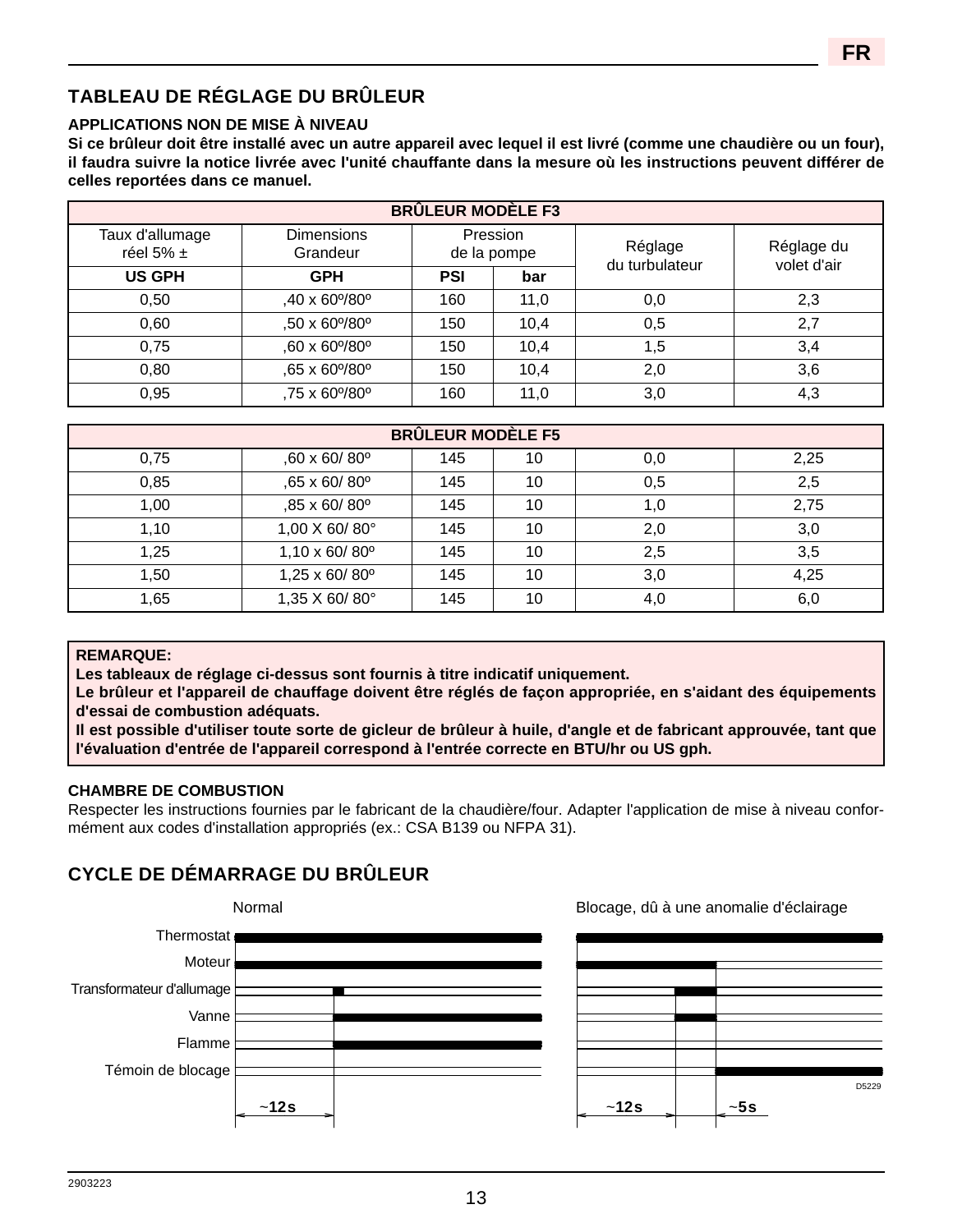**CATALOGUE ÉCLATÉ DE PIÈCES DÉTACHÉES**

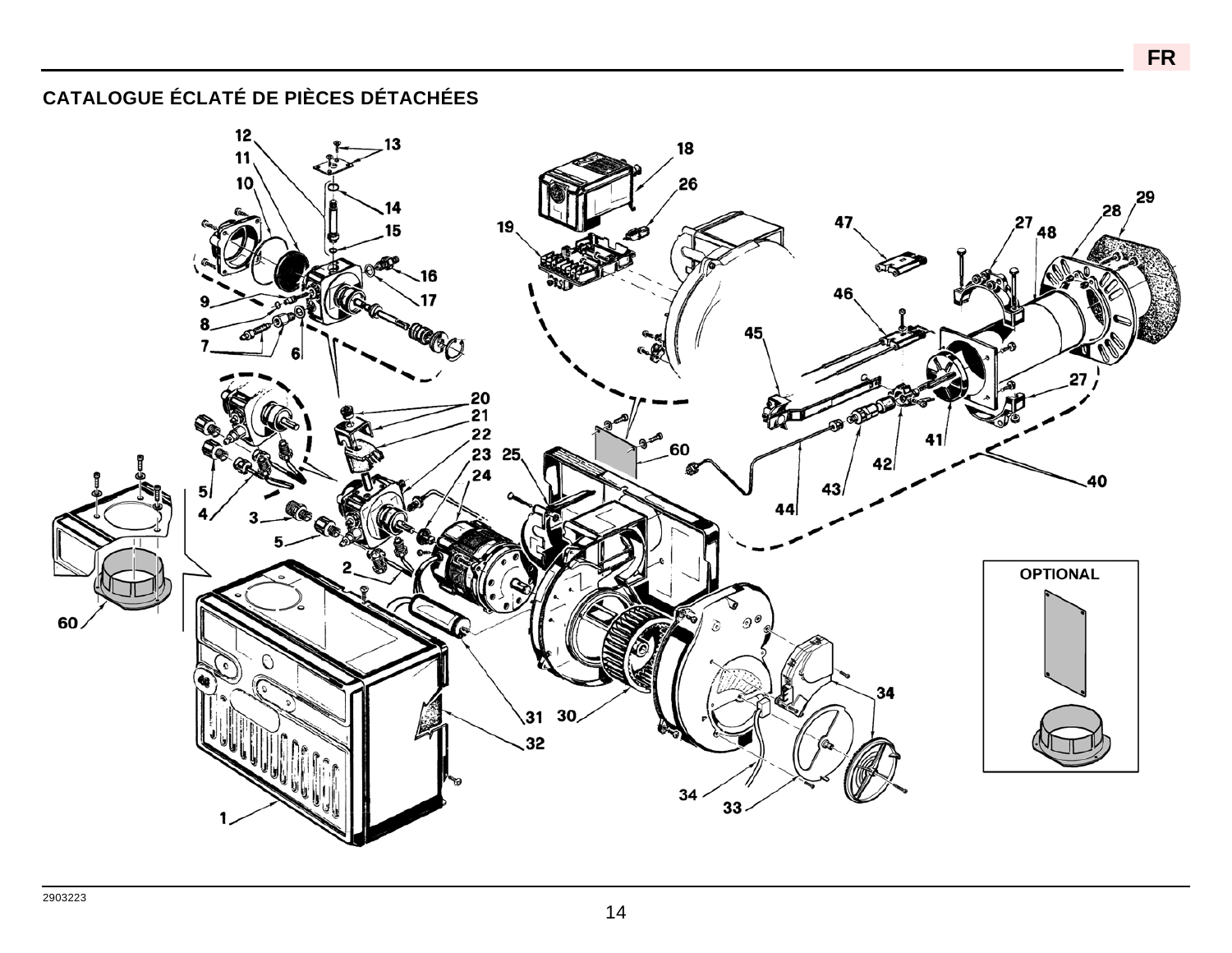## **CATALOGUE DE PIÈCES DÉTACHÉES**

| $N^{\circ}$    | <b>CODE</b> |          | F3 F5     |           | <b>DESCRIPTION</b>                                 | $N^{\circ}$ | <b>CODE</b> |          |           |           |                                       |  |  |  |  |  |  |  | <b>F3 F5 DESCRIPTION</b> |
|----------------|-------------|----------|-----------|-----------|----------------------------------------------------|-------------|-------------|----------|-----------|-----------|---------------------------------------|--|--|--|--|--|--|--|--------------------------|
|                | 3020507     |          | $\bullet$ |           | CAPOT ARRIÈRE BRÛLEUR                              |             |             |          |           |           | <b>OPTION</b>                         |  |  |  |  |  |  |  |                          |
| $\overline{1}$ | 3020508     |          |           | $\bullet$ | CAPOT ARRIÈRE BRÛLEUR                              | 60          | 3002761     |          | $\bullet$ |           | KIT D'ARRIVÉE D'AIR COMBURANT CONDUIT |  |  |  |  |  |  |  |                          |
| $\overline{2}$ | 3006992     |          | $\bullet$ | $\bullet$ | CONNECTEUR DE TUYAU - ALIMENTATION                 | 61          |             | C7001033 | $\bullet$ | $\bullet$ | AMULETTE - KIT DE MANCHON CERAFELT    |  |  |  |  |  |  |  |                          |
| 3              | 3006571     |          |           | $\bullet$ | ADAPTATEUR 3/8" NPT/MÉTRIQUE - MÂLE                |             |             |          |           |           |                                       |  |  |  |  |  |  |  |                          |
| $\overline{4}$ | 3006993     |          |           | $\bullet$ | CONNECTEUR DE TUYAU - RETOUR                       |             |             |          |           |           |                                       |  |  |  |  |  |  |  |                          |
| 5              | 3005847     |          |           | $\bullet$ | ADAPTATEUR 1/4" NPT/MÉTRIQUE - FEMELLE             |             |             | C7001009 |           | $\bullet$ | <b>BOUCHON D'ORIFICE CAPILLAIRE</b>   |  |  |  |  |  |  |  |                          |
| 6              | 3007077     |          |           | $\bullet$ | RONDELLE EN MÉTAL DÉFORMABLE                       |             | 3000932     |          | $\bullet$ | $\bullet$ | BRIDE EN ACIER RÉGLABLE               |  |  |  |  |  |  |  |                          |
| $\overline{7}$ | 3007568     |          |           | $\bullet$ | <b>PURGEUR</b>                                     |             |             |          |           |           |                                       |  |  |  |  |  |  |  |                          |
| 8              | 3007028     |          |           | $\bullet$ | JOINT TORIQUE - RÉGULATEUR DE PRESSION DE LA POMPE |             |             |          |           |           |                                       |  |  |  |  |  |  |  |                          |
| 9              | 3007202     |          |           | $\bullet$ | VIS DE RÉGLAGE                                     |             |             |          |           |           |                                       |  |  |  |  |  |  |  |                          |
| 10             | 3007162     | C7010002 | $\bullet$ | $\bullet$ | JOINT TORIQUE - CAPOT DE POMPE                     |             |             |          |           |           |                                       |  |  |  |  |  |  |  |                          |
| 11             | 3005719     |          |           |           | <b>ÉCRAN DE POMPE</b>                              |             |             |          |           |           |                                       |  |  |  |  |  |  |  |                          |
| 12             | 3006925     |          |           | $\bullet$ | TIGE DE VANNE                                      |             |             |          |           |           |                                       |  |  |  |  |  |  |  |                          |
| 13             | 3007203     |          |           | $\bullet$ | PLAQUE TIGE DE VANNE                               |             |             |          |           |           |                                       |  |  |  |  |  |  |  |                          |
| 14             | 3007029     |          |           | $\bullet$ | JOINT TORIQUE - TIGE DE SOUPAPE SUPÉRIEURE         |             |             |          |           |           |                                       |  |  |  |  |  |  |  |                          |
| 15             | 3007156     |          |           | $\bullet$ | JOINT TORIQUE - TIGE DE SOUPAPE INFÉRIEURE         |             |             |          |           |           |                                       |  |  |  |  |  |  |  |                          |
| 16             | 3007268     |          | $\bullet$ | $\bullet$ | RACCORD DE SORTIE GICLEUR                          |             |             |          |           |           |                                       |  |  |  |  |  |  |  |                          |
| 17             | 3007087     |          |           | $\bullet$ | RONDELLE MÉTALLIQUE DÉFORMABLE 5/8" ID             |             |             |          |           |           |                                       |  |  |  |  |  |  |  |                          |
| 18             | 3001157     | C7001029 | $\bullet$ | $\bullet$ | <b>COMMANDE PRIMAIRE 530 SE/C</b>                  |             |             |          |           |           |                                       |  |  |  |  |  |  |  |                          |
| 19             | 3002278     |          |           | $\bullet$ | SOUS-BASE DE COMMANDE PRIMAIRE                     |             |             |          |           |           |                                       |  |  |  |  |  |  |  |                          |
| 20             | 3006553     |          |           | $\bullet$ | BRIDE EN U BOBINE ET ÉCROU DE SERRAGE              |             |             |          |           |           |                                       |  |  |  |  |  |  |  |                          |
| 21             | 3002279     |          |           | $\bullet$ | <b>BOBINE</b>                                      |             |             |          |           |           |                                       |  |  |  |  |  |  |  |                          |
| 22             | 3007802     | C7001010 | $\bullet$ | $\bullet$ | <b>POMPE</b>                                       |             |             |          |           |           |                                       |  |  |  |  |  |  |  |                          |
| 23             | 3000443     |          |           | $\bullet$ | CLAVETTE DE COMMANDE POMPE                         |             |             |          |           |           |                                       |  |  |  |  |  |  |  |                          |
| 24             | 3005843     |          |           | $\bullet$ | <b>MOTEUR</b>                                      |             |             |          |           |           |                                       |  |  |  |  |  |  |  |                          |
| 25             | 3007315     |          |           |           | <b>CAPOT TUBE D'AIR</b>                            |             |             |          |           |           |                                       |  |  |  |  |  |  |  |                          |
| 25             | 3007316     |          |           | $\bullet$ | <b>CAPOT TUBE D'AIR</b>                            |             |             |          |           |           |                                       |  |  |  |  |  |  |  |                          |
| 26             | 3002280     |          |           | $\bullet$ | CELLULE PHOTO-ÉLECTRIQUE                           |             |             |          |           |           |                                       |  |  |  |  |  |  |  |                          |
| 27             | 3005854     |          |           | $\bullet$ | DEMI-BRIDE (2 REQUIS)                              |             |             |          |           |           |                                       |  |  |  |  |  |  |  |                          |
| 28             | 3005855     |          |           | $\bullet$ | BRIDE DE MONTAGE UNIVERSELLE                       |             |             |          |           |           |                                       |  |  |  |  |  |  |  |                          |
| 29             | 3020248     | C6880000 |           | $\bullet$ | JOINT DE MONTAGE                                   |             |             |          |           |           |                                       |  |  |  |  |  |  |  |                          |
| 30             | 3005708     |          |           | $\bullet$ | <b>VENTILATEUR</b>                                 |             |             |          |           |           |                                       |  |  |  |  |  |  |  |                          |
| 31             | 20087023    |          | $\bullet$ | $\bullet$ | <b>CONDENSATEUR</b>                                |             |             |          |           |           |                                       |  |  |  |  |  |  |  |                          |
| 32             | 3002864     | C6950050 |           |           | REVÊTEMENT ACOUSTIQUE                              |             |             |          |           |           |                                       |  |  |  |  |  |  |  |                          |
| 32             | 3007320     |          |           | $\bullet$ | REVÊTEMENT ACOUSTIQUE                              |             |             |          |           |           |                                       |  |  |  |  |  |  |  |                          |
| 33             | 3007204     |          | ٠         | $\bullet$ | <b>VOLET D'AIR MANUEL</b>                          |             |             |          |           |           |                                       |  |  |  |  |  |  |  |                          |
| 34             |             | C7001081 |           |           | F3 KIT AMORTISSEUR À AIR DE REMPLACEMENT           |             |             |          |           |           |                                       |  |  |  |  |  |  |  |                          |
| 34             |             | C7001082 |           |           | F5 KIT AMORTISSEUR À AIR DE REMPLACEMENT           |             |             |          |           |           |                                       |  |  |  |  |  |  |  |                          |
|                |             |          |           |           |                                                    |             |             |          |           |           |                                       |  |  |  |  |  |  |  |                          |
|                |             |          |           |           |                                                    |             |             |          |           |           |                                       |  |  |  |  |  |  |  |                          |
|                |             |          |           |           |                                                    |             |             |          |           |           |                                       |  |  |  |  |  |  |  |                          |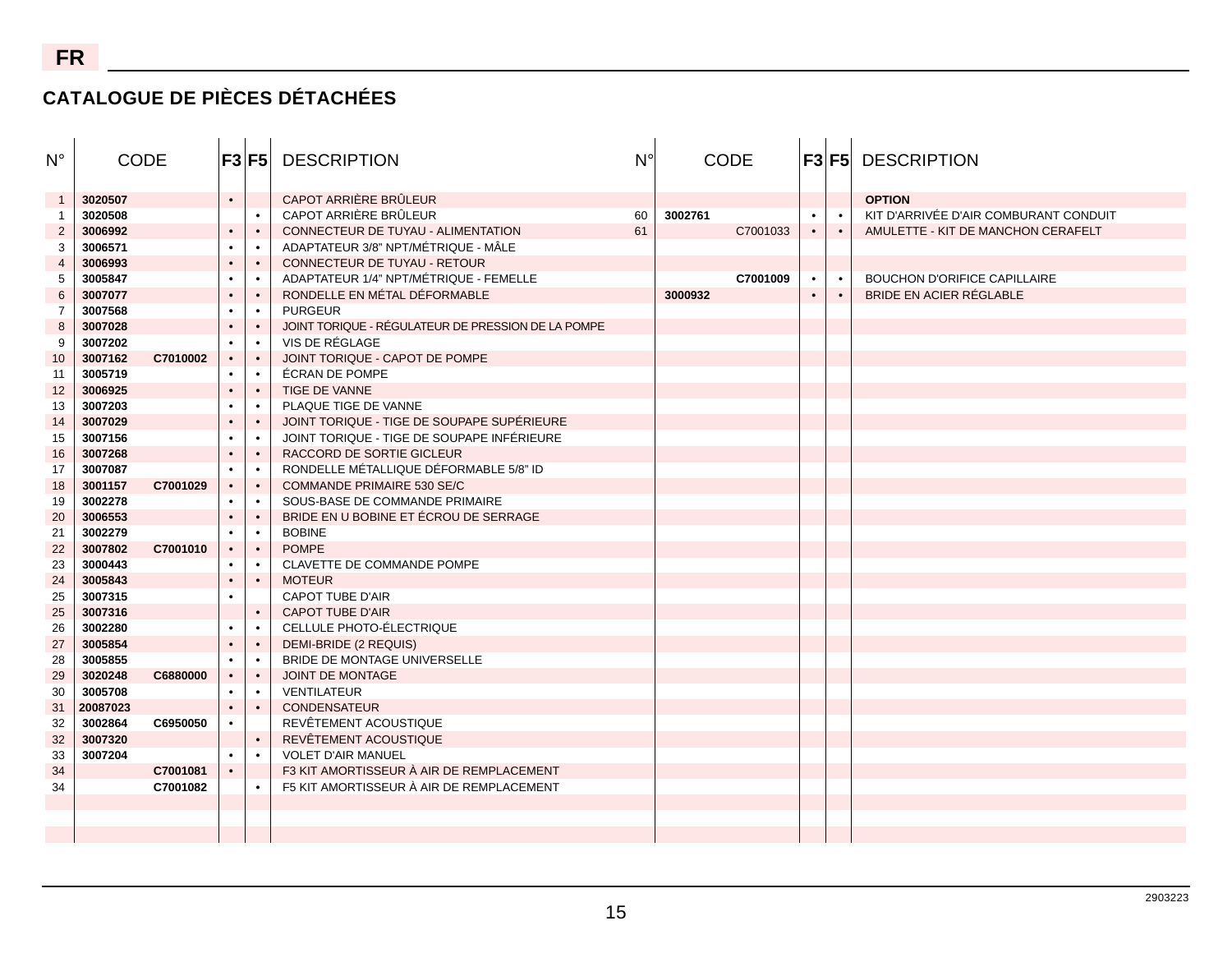## **CATALOGUE DE PIÈCES DÉTACHÉES**

| N° | <b>CODE</b> |           | F3 F5     | <b>DESCRIPTION</b>                | $N^{\circ}$ | <b>CODE</b> |           |           | <b>F3 F5 DESCRIPTION</b>           |
|----|-------------|-----------|-----------|-----------------------------------|-------------|-------------|-----------|-----------|------------------------------------|
| 40 | 3948876     | $\bullet$ |           | <b>TÊTE DE COMBUSTION VSBT 3"</b> | 40          | 3948877     | $\bullet$ |           | TÊTE DE COMBUSTION 8 7/8"          |
| 40 | 3948976     |           | $\bullet$ | <b>TÊTE DE COMBUSTION VSBT 3"</b> | 40          | 3948975     |           |           | TÊTE DE COMBUSTION 8 7/8"          |
| 41 | 3006968     | $\bullet$ |           | <b>DISQUE TURBULATEUR</b>         | 41          | 3006968     | $\bullet$ |           | <b>DISQUE TURBULATEUR</b>          |
| 41 | 3006977     |           | $\bullet$ | <b>DISQUE TURBULATEUR</b>         | 41          | 3006977     |           |           | <b>DISQUE TURBULATEUR</b>          |
| 42 | 3006966     | $\bullet$ | $\bullet$ | SUPPORT D'ÉLECTRODE               | 42          | 3006966     | $\bullet$ |           | SUPPORT D'ÉLECTRODE                |
| 43 | 3006965     | $\bullet$ | $\bullet$ | <b>ADAPTATEUR DE GICLEUR</b>      | 43          | 3006965     | $\bullet$ |           | <b>ADAPTATEUR DE GICLEUR</b>       |
| 44 | 3008627     | $\bullet$ |           | <b>TUYAU D'HUILE GICLEUR</b>      | 44          | 3008790     | $\bullet$ |           | <b>TUYAU D'HUILE GICLEUR</b>       |
| 44 | 3008629     |           | $\bullet$ | TUYAU D'HUILE GICLEUR             | 44          | 3008628     |           |           | TUYAU D'HUILE GICLEUR              |
| 45 | 3008633     | $\bullet$ |           | <b>GROUPE RÉGULATEUR</b>          | 45          | 3008846     | $\bullet$ |           | <b>GROUPE RÉGULATEUR</b>           |
| 45 | 3008634     |           | $\bullet$ | <b>GROUPE RÉGULATEUR</b>          | 45          | 3008635     |           |           | <b>GROUPE RÉGULATEUR</b>           |
| 46 | 3008630     | $\bullet$ |           | <b>GROUPE ÉLECTRODE</b>           | 46          | 3008789     | $\bullet$ |           | <b>GROUPE ÉLECTRODE</b>            |
| 46 | 3008631     |           | $\bullet$ | <b>GROUPE ÉLECTRODE</b>           | 46          | 3008632     |           |           | <b>GROUPE ÉLECTRODE</b>            |
| 47 | 3005869     | $\bullet$ | $\bullet$ | PORCELAINE D'ÉLECTRODE            | 47          | 3005869     | $\bullet$ | $\bullet$ | PORCELAINE D'ÉLECTRODE             |
| 48 | 3008623     | $\bullet$ |           | <b>TUYAU D'AIR</b>                | 48          | 3008788     | $\bullet$ |           | <b>TUYAU D'AIR</b>                 |
| 48 | 3008626     |           | $\bullet$ | <b>TUYAU D'AIR</b>                | 48          | 3008625     |           |           | <b>TUYAU D'AIR</b>                 |
|    |             |           |           |                                   |             |             |           |           |                                    |
|    |             |           |           |                                   |             |             |           |           |                                    |
| 40 | 3948873     | $\bullet$ |           | TÊTE DE COMBUSTION SBT 6" (271T)  | 40          | 3948874     | $\bullet$ |           | TÊTE DE COMBUSTION LBT 10" (271T2) |
| 40 | 3948973     |           | $\bullet$ | TÊTE DE COMBUSTION SBT 6" (271T)  | 40          | 3948974     |           | $\bullet$ | TÊTE DE COMBUSTION LBT 10" (271T2) |
| 41 | 3006968     | $\bullet$ |           | <b>DISQUE TURBULATEUR</b>         | 41          | 3006968     | $\bullet$ |           | <b>DISQUE TURBULATEUR</b>          |
| 41 | 3006977     |           | $\bullet$ | <b>DISQUE TURBULATEUR</b>         | 41          | 3006977     |           | $\bullet$ | <b>DISQUE TURBULATEUR</b>          |
| 42 | 3006966     | $\bullet$ |           | SUPPORT D'ÉLECTRODE               | 42          | 3006966     | $\bullet$ |           | SUPPORT D'ÉLECTRODE                |
| 43 | 3006965     |           | $\bullet$ | <b>ADAPTATEUR DE GICLEUR</b>      | 43          | 3006965     | $\bullet$ |           | <b>ADAPTATEUR DE GICLEUR</b>       |
| 44 | 3006969     | $\bullet$ |           | <b>TUYAU D'HUILE GICLEUR</b>      | 44          | 3006970     | $\bullet$ |           | <b>TUYAU D'HUILE GICLEUR</b>       |
| 44 | 3006973     |           | $\bullet$ | TUYAU D'HUILE GICLEUR             | 44          | 3006974     |           | $\bullet$ | TUYAU D'HUILE GICLEUR              |
| 45 | 3006324     | $\bullet$ |           | <b>GROUPE RÉGULATEUR</b>          | 45          | 3005867     | $\bullet$ |           | <b>GROUPE RÉGULATEUR</b>           |
| 45 | 3006323     |           | $\bullet$ | <b>GROUPE RÉGULATEUR</b>          | 45          | 3005878     |           | $\bullet$ | <b>GROUPE RÉGULATEUR</b>           |
| 46 | 3006330     | $\bullet$ |           | <b>GROUPE ÉLECTRODE</b>           | 46          | 3005870     | $\bullet$ |           | <b>GROUPE ÉLECTRODE</b>            |
| 46 | 3006329     |           | $\bullet$ | <b>GROUPE ÉLECTRODE</b>           | 46          | 3005880     |           |           | <b>GROUPE ÉLECTRODE</b>            |
| 47 | 3005869     | $\bullet$ | $\bullet$ | PORCELAINE D'ÉLECTRODE            | 47          | 3005869     | $\bullet$ |           | PORCELAINE D'ÉLECTRODE             |
| 48 | 3007592     |           |           | <b>TUYAU D'AIR</b>                | 48          | 3007593     | $\bullet$ |           | <b>TUYAU D'AIR</b>                 |
| 48 | 3007594     |           | $\bullet$ | TUYAU D'AIR                       | 48          | 3007595     |           |           | <b>TUYAU D'AIR</b>                 |
|    |             |           |           |                                   |             |             |           |           |                                    |
|    |             |           |           |                                   |             |             |           |           |                                    |
|    |             |           |           |                                   |             |             |           |           |                                    |
|    |             |           |           |                                   |             |             |           |           | TUBE À SOUFFLAGE LONG = LBT        |
|    |             |           |           |                                   |             |             |           |           |                                    |
|    |             |           |           |                                   |             |             |           |           |                                    |
|    |             |           |           |                                   |             |             |           |           |                                    |
|    |             |           |           |                                   |             |             |           |           |                                    |
|    |             |           |           |                                   |             |             |           |           |                                    |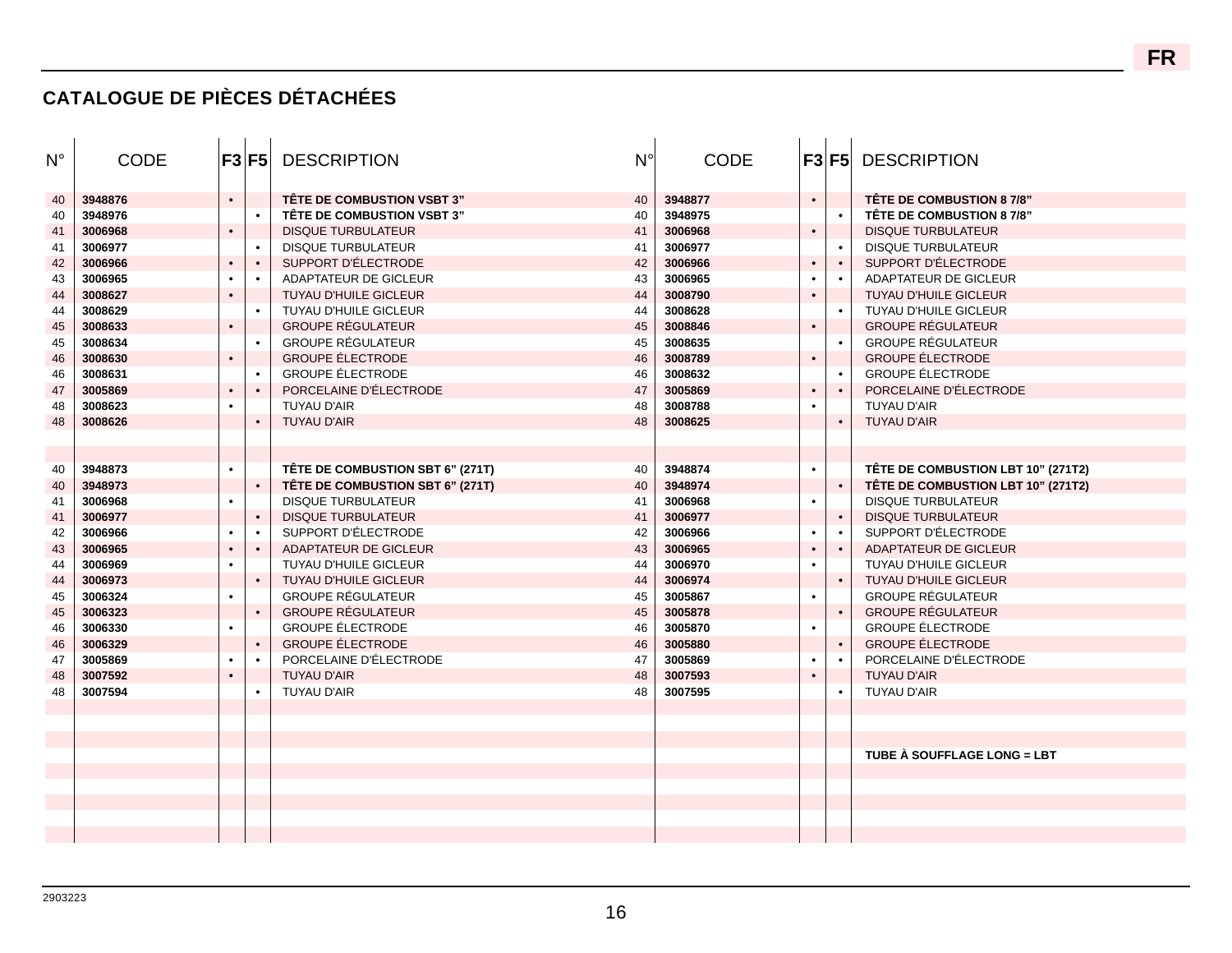**FR**

## **RAPPORT DE DÉMARRAGE DU BRÛLEUR**

| Numéro de modèle:                                  | Numéro de série:                                  |            |
|----------------------------------------------------|---------------------------------------------------|------------|
| Nom du projet:                                     | Date de démarrage:                                |            |
| Installateur:                                      | Numéro de téléphone:                              |            |
| <b>FONCTIONNEMENT</b><br><b>AU</b><br><b>FIOUL</b> |                                                   |            |
| Pression d'alimentation du<br>fioul:               | CO <sub>2</sub> : Débit réduit                    | Haut débit |
| Pression d'aspiration du<br>fioul:                 | $O_2$ : Débit réduit                              | Haut débit |
| Alimentation du contrôle:                          | CO: Débit réduit                                  | Haut débit |
| Plage de puissance du brû-<br>leur:                | NO <sub>X</sub> : Débit réduit                    | Haut débit |
| Signal de flamme à débit<br>réduit:                | Temp. nette de la cheminée -<br>Débit réduit:     | Haut débit |
| Signal de flamme à haut<br>débit:                  | Comb. Rendement - débit<br>réduit :               | Haut débit |
| Taille du gicleur à débit<br>réduit:               | Tirage au-dessus du feu:                          |            |
| Taille du gicleur à haut<br>débit:                 |                                                   |            |
| <b>PARAMÈTRES</b><br>DE<br><b>CONTRÔLE</b>         |                                                   |            |
| Point de consigne de fonc-<br>tionnement:          | Faible pression de fioul:                         |            |
| Point de consigne de la<br>limite supérieure:      | Haute pression de fioul:                          |            |
| Faible pression gaz:                               | Numéro de modèle de la<br>surveillance de flamme: |            |
| Haute pression gaz:                                | Type de signal modulant:                          |            |
| <b>REMARQUES</b>                                   |                                                   |            |
|                                                    |                                                   |            |
|                                                    |                                                   |            |
|                                                    |                                                   |            |